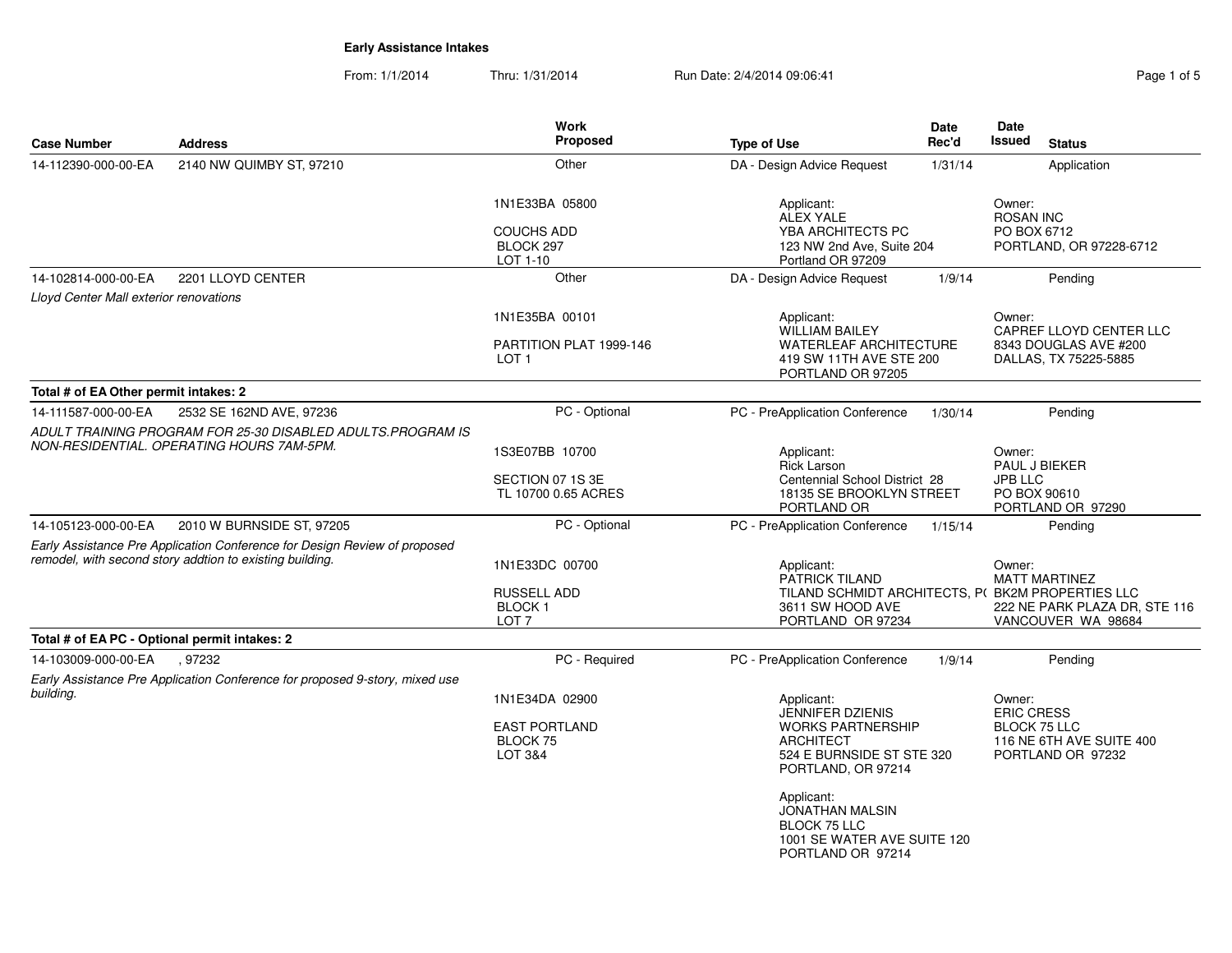From: 1/1/2014Thru: 1/31/2014 **Run Date: 2/4/2014 09:06:41 Run Page 2 of 5** 

|                                                                                                                                                                                                                                                                                                                                                    |                                                                         | Work                                                                                                                                                                                                                |                                                                                                                         | Date                                                                                                  | Date                                                                                                                                           |                                                                                     |
|----------------------------------------------------------------------------------------------------------------------------------------------------------------------------------------------------------------------------------------------------------------------------------------------------------------------------------------------------|-------------------------------------------------------------------------|---------------------------------------------------------------------------------------------------------------------------------------------------------------------------------------------------------------------|-------------------------------------------------------------------------------------------------------------------------|-------------------------------------------------------------------------------------------------------|------------------------------------------------------------------------------------------------------------------------------------------------|-------------------------------------------------------------------------------------|
| <b>Case Number</b>                                                                                                                                                                                                                                                                                                                                 | <b>Address</b>                                                          | Proposed                                                                                                                                                                                                            | <b>Type of Use</b>                                                                                                      | Rec'd                                                                                                 | <b>Issued</b>                                                                                                                                  | <b>Status</b>                                                                       |
| 14-109657-000-00-EA                                                                                                                                                                                                                                                                                                                                | ,97220                                                                  | PC - Required                                                                                                                                                                                                       | PC - PreApplication Conference                                                                                          | 1/24/14                                                                                               |                                                                                                                                                | Pending                                                                             |
| Early Assistance Pre Application Conference for Type 3 Conditional Use Review<br>for proposed AT&T 100-foot tall monopole. The monopole will replace existing<br>light pole near grandstands at the Parkrose High School football field,<br>Associated equipment will be located in pre-fab equipment shelter and enclosed<br>within a tall fence. |                                                                         | 1N2E22DA 00800<br>Applicant:<br><b>BILL HOWARD</b><br>SECTION 22 1N 2E<br><b>ODELIA PACIFIC FOR AT &amp; T</b><br>TL 800 2.93 ACRES<br><b>MOBILITY</b><br>10570 SE WASHINGTON ST,<br>SUITE 200<br>PORTLAND OR 97216 |                                                                                                                         | Owner:<br><b>MARY LARSON</b><br>PARKROSE SCHOOL DISTRICT<br>10636 NE PRESCOTT ST<br>PORTLAND OR 97220 |                                                                                                                                                |                                                                                     |
| Total # of EA PC - Required permit intakes: 2                                                                                                                                                                                                                                                                                                      |                                                                         |                                                                                                                                                                                                                     |                                                                                                                         |                                                                                                       |                                                                                                                                                |                                                                                     |
| 14-101961-000-00-EA                                                                                                                                                                                                                                                                                                                                | 409 SW 3RD AVE, 97204                                                   | Planner                                                                                                                                                                                                             | Appointment - EA                                                                                                        | 1/7/14                                                                                                |                                                                                                                                                | Pending                                                                             |
| <b>Oregon Pioneer Building</b>                                                                                                                                                                                                                                                                                                                     |                                                                         |                                                                                                                                                                                                                     |                                                                                                                         |                                                                                                       |                                                                                                                                                |                                                                                     |
|                                                                                                                                                                                                                                                                                                                                                    |                                                                         | 1N1E34CD 07400<br><b>PORTLAND</b><br>BLOCK 47<br>LOT 1&2&8                                                                                                                                                          | Applicant:<br>Thom Jess<br><b>Arris Studio Architects</b><br>1306 JOHNSON AVENUE<br>SAN LUIS OBISPO CA                  |                                                                                                       | Owner:                                                                                                                                         | <b>CHESAPEAKE HOLDINGS</b><br>4949 SW MEADOWS RD #500<br>LAKE OSWEGO, OR 97035-3161 |
|                                                                                                                                                                                                                                                                                                                                                    |                                                                         |                                                                                                                                                                                                                     |                                                                                                                         |                                                                                                       | Owner:<br><b>LANDMARK LLC</b>                                                                                                                  | 4949 SW MEADOWS RD #500<br>LAKE OSWEGO, OR 97035-3161                               |
| 14-109058-000-00-EA                                                                                                                                                                                                                                                                                                                                | 710 N ALBERTA ST, 97217                                                 | Planner                                                                                                                                                                                                             | Appointment - EA                                                                                                        | 1/23/14                                                                                               |                                                                                                                                                | Pending                                                                             |
|                                                                                                                                                                                                                                                                                                                                                    | Early assistance for proposed Bed and Breakfast-Conditional Use Review. |                                                                                                                                                                                                                     |                                                                                                                         |                                                                                                       |                                                                                                                                                |                                                                                     |
|                                                                                                                                                                                                                                                                                                                                                    |                                                                         | 1N1E22BD 20600<br><b>M PATTONS &amp; SUB</b><br>BLOCK E 1/2 N<br>LOT <sub>6</sub>                                                                                                                                   | Applicant:<br><b>GRANT WILLIAMS</b><br>710 N ALBERTA<br>PORTLAND, OR 97217                                              |                                                                                                       | Owner:<br><b>ETHAN KNIGHT</b>                                                                                                                  | 1529 N KILLINGSWORTH ST<br>PORTLAND, OR 97217-4543                                  |
| 14-109616-000-00-EA                                                                                                                                                                                                                                                                                                                                | 208 NW 5TH AVE, 97209                                                   | Planner                                                                                                                                                                                                             | DA - Design Advice Request                                                                                              | 1/24/14                                                                                               |                                                                                                                                                | Pending                                                                             |
| Design Advice Request for proposed renovation of existing warehouse to offices,<br>including new third floor penthouse for a building listed on the Historic Resource<br>Inventory; "Overland Warehouse Co." building located within the New Chinatown /<br>Japantown Historic District.                                                           |                                                                         | 1N1E34CA 05700<br><b>COUCHS ADD</b><br>BLOCK 34<br>LOT 2&3                                                                                                                                                          | Applicant:<br><b>SEAN SCOTT</b><br>ANKROM MOISAN ARCHITECTS<br>PORTLAND OR 97219                                        |                                                                                                       | Owner:<br><b>PATRICK GORTMAKER</b><br><b>KALBERER COMPANY</b><br>6207 SW MACADAM AVE SUITE 10 321 SW FOURTH AVE SUITE 800<br>PORTLAND OR 97204 |                                                                                     |
| Total # of EA Planner permit intakes: 3                                                                                                                                                                                                                                                                                                            |                                                                         |                                                                                                                                                                                                                     |                                                                                                                         |                                                                                                       |                                                                                                                                                |                                                                                     |
| 14-101679-000-00-EA                                                                                                                                                                                                                                                                                                                                | 5205 SE 86TH AVE, 97266                                                 | Planner & Infrastructure                                                                                                                                                                                            | Appointment - EA                                                                                                        | 1/7/14                                                                                                |                                                                                                                                                | Pending                                                                             |
| Early Assistance Appointment (T33 + SB's) for proposed intergenerational<br>community comprosed of 40 elder and family homes (1-4 bedrrom flats and<br>townhomes), a 12,000 sf community building with 6 flats and services, a 14,000<br>early learning center.                                                                                    |                                                                         | <b>Bureaus</b><br>1S2E16BC 05600<br>SECTION 16 1S 2E<br>TL 5600 3.57 ACRES                                                                                                                                          | Applicant:<br><b>JENNIFER HOFFMAN</b><br><b>CARLETON HART</b><br>ARCHITECTURE PC<br>322 NW 8TH AVE<br>PORTLAND OR 97209 |                                                                                                       | Owner:<br>502 N DIXON ST                                                                                                                       | <b>BOB ALEXANDER</b><br>PORTLAND PUBLIC SCHOOLS<br>PORTLAND OR 97227                |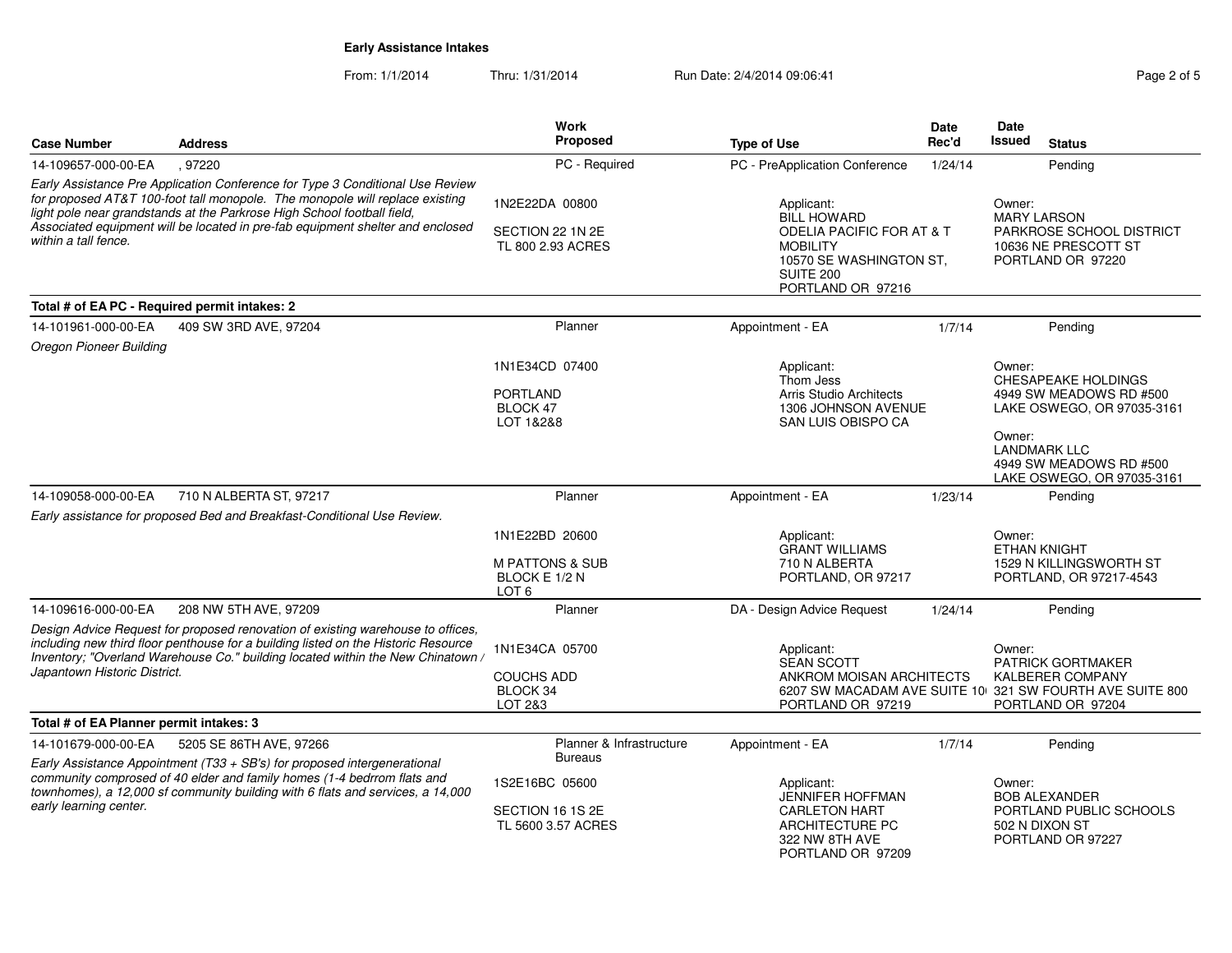From: 1/1/2014Thru: 1/31/2014 Run Date: 2/4/2014 09:06:41 Page 3 of 5

| <b>Case Number</b>                                                                                                                                                                                                                     | <b>Address</b>                                                                                              | <b>Work</b><br><b>Proposed</b>                                                                                                                              | <b>Type of Use</b>                                                                                                                | Date<br>Rec'd | Date<br>Issued<br><b>Status</b>                                                                                                                                                                  |  |
|----------------------------------------------------------------------------------------------------------------------------------------------------------------------------------------------------------------------------------------|-------------------------------------------------------------------------------------------------------------|-------------------------------------------------------------------------------------------------------------------------------------------------------------|-----------------------------------------------------------------------------------------------------------------------------------|---------------|--------------------------------------------------------------------------------------------------------------------------------------------------------------------------------------------------|--|
| 14-109540-000-00-EA                                                                                                                                                                                                                    | Early Assistance Appointment (DZ with SB's) for proposed 150 unit, 6-story                                  | Planner & Infrastructure<br><b>Bureaus</b>                                                                                                                  | Appointment - EA                                                                                                                  | 1/24/14       | Pending                                                                                                                                                                                          |  |
| apartment bldg with below grade & surface parking plus a townhouse. Site is in<br>the Flood Hazard Area See LU 01-00618 SU GW (LU 01-008015 FP &<br>01-008015 LU) for conditions. See EA 12-170576 PC for previous bureau<br>comments. |                                                                                                             | 1N1E28D 00304<br><b>RIVERNORTH</b><br>LOT <sub>1</sub>                                                                                                      | Applicant:<br>KURT SCHULTZ<br><b>SERA DESIGN LLC</b><br>338 NW 5TH AVE<br>PORTLAND OR 97209                                       |               | Owner:<br><b>HOLT DISTRESSED PROPERTY</b><br>PO BOX 87970<br>VANCOUVER, WA 98687-7970<br>Owner:<br><b>LEE NOVAK</b><br>FORE PROPERTY COMPANY<br>1741 VILLAGE CENTER CIRCLE<br>LAS VEGAS NV 89134 |  |
| 14-104370-000-00-EA                                                                                                                                                                                                                    | 4105 SE POWELL BLVD, 97202<br>Early Assistance Appointment P&Z (with SB's) for proposed warehouse building. | Planner & Infrastructure<br><b>Bureaus</b>                                                                                                                  | Appointment - EA                                                                                                                  | 1/14/14       | Pending                                                                                                                                                                                          |  |
|                                                                                                                                                                                                                                        |                                                                                                             | 1S2E07BC 12600                                                                                                                                              | Applicant:<br><b>CRAIG CRENSHAW</b><br>LES SCHWAB TIRE CENTER<br>PO BOX 5350<br><b>BEND OR 97708</b>                              |               | Owner:<br><b>SCHWAB PROPERTIES LTD</b><br>PO BOX 5350<br>BEND, OR 97708-5350                                                                                                                     |  |
| 14-104943-000-00-EA                                                                                                                                                                                                                    | 21 NE 12TH AVE                                                                                              | Planner & Infrastructure<br><b>Bureaus</b>                                                                                                                  | Appointment - EA                                                                                                                  | 1/14/14       | Pending                                                                                                                                                                                          |  |
| REMOVE EXISTING PARKING LOT AND STORMWATER PLANTERS AND<br>REPLACE WITH NEW TWO STORY BUILDING (W/ECO ROOF) AND A NEW<br>STORMWATER PLANTER ALONG THE WEST PROPERTY LINE.                                                              |                                                                                                             | 1N1E35CA 05201<br><b>EAST PORTLAND</b><br>BLOCK 236<br>LOT 5 EXC PT IN STS<br>LOT 6-8 EXC PT IN ST                                                          | Applicant:<br><b>JENNIFER MARTIN</b><br><b>COLAB ARCHITECTURE LLC</b><br>421 SW 6TH AVE SUITE 1250<br>PORTLAND OR 97204           |               | Owner:<br><b>GARY RALL</b><br><b>RALL PROPERTIES LLC:</b><br>PORTLAND ROCK GYM<br>21 NE 12TH AVE<br>PORTLAND OR 97232                                                                            |  |
| 14-108500-000-00-EA                                                                                                                                                                                                                    | 7238 SE FOSTER RD, 97206                                                                                    | Planner & Infrastructure<br><b>Bureaus</b>                                                                                                                  | Appointment - EA                                                                                                                  | 1/22/14       | Pending                                                                                                                                                                                          |  |
| Early assistance appointment for conversion of former auto dealership to market;<br>nonconforming upgrades, and new paving near building entries.                                                                                      |                                                                                                             | 1S2E17AC 05200<br>ANNA MARIE PK<br>INC PT VAC ALLEY LOT 8-10&29<br>EXC PT IN ST LOT 6&30<br>EXC PT IN ST INC PT VAC ALLEY LOT 7&31                          | Applicant:<br><b>LISA MCCLELLAN</b><br>SCOTT EDWARDS ARCHITECTURI 222 NW 5TH AVE<br>1630 SW MORRISON ST #210<br>PORTLAND OR 97205 |               | Owner:<br>PORTLAND CITY OF (PORTLAND<br>PORTLAND, OR 97209-3812<br>Owner:<br>DEVELOPMENT COMMISSION<br>222 NW 5TH AVE<br>PORTLAND, OR 97209-3812                                                 |  |
| 14-110811-000-00-EA                                                                                                                                                                                                                    | 3181 SW SAM JACKSON PARK RD, 97201                                                                          | Planner & Infrastructure<br><b>Bureaus</b>                                                                                                                  | Appointment - EA                                                                                                                  | 1/28/14       | Pending                                                                                                                                                                                          |  |
| of OHSU Dental School building.                                                                                                                                                                                                        | Early Assistance Appointment (Design Team with SB's) for proposed demolition                                | 1S1E09<br>00200<br>SECTION 09 1S 1E<br>TL 200 26.24 ACRES<br>LAND & IMPS SEE R327745 (R991090552)<br>FOR AIRSPACE & IMPS & R327746<br>(R991090555) FOR IMPS | Applicant:<br>ALEXANDER LUNGERSHAUSEN<br>HENNEBERY EDDY ARCHITECTS<br>PORTLAND, OR 97205                                          |               | Owner:<br>OREGON STATE OF<br>3181 SW SAM JACKSON PARK RD<br>921 SW WASHINGTON ST STE 250 PORTLAND, OR 97239                                                                                      |  |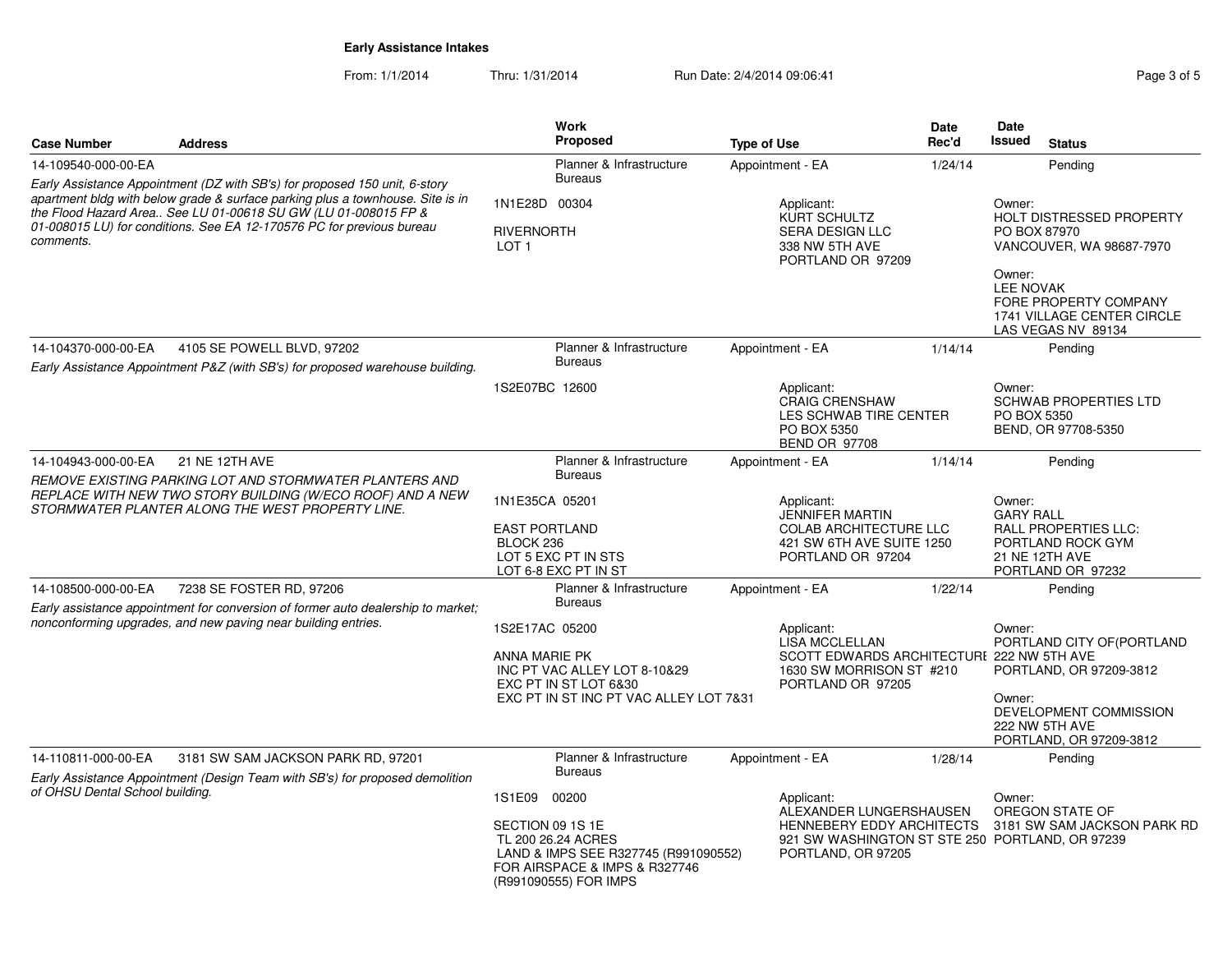From: 1/1/2014Thru: 1/31/2014 Run Date: 2/4/2014 09:06:41 Page 4 of 5

| <b>Case Number</b>                                                            | <b>Address</b>                                                                                                                                                                                                                                                                                                                                        | Work<br>Proposed                                                                                                                                               | <b>Type of Use</b>                                                                                                                                                                     | Date<br>Rec'd | Date<br><b>Issued</b>                                                     | <b>Status</b>                                                                                                                                                                                                                                                                     |
|-------------------------------------------------------------------------------|-------------------------------------------------------------------------------------------------------------------------------------------------------------------------------------------------------------------------------------------------------------------------------------------------------------------------------------------------------|----------------------------------------------------------------------------------------------------------------------------------------------------------------|----------------------------------------------------------------------------------------------------------------------------------------------------------------------------------------|---------------|---------------------------------------------------------------------------|-----------------------------------------------------------------------------------------------------------------------------------------------------------------------------------------------------------------------------------------------------------------------------------|
| 14-112074-000-00-EA                                                           | 6404 SE 23RD AVE, 97202                                                                                                                                                                                                                                                                                                                               | Planner & Infrastructure                                                                                                                                       | Appointment - EA                                                                                                                                                                       | 1/30/14       |                                                                           | Pending                                                                                                                                                                                                                                                                           |
|                                                                               | Early Assistance Appointment (P&Z w/SB's) for proposed replacement of                                                                                                                                                                                                                                                                                 | <b>Bureaus</b>                                                                                                                                                 |                                                                                                                                                                                        |               |                                                                           |                                                                                                                                                                                                                                                                                   |
| building facade and roofing and HVAC systems.                                 |                                                                                                                                                                                                                                                                                                                                                       | 1S1E14D 00200<br>SECTION 14 1 S 1 E<br>TL 200 6.32 ACRES                                                                                                       | Applicant:<br><b>BRIAN SWEENEY</b><br>HOUSING DEVELOPMENT CENTEF 6404 SE 23RD AVE<br>847 NE 19TH AVE SUITE 150<br>PORTLAND OR 97232                                                    |               | Owner:                                                                    | UNION LABOR RETIREMENT ASSN<br>PORTLAND, OR 97202-5434                                                                                                                                                                                                                            |
| 14-110870-000-00-EA                                                           | 915 NW 21ST AVE, 97210                                                                                                                                                                                                                                                                                                                                | Planner & Infrastructure                                                                                                                                       | Appointment - EA                                                                                                                                                                       | 1/28/14       |                                                                           | Pending                                                                                                                                                                                                                                                                           |
| Feb. 12, 2014 at 1:00pm.<br>14-110563-000-00-EA<br>trigger Type II GW review. | EA for 4-story mixed-use building with height adjustment request. Scheduled for<br>4949 SW LANDING DR<br>Early Assistance Appointment (EN & DZ Team $+$ SB's) for proposed mixed use<br>building: approx 166 dwelling units, 160 parking spaces, 2,000 sf retail, 5 story<br>development. Proposing to meet Community Design Standards. Proposal will | <b>Bureaus</b><br>1N1E33BD 12600<br><b>COUCHS ADD</b><br>BLOCK 302<br>S 30' OF LOT 2 & LOT 3&4<br>Planner & Infrastructure<br><b>Bureaus</b><br>1S1E15BA 00601 | Applicant:<br>PHILLIP CHUBB<br>FFA ARCHITECTURE &<br><b>INTERIORS INC</b><br>520 SW YAMHILL STREET STE 900<br>PORTLAND OR 97204<br>Appointment - EA<br>Applicant:<br>KATHERINE SCHULTZ | 1/28/14       | Owner:<br>Owner:<br><b>Robert Ball</b><br>Owner:                          | 21ST LOVEJOY PROPERTY LLC<br>901 NW 21ST AVE<br>PORTLAND, OR 97209<br><b>Astor Pacific LLC</b><br>1500 NW 18th Ave, St 111<br>Portland, OR 97209<br>Pending<br>4949 SW LANDING LLC                                                                                                |
|                                                                               |                                                                                                                                                                                                                                                                                                                                                       | PARTITION PLAT 2003-77<br>LOT <sub>1</sub>                                                                                                                     | <b>GBD ARCHITECTS</b><br>1120 NW COUCH ST STE 300<br>PORTLAND OR 97209                                                                                                                 |               |                                                                           | 621 SW ALDER ST #605<br>PORTLAND, OR 97205                                                                                                                                                                                                                                        |
| 14-108438-000-00-EA                                                           | 212 SE 143RD AVE, 97233<br>54- unit four story multi-dwelling development with 37 parking spaces. Property                                                                                                                                                                                                                                            | Planner & Infrastructure<br><b>Bureaus</b>                                                                                                                     | <b>Written Comments</b>                                                                                                                                                                | 1/22/14       |                                                                           | Pending                                                                                                                                                                                                                                                                           |
|                                                                               | line adjustment with TL 3800 to separate existing house from rest of site.                                                                                                                                                                                                                                                                            | 1N2E36CC 03800<br><b>ASCOT AC</b><br>S 60' OF LOT 176                                                                                                          | Applicant:<br><b>RON NAFF</b><br>NAFF DESIGN SUPPORT<br>SERVICES, INC<br>8021 SW VIOLA ST<br>TIGARD OR 97224                                                                           |               | Owner:<br>Owner:<br>Owner:<br>Owner:<br>Jay Woodworth<br><b>JWSG, LLC</b> | JOHN M WOODWORTH<br>2090 RIDGE POINT DR<br>LAKE OSWEGO, OR 97034-7572<br><b>BRUCE E FITZWATER</b><br>2090 RIDGE POINT DR<br>LAKE OSWEGO, OR 97034-7572<br><b>CYNTHIA FITZWATER</b><br>2090 RIDGE POINT DR<br>LAKE OSWEGO, OR 97034-7572<br>2090 RIDGE POINTE DRIVE<br>PORTLAND OR |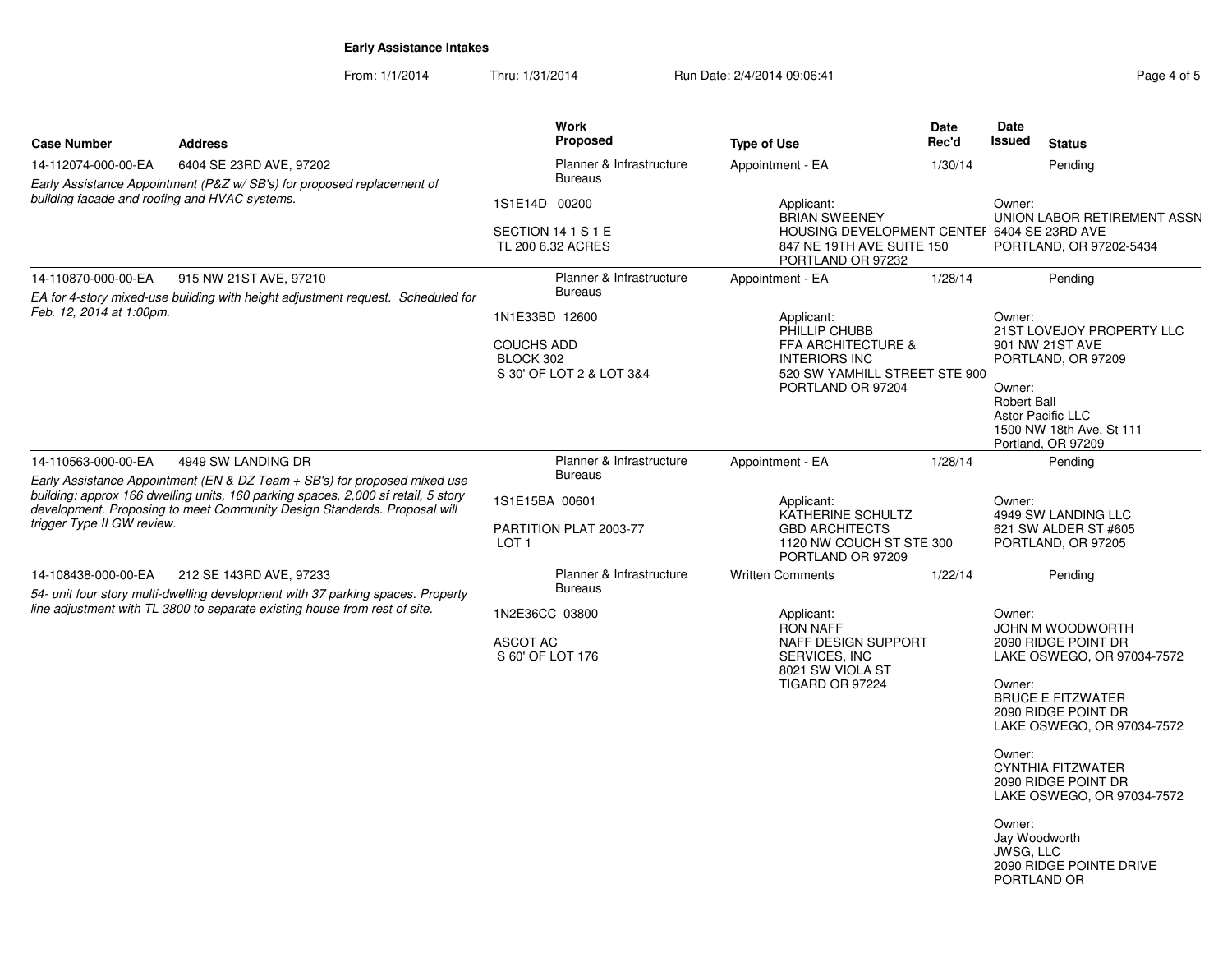From: 1/1/2014Thru: 1/31/2014 Run Date: 2/4/2014 09:06:41 Page 5 of 5

| <b>Case Number</b>                                                                                                                                                               | <b>Address</b>                                                    |                                                | Work<br>Proposed                                 | <b>Type of Use</b>                                                 | <b>Date</b><br>Rec'd | Date<br>Issued   | <b>Status</b>                                                                                                                     |
|----------------------------------------------------------------------------------------------------------------------------------------------------------------------------------|-------------------------------------------------------------------|------------------------------------------------|--------------------------------------------------|--------------------------------------------------------------------|----------------------|------------------|-----------------------------------------------------------------------------------------------------------------------------------|
| 14-110528-000-00-EA                                                                                                                                                              | 1532 N BLANDENA ST. 97217                                         |                                                | Planner & Infrastructure                         | <b>Written Comments</b>                                            | 1/28/14              |                  | Pending                                                                                                                           |
| Early Assistance (Written Only with SB's) for proposed 8-unit, 3-story, 2-building<br>multi-dwelling develpoment with driveway. Proposing to meet Community Design<br>Standards. |                                                                   | 1N1E21AD 12000<br>BLOCK 2<br>LOT <sub>10</sub> | <b>Bureaus</b><br><b>ERWIN &amp; WATSONS ADD</b> | Applicant:<br>RY KOTEEN<br>3519 N ALBINA AVE<br>PORTLAND, OR 97227 |                      | Owner:<br>Owner: | <b>JULIE A BROWN</b><br>4615 N COLONIAL AVE<br>PORTLAND, OR 97217<br>DOUGLAS HARTMAN<br>4615 N COLONIAL AVE<br>PORTLAND, OR 97217 |
|                                                                                                                                                                                  | Total # of EA Planner & Infrastructure Bureaus permit intakes: 11 |                                                |                                                  |                                                                    |                      |                  |                                                                                                                                   |

**Total # of Early Assistance intakes: 20**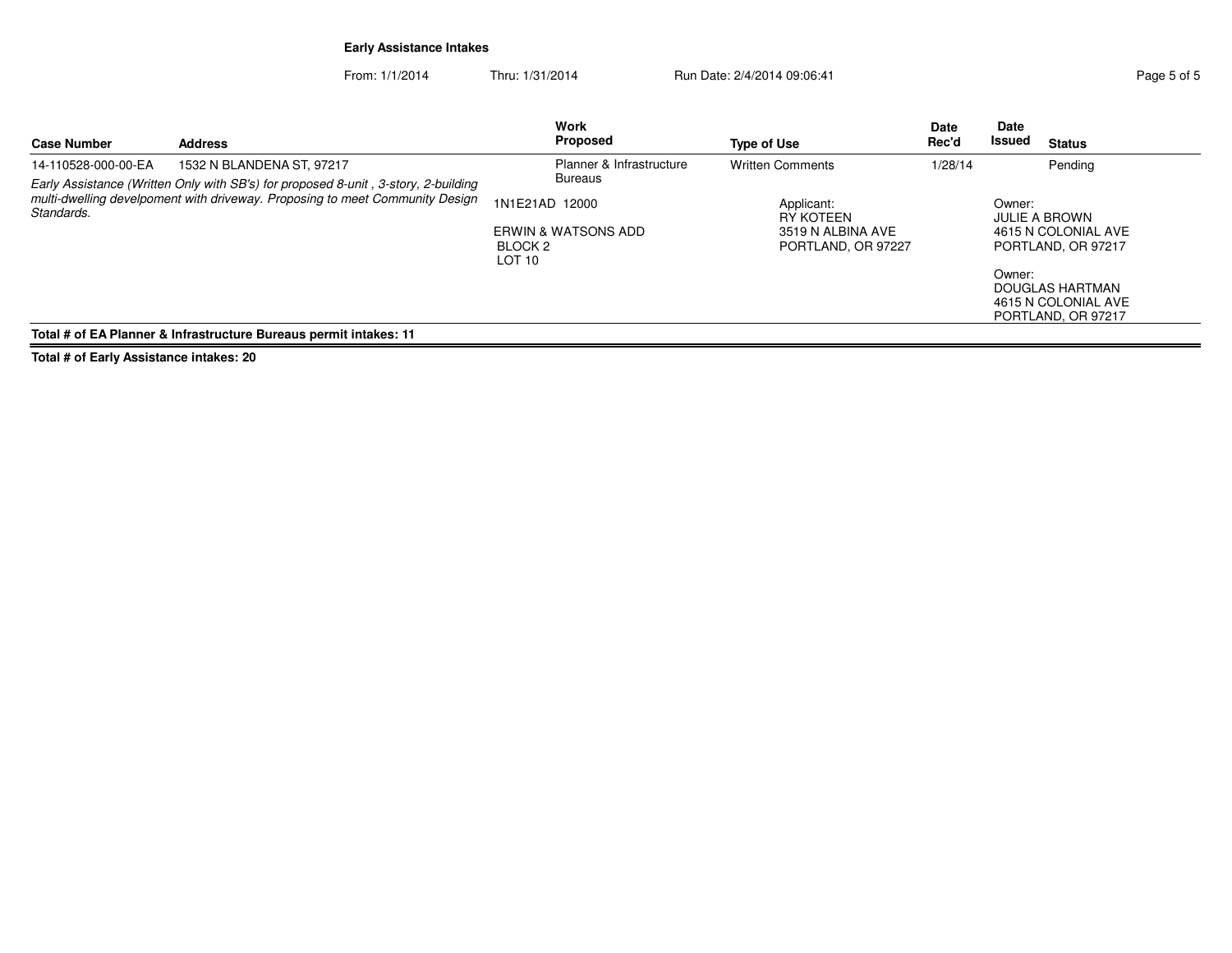From: 1/1/2014Thru: 1/31/2014 Run Date: 2/4/2014 09:06:41 Page 1 of 6

| <b>Case Number</b>             | <b>Address</b>              | Work<br>Proposed                                  | <b>Type of Use</b>                                                      | Date<br>Rec'd | Date<br>Issued | <b>Status</b>                                                                     |
|--------------------------------|-----------------------------|---------------------------------------------------|-------------------------------------------------------------------------|---------------|----------------|-----------------------------------------------------------------------------------|
| 11-138555-000-00-FP            | 7111 SE 64TH AVE, 97206     | FP - Final Plat Review                            |                                                                         | 1/6/14        |                | <b>Under Review</b>                                                               |
| Final Plat to Create Two Lots. |                             |                                                   |                                                                         |               |                |                                                                                   |
|                                |                             | 1S2E20BC 03700                                    | Applicant:<br><b>JEFF EDMONDSON</b>                                     |               | Owner:         | <b>JEFF EDMONDSON</b>                                                             |
|                                |                             | BRENTWOOD & SUB<br>BLOCK 26<br>LOT 4 EXC N 50'    | ENDURA CONSTRUCTION<br>735 SW SCHAEFFER RD<br>WEST LINN, OR 97068       |               |                | ENDURA CONSTRUCTION<br>735 SW SCHAEFFER RD<br>WEST LINN, OR 97068                 |
| 13-197140-000-00-FP            | 7105 N GREENWICH AVE, 97217 | FP - Final Plat Review                            |                                                                         | 1/7/14        |                | <b>Under Review</b>                                                               |
| Final Plat to create 2 lots.   |                             |                                                   |                                                                         |               |                |                                                                                   |
|                                |                             | 1N1E16AA 18700                                    | Applicant:<br>MIKE COYLE                                                |               | Owner:         | <b>VICTOR REMMERS</b>                                                             |
|                                |                             | <b>MASTERS ADD</b><br>BLOCK <sub>2</sub><br>LOT 6 | <b>FASTER PERMITS</b><br>14334 NW EAGLERIDGE LANE<br>PORTLAND, OR 97229 |               |                | EVERETT CUSTOM HOMES INC.<br>735 SW 158TH AVE, STE 180<br>BEAVERTON OR 97006-4952 |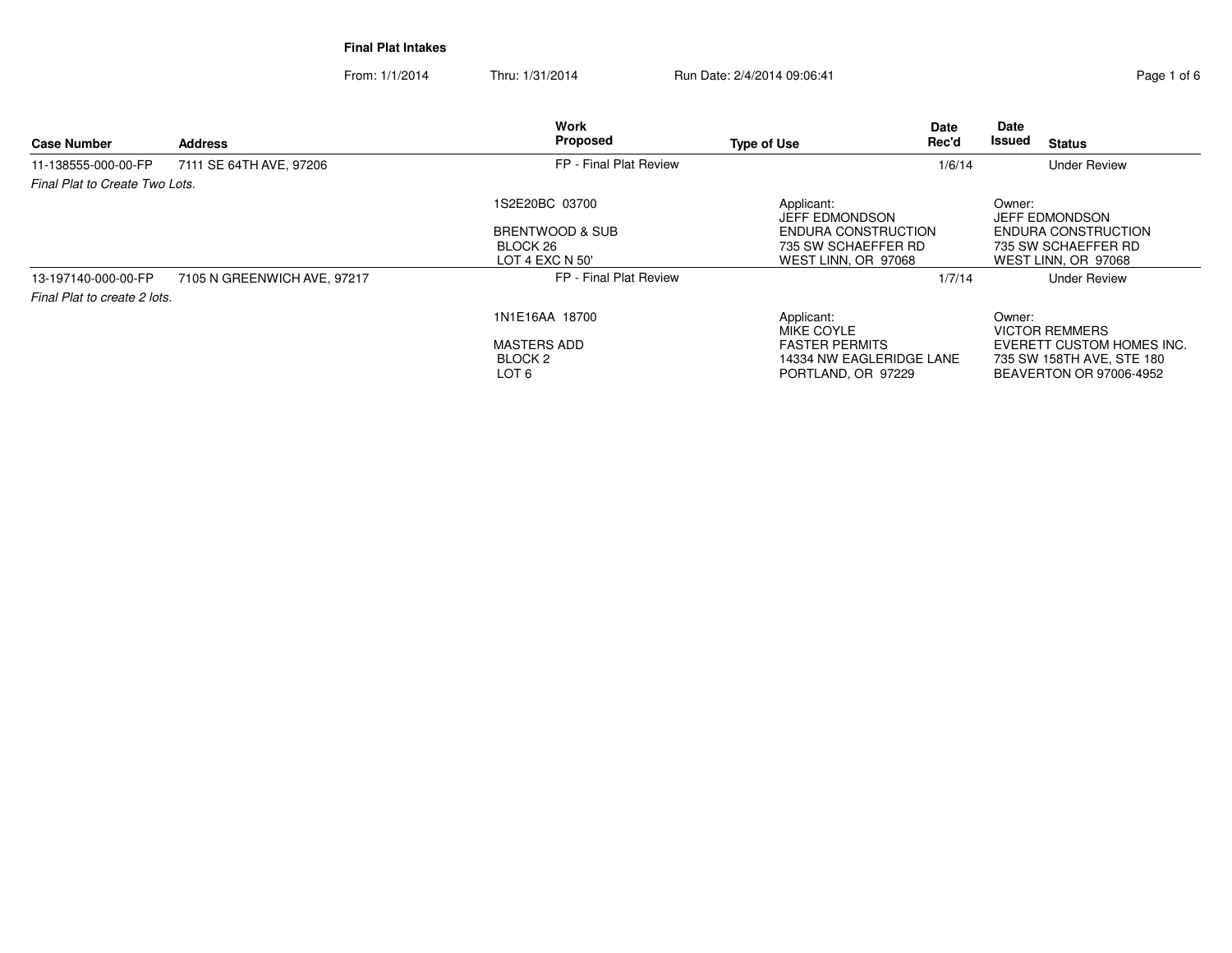From: 1/1/2014Thru: 1/31/2014 Run Date: 2/4/2014 09:06:41 Page 2 of 6

| <b>Case Number</b>                                                                                                                                                                                                                                                                                                                                                                                                                                                          | <b>Address</b>                                                                                                                                                                                                                                                                                                            | <b>Work</b><br><b>Proposed</b>                            | <b>Type of Use</b>                                                      | Date<br>Rec'd | Date<br><b>Issued</b>        | <b>Status</b>                                                              |
|-----------------------------------------------------------------------------------------------------------------------------------------------------------------------------------------------------------------------------------------------------------------------------------------------------------------------------------------------------------------------------------------------------------------------------------------------------------------------------|---------------------------------------------------------------------------------------------------------------------------------------------------------------------------------------------------------------------------------------------------------------------------------------------------------------------------|-----------------------------------------------------------|-------------------------------------------------------------------------|---------------|------------------------------|----------------------------------------------------------------------------|
| 13-243490-000-00-FP                                                                                                                                                                                                                                                                                                                                                                                                                                                         | 4032 NE MALLORY AVE, 97212                                                                                                                                                                                                                                                                                                | FP - Final Plat Review                                    |                                                                         | 1/7/14        |                              | Application                                                                |
|                                                                                                                                                                                                                                                                                                                                                                                                                                                                             | Approval of a Preliminary Plan for a 2-parcel partition that will result in 2 narrow<br>lots as illustrated on Exhibit C.1, subject to the following conditions:                                                                                                                                                          | 1N1E22DA 15300                                            | Applicant:                                                              |               | Owner:                       | <b>EVERETT CUSTOM HOMES INC</b>                                            |
| A. The final plat must show the following:                                                                                                                                                                                                                                                                                                                                                                                                                                  |                                                                                                                                                                                                                                                                                                                           | <b>ALBINA HMSTD</b>                                       | <b>MIKE COYLE</b><br><b>FASTER PERMITS</b>                              |               |                              | 735 SW 158TH AVE #180                                                      |
| 1.A recording block for each of the legal documents such as maintenance<br>agreement(s), acknowledgement of special land use conditions, or Declarations<br>of Covenants, as required by Condition C.1 below. The recording block(s) shall,<br>at a minimum, include language substantially similar to the following example: "A<br>Declaration of Covenants for parking and curb cut prohibitions has been recorded<br>"Multnomah County Deed Records."<br>as document no. |                                                                                                                                                                                                                                                                                                                           | <b>BLOCK7</b><br>LOT <sub>12</sub>                        | 14334 NW EAGLERIDGE LANE<br>PORTLAND, OR 97229                          |               |                              | BEAVERTON, OR 97006-4952                                                   |
|                                                                                                                                                                                                                                                                                                                                                                                                                                                                             | B. The following must occur prior to Final Plat approval:                                                                                                                                                                                                                                                                 |                                                           |                                                                         |               |                              |                                                                            |
| <b>Utilities</b>                                                                                                                                                                                                                                                                                                                                                                                                                                                            |                                                                                                                                                                                                                                                                                                                           |                                                           |                                                                         |               |                              |                                                                            |
| approval.                                                                                                                                                                                                                                                                                                                                                                                                                                                                   | 1. The applicant shall meet the requirements of the Fire Bureau for ensuring<br>adequate hydrant flow from the nearest hydrant. The applicant must provide<br>verification to the Fire Bureau that Appendix B of the Fire Code is met, the<br>exception is used, or provide an approved Fire Code Appeal prior final plat |                                                           |                                                                         |               |                              |                                                                            |
| <b>Existing Development</b>                                                                                                                                                                                                                                                                                                                                                                                                                                                 |                                                                                                                                                                                                                                                                                                                           |                                                           |                                                                         |               |                              |                                                                            |
|                                                                                                                                                                                                                                                                                                                                                                                                                                                                             | 2. All demolition and capping permits must be finalized prior to final plat approval.                                                                                                                                                                                                                                     |                                                           |                                                                         |               |                              |                                                                            |
| <b>Required Legal Documents</b>                                                                                                                                                                                                                                                                                                                                                                                                                                             |                                                                                                                                                                                                                                                                                                                           |                                                           |                                                                         |               |                              |                                                                            |
|                                                                                                                                                                                                                                                                                                                                                                                                                                                                             | 3. The applicant shall execute a covenant with the City that prohibits the<br>development of off-street parking spaces or curb cuts on Parcels 1 and 2. Such<br>covenant must meet the requirements of section 33.700.060 and must be<br>attached to and recorded with the deed for each new lot.                         |                                                           |                                                                         |               |                              |                                                                            |
| development of individual lots:                                                                                                                                                                                                                                                                                                                                                                                                                                             | C. The following conditions are applicable to site preparation and the                                                                                                                                                                                                                                                    |                                                           |                                                                         |               |                              |                                                                            |
|                                                                                                                                                                                                                                                                                                                                                                                                                                                                             | 1. No on-site parking space(s) or vehicular curb cuts are permitted on Parcels 1<br>and 2, unless it is in conformance with regulations in effect at the time.                                                                                                                                                            |                                                           |                                                                         |               |                              |                                                                            |
| 13-187288-000-00-FP                                                                                                                                                                                                                                                                                                                                                                                                                                                         | 4032 NE MALLORY AVE, 97212                                                                                                                                                                                                                                                                                                | FP - Final Plat Review                                    |                                                                         | 1/9/14        |                              | <b>Under Review</b>                                                        |
| <b>FINAL PLAT TO CREATE 2 LOTS.</b>                                                                                                                                                                                                                                                                                                                                                                                                                                         |                                                                                                                                                                                                                                                                                                                           |                                                           |                                                                         |               |                              |                                                                            |
|                                                                                                                                                                                                                                                                                                                                                                                                                                                                             |                                                                                                                                                                                                                                                                                                                           | 1N1E22DA 15300                                            | Applicant:<br><b>MIKE COYLE</b>                                         |               | Owner:<br><b>VIC REMMERS</b> |                                                                            |
|                                                                                                                                                                                                                                                                                                                                                                                                                                                                             |                                                                                                                                                                                                                                                                                                                           | <b>ALBINA HMSTD</b><br><b>BLOCK7</b><br>LOT <sub>12</sub> | <b>FASTER PERMITS</b><br>14334 NW EAGLERIDGE LANE<br>PORTLAND, OR 97229 |               |                              | EVERETT CUSTOM HOMES INC<br>735 SW 158TH AVE STE 180<br>BEAVERTON OR 97008 |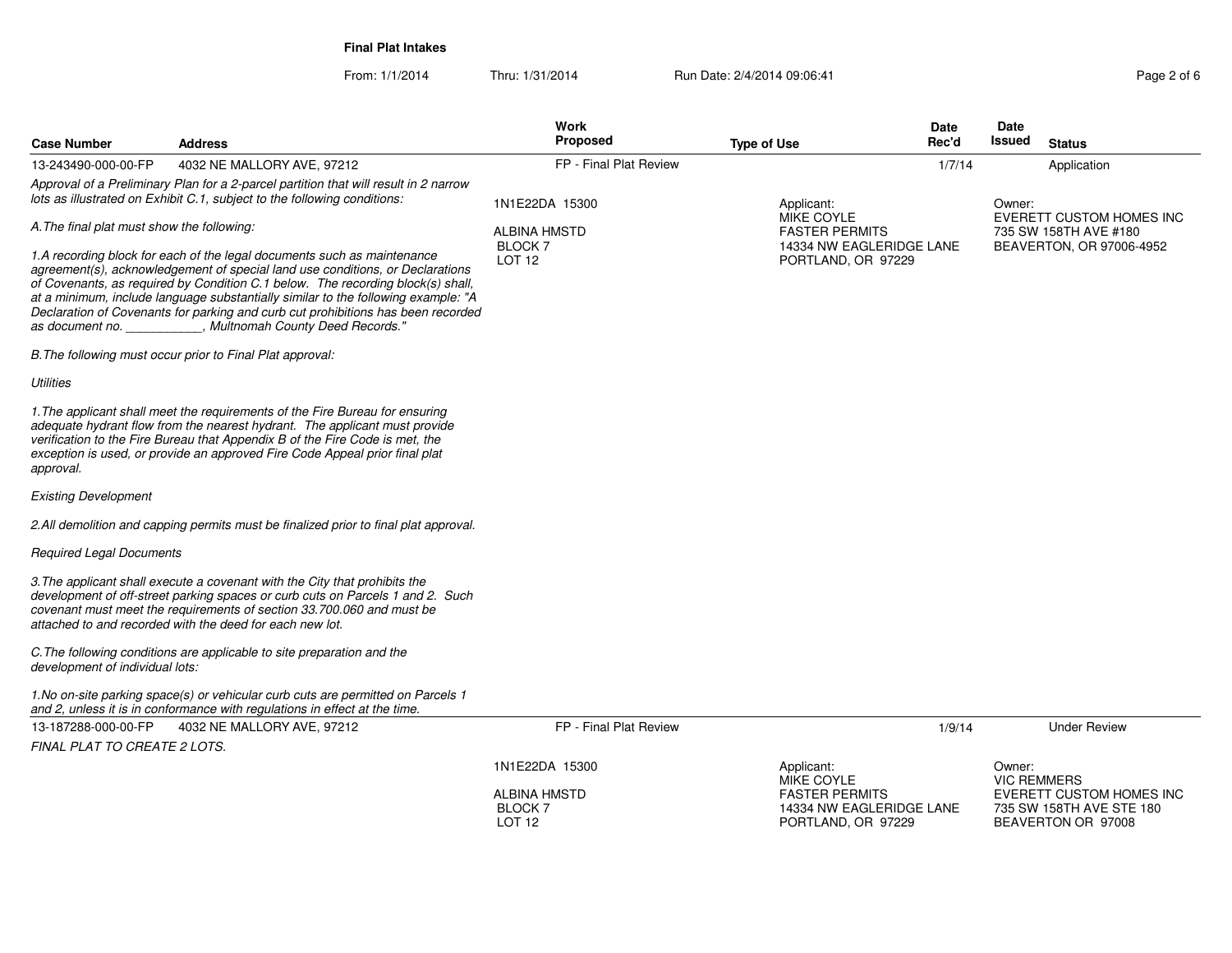From: 1/1/2014Thru: 1/31/2014 Run Date: 2/4/2014 09:06:41

| Page 3 of 6 |  |  |
|-------------|--|--|
|-------------|--|--|

| <b>Case Number</b>                                                 | <b>Address</b>                  | <b>Work</b><br><b>Proposed</b>                                                               | Date<br>Rec'd<br><b>Type of Use</b>                                                                                 | <b>Date</b><br>Issued<br><b>Status</b>                                                                                                                                   |
|--------------------------------------------------------------------|---------------------------------|----------------------------------------------------------------------------------------------|---------------------------------------------------------------------------------------------------------------------|--------------------------------------------------------------------------------------------------------------------------------------------------------------------------|
| 13-192750-000-00-FP                                                | 3701 SW COUNCIL CREST DR, 97201 | FP - Final Plat Review                                                                       | 1/10/14                                                                                                             | <b>Under Review</b>                                                                                                                                                      |
| Final Plat to create two lots.                                     |                                 |                                                                                              |                                                                                                                     |                                                                                                                                                                          |
|                                                                    |                                 | 1S1E08DA 12000<br><b>COUNCIL CREST PK</b><br>BLOCK 7                                         | Applicant:<br><b>EMILY GREENE</b><br>HENNEBERRY EDDY ARCHITECTS FRANCINE REINGOLD<br>921 SW WASHINGTON SUITE 250    | Owner:<br>JEFFREY REINGOLD<br>3707 SW COUNCIL CREST DR                                                                                                                   |
|                                                                    |                                 | LOT 1-4 TL 12000                                                                             | PORTLAND OR 97205                                                                                                   | PORTLAND OR 97239                                                                                                                                                        |
| 13-211859-000-00-FP<br>Final Plat to Create 2 lots.                | 6003 SE CARLTON ST, 97206       | FP - Final Plat Review                                                                       | 1/14/14                                                                                                             | <b>Under Review</b>                                                                                                                                                      |
|                                                                    |                                 | 1S2E18DD 01300<br><b>TREMONT PL</b><br>BLOCK 13<br>LOT 1&2 TL 1300                           | Applicant:<br><b>DOUGLAS MACLEOD</b><br><b>BLUE SKY PROPERTY NW</b><br>2251 SE CARUTHERS ST #5<br>PORTLAND OR 97206 | Owner:<br><b>DAVID E KENNEDY</b><br>6003 SE CARLTON ST<br>PORTLAND, OR 97206-6721<br>Owner:<br><b>CRYSTAL S KENNEDY</b><br>6003 SE CARLTON ST<br>PORTLAND, OR 97206-6721 |
|                                                                    |                                 |                                                                                              |                                                                                                                     | Owner:<br><b>GREG COCHELL</b><br>GREENWOOD HOMES, LLC<br>P.O. BOX 1225<br><b>CANBY OR 97013</b>                                                                          |
| 13-206702-000-00-FP<br>Land Division Subdivision to create 4 lots. | 6550 SE 63RD AVE, 97206         | FP - Final Plat Review                                                                       | 1/31/14                                                                                                             | Application                                                                                                                                                              |
|                                                                    |                                 | 1S2E20BB 08100<br>BRENTWOOD & SUB<br>BLOCK <sub>25</sub><br>N 50' OF LOT 8<br>S 1/2 OF LOT 9 | Applicant:<br><b>KEVIN PARTAIN</b><br><b>URBAN VISIONS</b><br><b>223 NE 56TH AVE</b><br>PORTLAND, OR 97213          | Owner:<br><b>GROUNDBREAKERS</b><br><b>CONSTRUCTION</b><br>6045 SE STARK ST<br>PORTLAND, OR 97215-1933<br>Owner:<br>AND DEVELOPMENT INC<br>6045 SE STARK ST               |
| 13-210647-000-00-FP                                                | 6810 SE 45TH AVE                | FP - Final Plat Review                                                                       | 1/15/14                                                                                                             | PORTLAND, OR 97215-1933<br><b>Under Review</b>                                                                                                                           |
| <b>Final Plat to Create Three Lots</b>                             |                                 |                                                                                              |                                                                                                                     |                                                                                                                                                                          |
|                                                                    |                                 | 1S2E19BB 13701<br><b>EATON AC</b><br>BLOCK 7<br>LOT 7 EXC PT IN ST                           | Applicant:<br><b>KRISTY LAKIN</b><br>WOODSTOCK COMMONS LLC<br>1662 NW RIVERSCAPE ST<br>PORTLAND OR 97209            | Owner:<br>WOODSTOCK COMMONS LLC<br>1662 NW RIVERSCAPE ST<br>PORTLAND, OR 97209-1834                                                                                      |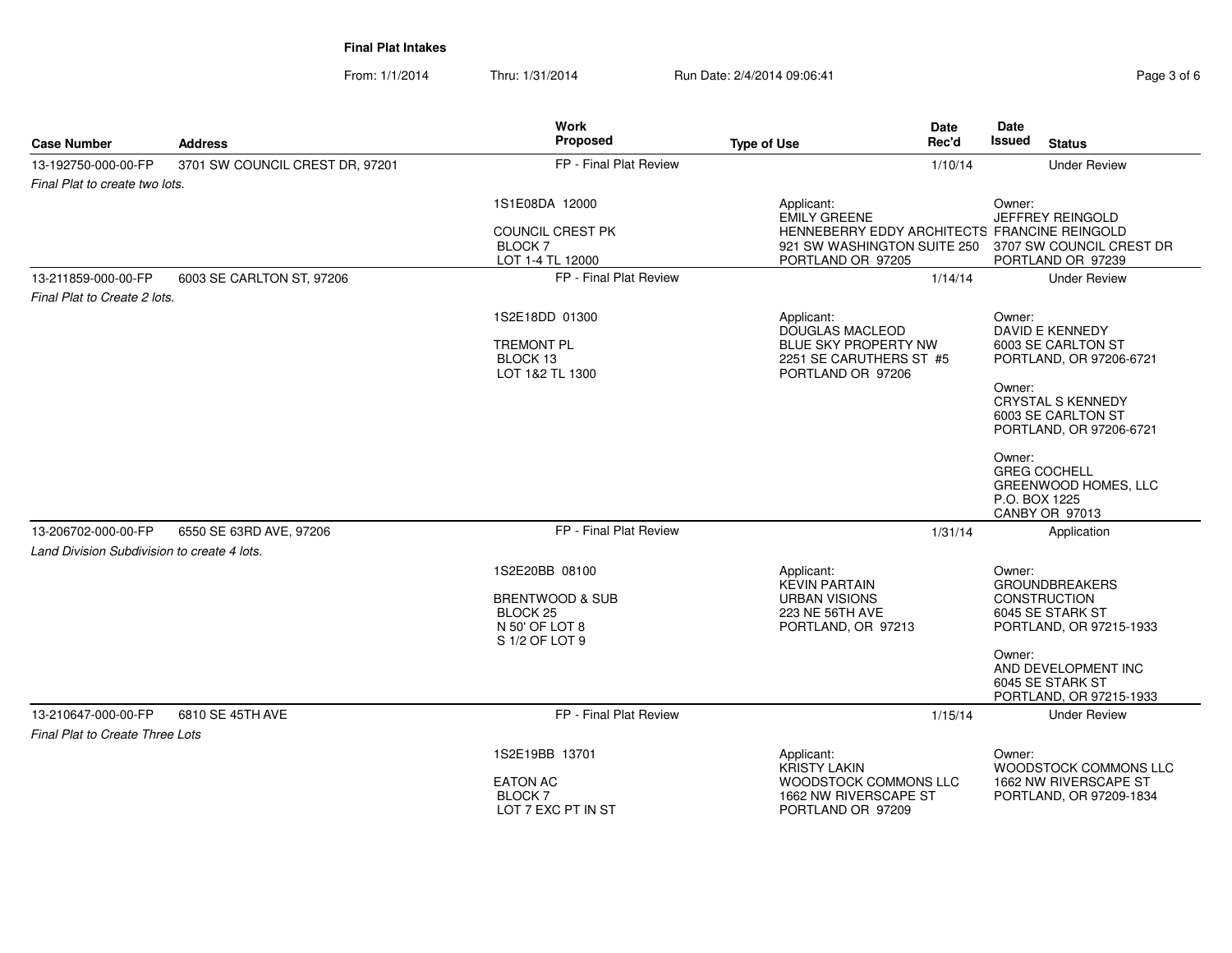From: 1/1/2014Thru: 1/31/2014 Run Date: 2/4/2014 09:06:41 Page 4 of 6

| <b>Case Number</b>           | <b>Address</b>          | Work<br>Proposed                             | <b>Type of Use</b>                                                      | <b>Date</b><br>Rec'd | Date<br>Issued | <b>Status</b>                               |
|------------------------------|-------------------------|----------------------------------------------|-------------------------------------------------------------------------|----------------------|----------------|---------------------------------------------|
| 13-191010-000-00-FP          | 2607 SE 31ST AVE, 97202 | FP - Final Plat Review                       |                                                                         | 1/15/14              |                | <b>Under Review</b>                         |
| Final Plat to create 2 lots. |                         | 1S1E12BA 04900                               | Applicant:<br>MIKE COYLE                                                |                      | Owner:         | WILLIAM A ARATA                             |
|                              |                         | <b>EAST PORTLAND HTS</b><br>BLOCK 6<br>LOT 8 | <b>FASTER PERMITS</b><br>14334 NW EAGLERIDGE LANE<br>PORTLAND, OR 97229 |                      |                | 2302 SE GRANT ST<br>PORTLAND, OR 97214-5529 |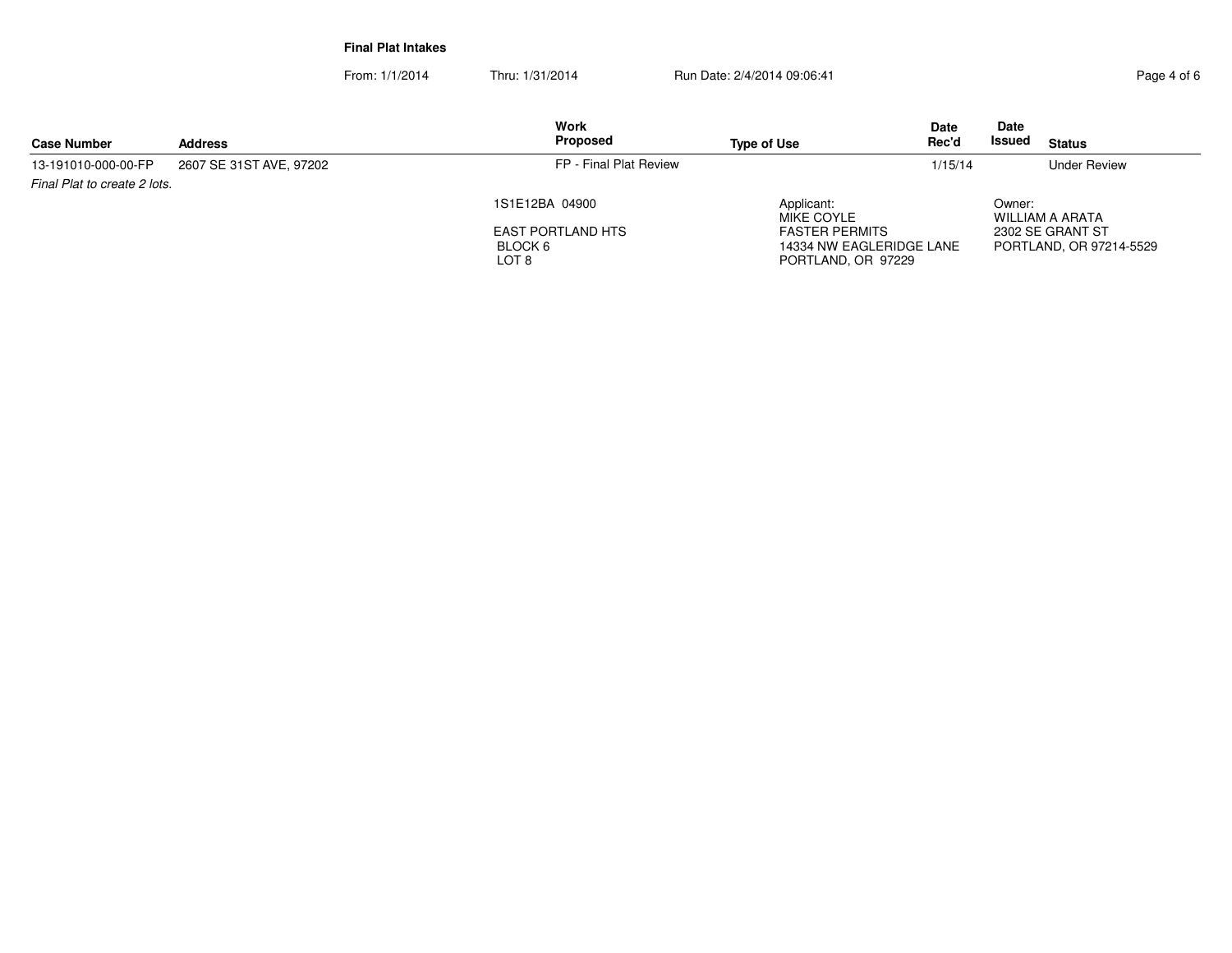From: 1/1/2014Thru: 1/31/2014 Run Date: 2/4/2014 09:06:41 Page 5 of 6

| <b>Case Number</b>                                                                                                 | <b>Address</b>                                                                                                                                                                                                                                                                                                                                                                                                                                                                                                                                                                                                                                                                                                                | Work<br><b>Proposed</b>                             | <b>Type of Use</b>                                       | <b>Date</b><br>Rec'd | <b>Date</b><br>Issued | <b>Status</b>                                     |
|--------------------------------------------------------------------------------------------------------------------|-------------------------------------------------------------------------------------------------------------------------------------------------------------------------------------------------------------------------------------------------------------------------------------------------------------------------------------------------------------------------------------------------------------------------------------------------------------------------------------------------------------------------------------------------------------------------------------------------------------------------------------------------------------------------------------------------------------------------------|-----------------------------------------------------|----------------------------------------------------------|----------------------|-----------------------|---------------------------------------------------|
| 13-190012-000-00-FP                                                                                                | 5435 NE 38TH AVE, 97211                                                                                                                                                                                                                                                                                                                                                                                                                                                                                                                                                                                                                                                                                                       | FP - Final Plat Review                              |                                                          | 1/16/14              |                       | <b>Under Review</b>                               |
| conditions:                                                                                                        | Approval of a Preliminary Plan for a 2-parcel partition that will result in two<br>standard lots, as illustrated with Exhibit C.1, and subject to the following                                                                                                                                                                                                                                                                                                                                                                                                                                                                                                                                                               | 1N1E24AA 07300<br>KILLINGSWORTH AVE ADD             | Applicant:<br><b>MIKE COYLE</b><br><b>FASTER PERMITS</b> |                      | Owner:                | EVERETT CUSTOM HOMES INC<br>735 SW 158TH AVE #180 |
| "The reduced interior side setback for Parcel 1.<br>facilities for each of the parcels.<br>final plat application; | A.Supplemental Plan. Three copies of an additional supplemental plan shall be<br>submitted with the final plat survey for review and approval. That plan must<br>portray how the conditions of approval listed below are met. In addition, the<br>supplemental plan must show the surveyed location of the following:<br>"The modified house on Parcel 1 and any other buildings or accessory<br>structures on the site at the time of the final plat application;<br>"The proposed general location of any future building footprints and stormwater<br>"Any driveways and off-street vehicle parking areas on the site at the time of the<br>"Tree 7, the tree to be preserved, and its 7-foot radius root protection zone. | <b>BLOCK5</b><br>LOT <sub>1</sub><br>E 1/2 OF LOT 3 | 14334 NW EAGLERIDGE LANE<br>PORTLAND, OR 97229           |                      |                       | BEAVERTON, OR 97006-4952                          |
|                                                                                                                    | B. The following must occur prior to Final Plat approval:                                                                                                                                                                                                                                                                                                                                                                                                                                                                                                                                                                                                                                                                     |                                                     |                                                          |                      |                       |                                                   |
| <b>Utilities</b>                                                                                                   |                                                                                                                                                                                                                                                                                                                                                                                                                                                                                                                                                                                                                                                                                                                               |                                                     |                                                          |                      |                       |                                                   |
| approval.                                                                                                          | 1. The applicant shall meet the requirements of the Fire Bureau for ensuring<br>adequate hydrant flow from the nearest hydrant. The applicant must provide<br>verification to the Fire Bureau that Appendix B of the Fire Code is met, the<br>exception is used, or provide an approved Fire Code Appeal prior to final plat                                                                                                                                                                                                                                                                                                                                                                                                  |                                                     |                                                          |                      |                       |                                                   |
| <b>Existing Development</b>                                                                                        |                                                                                                                                                                                                                                                                                                                                                                                                                                                                                                                                                                                                                                                                                                                               |                                                     |                                                          |                      |                       |                                                   |
| 33.120.270.                                                                                                        | 2. The applicant must obtain and have finaled a permit to modify the existing<br>house such that the new interior side setback is at least 3 feet wide per                                                                                                                                                                                                                                                                                                                                                                                                                                                                                                                                                                    |                                                     |                                                          |                      |                       |                                                   |
|                                                                                                                    | 3. The sidewalk corridors along both frontages adjacent to Proposed Parcel 1<br>must be upgraded to meet the Portland Transportation standards.                                                                                                                                                                                                                                                                                                                                                                                                                                                                                                                                                                               |                                                     |                                                          |                      |                       |                                                   |
| <b>Required Legal Documents</b>                                                                                    |                                                                                                                                                                                                                                                                                                                                                                                                                                                                                                                                                                                                                                                                                                                               |                                                     |                                                          |                      |                       |                                                   |
| and referenced on the final plat.                                                                                  | 4. If the Fire Bureau requires an Acknowledgement of Special Land Use<br>Conditions form, the acknowledgement shall be recorded with Multnomah County,                                                                                                                                                                                                                                                                                                                                                                                                                                                                                                                                                                        |                                                     |                                                          |                      |                       |                                                   |
| development of individual lots:                                                                                    | C. The following conditions are applicable to site preparation and the                                                                                                                                                                                                                                                                                                                                                                                                                                                                                                                                                                                                                                                        |                                                     |                                                          |                      |                       |                                                   |
|                                                                                                                    | 1. The applicant must provide a fire access way that meets the Fire Bureau                                                                                                                                                                                                                                                                                                                                                                                                                                                                                                                                                                                                                                                    |                                                     |                                                          |                      |                       |                                                   |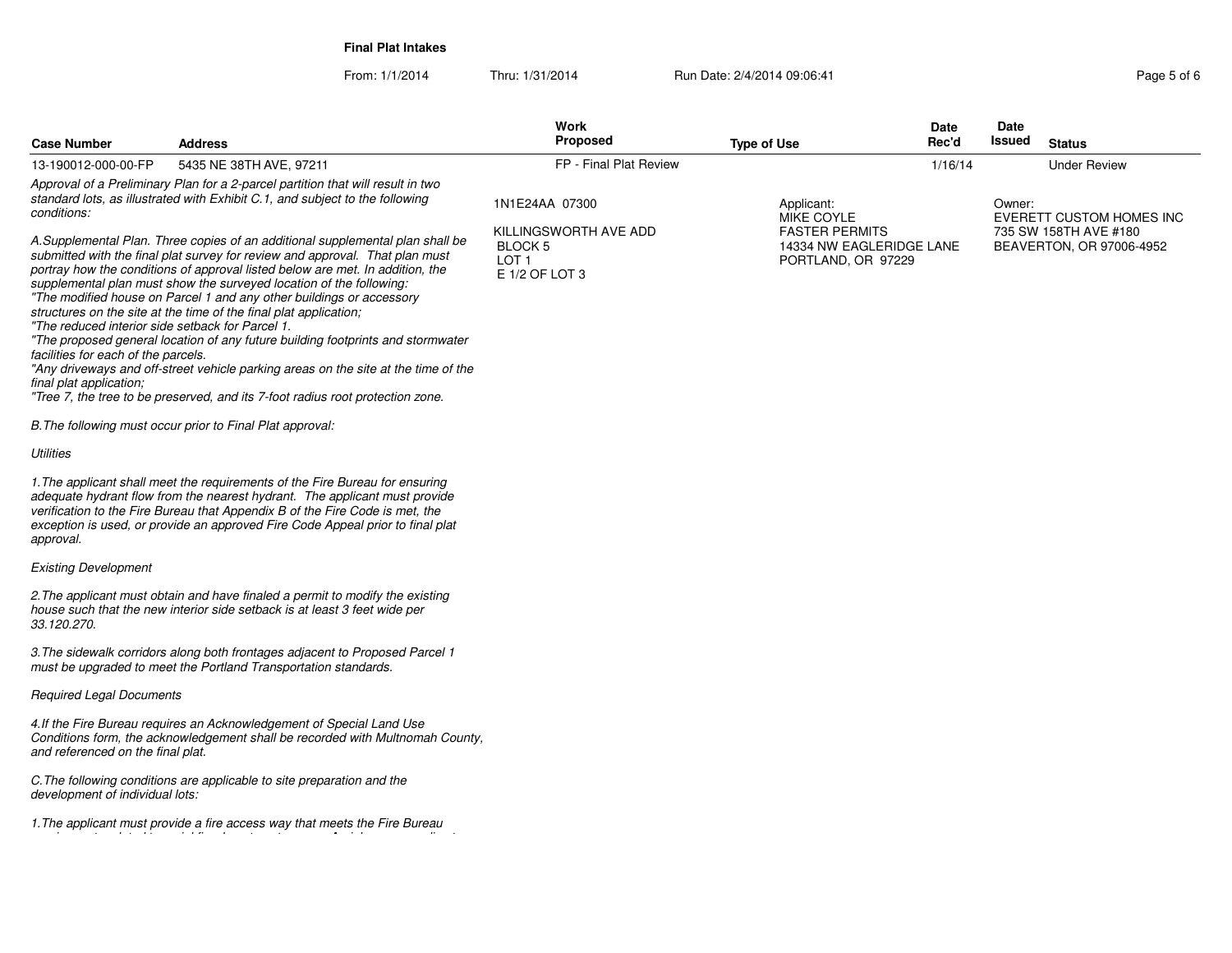| 6917 SW 49TH AVE, 97219<br>07-179193-000-00-FP<br>FINAL PLAT TO CREATE TWO LOTS. | FP - Final Plat Review                                                    | 1/22/14                                                                                                             | <b>Under Review</b>                                                                                               |
|----------------------------------------------------------------------------------|---------------------------------------------------------------------------|---------------------------------------------------------------------------------------------------------------------|-------------------------------------------------------------------------------------------------------------------|
|                                                                                  | 1S1E19AA 04300                                                            | Applicant:<br>DOMINIC J CORRADO                                                                                     | Owner:<br>DOMINIC J CORRADO                                                                                       |
|                                                                                  | SECTION 19 1S 1E<br>TL 4300 0.77 ACRES                                    | 6917 SW 49TH AVE<br>PORTLAND, OR 97219                                                                              | 6917 SW 49TH AVE<br>PORTLAND, OR 97219                                                                            |
|                                                                                  |                                                                           |                                                                                                                     | Owner:<br><b>MARIA C CORRADO</b><br>6917 SW 49TH AVE<br>PORTLAND, OR 97219                                        |
| 13-177621-000-00-FP<br>441 NE GRAHAM ST, 97212                                   | FP - Final Plat Review                                                    | 1/24/14                                                                                                             | <b>Under Review</b>                                                                                               |
| Final Plat to Create Two Lots.                                                   |                                                                           |                                                                                                                     |                                                                                                                   |
|                                                                                  | 1N1E26BC 06700<br><b>ALBINA</b><br>BLOCK <sub>8</sub><br>LOT <sub>7</sub> | Applicant:<br><b>ROB HUMPHREY</b><br><b>FASTER PERMITS</b><br>14334 NW EAGLERIDGE LANE<br>PORTLAND, OR 97229        | Owner:<br><b>VIC REMMERS</b><br><b>EVERETT CUSTOM HOMES INC</b><br>735 SW 158TH AVE STE 180<br>BEAVERTON OR 97008 |
| 13-151890-000-00-FP<br>6605 SE 46TH AVE, 97206                                   | FP - Final Plat Review                                                    | 1/29/14                                                                                                             | <b>Under Review</b>                                                                                               |
| Final Plat to Create 2 lots.                                                     |                                                                           |                                                                                                                     |                                                                                                                   |
|                                                                                  | 1S2E19BB 00800<br><b>EATON AC</b><br><b>BLOCK5</b><br>LOT <sub>6</sub>    | Applicant:<br><b>MIKE COYLE</b><br><b>FASTER PERMITS</b><br>14334 NW EAGLERIDGE LANE<br>PORTLAND, OR 97229          | Owner:<br>EVERETT CUSTOM HOMES INC<br>4234 SE NAEGLI CT<br>PORTLAND, OR 97236-9343                                |
| 13-201083-000-00-FP<br>4738 SE 28TH AVE, 97202                                   | FP - Final Plat Review                                                    | 1/14/14                                                                                                             | <b>Under Review</b>                                                                                               |
| Final Plat to Create 2 lots.                                                     |                                                                           |                                                                                                                     |                                                                                                                   |
|                                                                                  | 1S1E13BB 03009<br><b>SCHILLER ROW</b><br>LOT <sub>8</sub>                 | Applicant:<br><b>DOUGLAS MACLEOD</b><br><b>BLUE SKY PROPERTY NW</b><br>2251 SE CARUTHERS ST #5<br>PORTLAND OR 97206 | Owner:<br><b>BULLDOG CAPITAL PARTNERS LLO</b><br>4550 KRUSE WAY #125<br>LAKE OSWEGO, OR 97035-3533                |
| Total # of FP FP - Final Plat Review permit intakes: 14                          |                                                                           |                                                                                                                     |                                                                                                                   |

**Total # of Final Plat intakes: 14**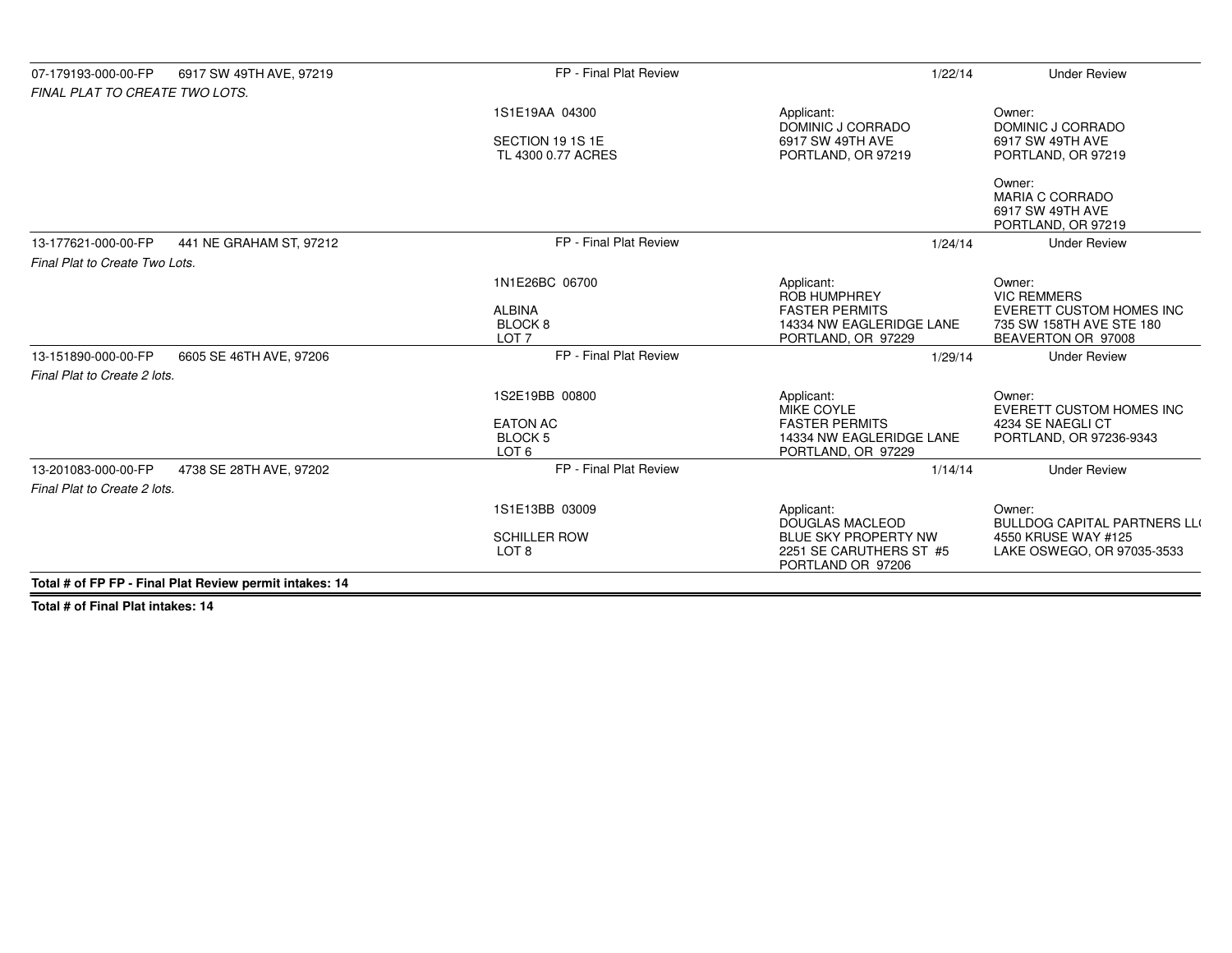From: 1/1/2014Thru: 1/31/2014 Run Date: 2/4/2014 09:06:41 Page 1 of 18

| <b>Case Number</b>                                              | <b>Work</b><br>Proposed<br><b>Address</b><br><b>Type of Use</b>                                                                                             |                                                                                      | Date<br>Rec'd                                                                                                                                                                                                                                  | Date<br><b>Issued</b><br><b>Status</b> |                                                                                                                                                                       |
|-----------------------------------------------------------------|-------------------------------------------------------------------------------------------------------------------------------------------------------------|--------------------------------------------------------------------------------------|------------------------------------------------------------------------------------------------------------------------------------------------------------------------------------------------------------------------------------------------|----------------------------------------|-----------------------------------------------------------------------------------------------------------------------------------------------------------------------|
| 14-108989-000-00-LU                                             | 3610 N SUTTLE RD, 97217                                                                                                                                     | AD - Adjustment                                                                      | Type 2 procedure                                                                                                                                                                                                                               | 1/23/14                                | Pending                                                                                                                                                               |
| water tank                                                      | Adjustment to landscape requirement for equipment related to cellular facility on                                                                           | 2N1E32DA 01600<br>SECTION 32 2N 1E<br>TL 1600 3.89 ACRES SEE R323419<br>(R951320521) | Applicant:<br>NATHAN DUNN<br><b>NEW CINGULAR WIRELESS PCS</b><br>LLC ATT MOBILITY<br>19801 SW 72ND AVE<br>TUALATIN OR 97062                                                                                                                    |                                        | Owner:<br><b>PMP PROPERTIES LLC</b><br>PMB 306 9220 SW BARBUR BLVD<br>#119<br>PORTLAND, OR 97219                                                                      |
| 14-108490-000-00-LU                                             | 4025 SW NEHALEM CT, 97201                                                                                                                                   | AD - Adjustment                                                                      | Type 2 procedure                                                                                                                                                                                                                               | 1/22/14                                | Pending                                                                                                                                                               |
|                                                                 | Adjustment Request to 33.110.253.F- Street Lot Line Setback to allow<br>conversion of existing living area to garage in conjunction of a 2nd story addition | 1S1E09CC 05900<br><b>COUNCIL CREST PK</b><br>BLOCK 19<br>LOT 14-16 TL 5900           | Applicant:<br><b>NAT SLAYTON</b><br><b>SLAYTON AND SONS</b><br><b>DESIGN/BUILD</b><br>8925 N EDISON<br>PORTLAND, OR 97203<br>Applicant:<br>RICH SLAYTON<br><b>SLAYTON AND SONS</b><br><b>DESIGN/BUILD</b><br>P.O. Box 5425<br>Eugene, OR 97405 |                                        | Owner:<br><b>JOHN M LETOVSKY</b><br>4025 SW NEHALEM CT<br>PORTLAND, OR 97239-1563<br>Owner:<br><b>DIANE C MONSON</b><br>4025 SW NEHALEM CT<br>PORTLAND, OR 97239-1563 |
| 14-109476-000-00-LU                                             | 2815 NW CORNELL RD, 97210                                                                                                                                   | AD - Adjustment                                                                      | Type 2 procedure                                                                                                                                                                                                                               | 1/24/14                                | Application                                                                                                                                                           |
| Adjusting the rear yard setback                                 |                                                                                                                                                             | 1N1E32AB 00800<br><b>FORDHAM HTS</b><br>BLOCK A TL 800                               | Applicant:<br><b>JOHN STEMBER</b><br><b>JAS ENGINEERING INC</b><br>1419 WASHINGTON ST. SUITE 100 PORTLAND, OR 97210<br>OREGON CITY, OR 97045                                                                                                   |                                        | Owner:<br>KIMBERLY T GUPTA<br>2815 NW CORNELL RD<br>Owner:<br><b>NICOLE N GUPTA</b><br>2815 NW CORNELL RD<br>PORTLAND, OR 97210                                       |
| 14-109478-000-00-LU<br>Adjusting the rear yard setback for deck | 2815 NW CORNELL RD, 97210                                                                                                                                   | AD - Adjustment                                                                      | Type 2 procedure                                                                                                                                                                                                                               | 1/24/14                                | Pending                                                                                                                                                               |
|                                                                 |                                                                                                                                                             | 1N1E32AB 00800<br><b>FORDHAM HTS</b><br>BLOCK A TL 800                               | Applicant:<br><b>ANDY STEMBER</b><br><b>JAS ENGINEERING</b><br>1419 WASHINGTON ST #100<br>OREGON CITY, OR 97045                                                                                                                                |                                        | Owner:<br>KIMBERLY T GUPTA<br>2815 NW CORNELL RD<br>PORTLAND, OR 97210<br>Owner:<br>NICOLE N GUPTA<br>2815 NW CORNELL RD<br>PORTLAND, OR 97210                        |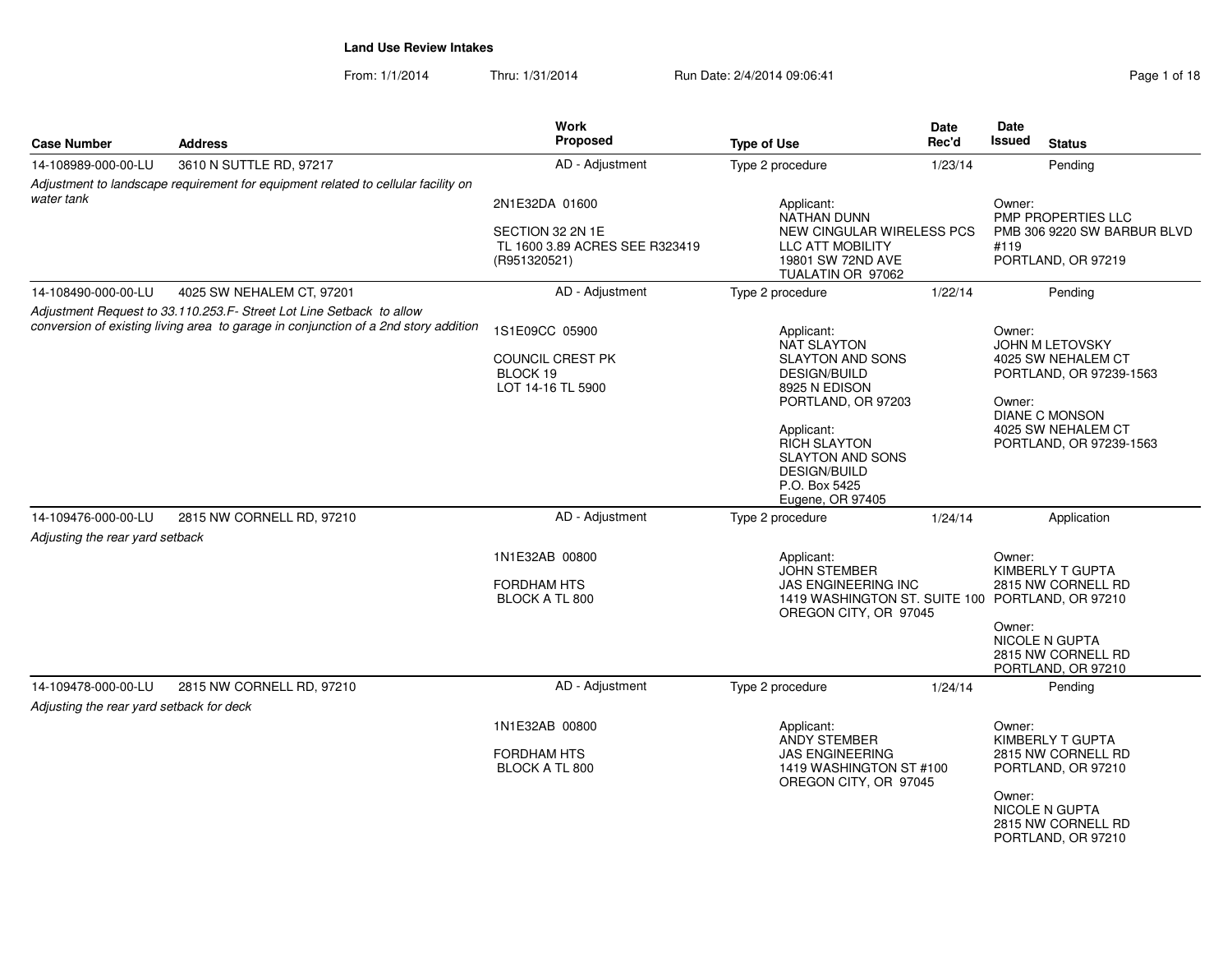From: 1/1/2014Thru: 1/31/2014 **Run Date: 2/4/2014 09:06:41** Pag

| Page 2 of 18 |  |  |  |
|--------------|--|--|--|
|--------------|--|--|--|

| <b>Case Number</b>               | <b>Address</b>                                                                | Work<br><b>Proposed</b>                                                     | <b>Type of Use</b>                                                                 | Date<br>Rec'd | Date<br><b>Issued</b><br><b>Status</b>                                          |
|----------------------------------|-------------------------------------------------------------------------------|-----------------------------------------------------------------------------|------------------------------------------------------------------------------------|---------------|---------------------------------------------------------------------------------|
| 14-108393-000-00-LU              | 7568 SW LAVIEW DR, 97219                                                      | AD - Adjustment                                                             | Type 2 procedure                                                                   | 1/22/14       | Pending                                                                         |
|                                  | Adjustment review to increase the size of a proposed ADU from the allowed 800 |                                                                             |                                                                                    |               |                                                                                 |
| square feet, to 925 square feet. |                                                                               | 1S1E22BD 06000                                                              | Applicant:<br><b>HOLLY MOORE</b>                                                   |               | Owner:<br>FRANK D GRADY                                                         |
|                                  |                                                                               | <b>FULTON PK</b><br>BLOCK F TL 6000                                         | <b>MCCALL DESIGN</b><br><b>117 NE 17TH AVE</b><br>PORTLAND OR 97232                |               | 7568 SW LAVIEW DR<br>PORTLAND, OR 97219                                         |
|                                  |                                                                               |                                                                             |                                                                                    |               | Owner:<br>PATRICIA A GRADY<br>7568 SW LAVIEW DR<br>PORTLAND, OR 97219           |
| 14-101908-000-00-LU              | 4802 SE 51ST AVE, 97206                                                       | AD - Adjustment                                                             | Type 2 procedure                                                                   | 1/7/14        | <b>Unnecessary Review</b>                                                       |
|                                  | ADJUSTMENT TO ALLOW PARKING IN 10 FT FRONT SETBACK.                           |                                                                             |                                                                                    |               |                                                                                 |
|                                  |                                                                               | 1S2E18AB 17000                                                              | Applicant:<br><b>CLAUDE GENDROT</b>                                                |               | Owner:<br><b>FRANCOIS C J GENDROT</b>                                           |
|                                  |                                                                               | <b>RAYMOND ADD</b><br>BLOCK <sub>2</sub><br>LOT <sub>7</sub>                | 4802 SE 51ST<br>PORTLAND, OR 97206                                                 |               | 4802 SE 51ST AVE<br>PORTLAND, OR 97206-4917                                     |
|                                  |                                                                               |                                                                             |                                                                                    |               | Owner:<br><b>VICKY P GENDROT</b><br>4802 SE 51ST AVE<br>PORTLAND, OR 97206-4917 |
| 14-112136-000-00-LU              | 1424 E BURNSIDE ST, 97214                                                     | AD - Adjustment                                                             | Type 2 procedure                                                                   | 1/31/14       | Application                                                                     |
|                                  | Adjustment to parking configuration requirements for spaces in new parking    |                                                                             |                                                                                    |               |                                                                                 |
| garage                           |                                                                               | 1N1E35DC 01700                                                              | Applicant:<br><b>BRETT SCHULZ</b>                                                  |               | Owner:<br>ANKENY BUILDING LLC                                                   |
|                                  |                                                                               | <b>AIKENS</b><br>BLOCK 306<br>W 1/2 OF LOT 7<br>W 1/2 OF LOT 8 EXC PT IN ST | <b>BRETT SCHULZ ARCHITECT</b><br>1111 E BURNSIDE ST SUITE 303<br>PORTLAND OR 97214 |               | 1300 SW PARK AVE #408<br>PORTLAND, OR 97201                                     |
| 14-102597-000-00-LU              | 444 NW MAYWOOD DR, 97210                                                      | AD - Adjustment                                                             | Type 2 procedure                                                                   | 1/8/14        | Incomplete                                                                      |
|                                  | AD to reduce front setback from 15 feet to 1 foot.                            |                                                                             |                                                                                    |               |                                                                                 |
|                                  |                                                                               | 1N1E32AD 08000                                                              | Applicant:<br><b>ZACK GILLUM</b>                                                   |               | Owner:<br><b>LAURIE J RENECKER</b>                                              |
|                                  |                                                                               | <b>ST FRANCES HILL</b><br>BLOCK <sub>8</sub><br>LOT <sub>14</sub>           | 5938 SW RIVERIDGE LN<br>PORTLAND, OR 97239                                         |               | 444 NW MAYWOOD DR<br>PORTLAND, OR 97210-3335                                    |
| 14-102570-000-00-LU              | 6447 N CUTTER CIR - Bldg A, 97217                                             | AD - Adjustment                                                             | Type 2 procedure                                                                   | 1/8/14        | Pending                                                                         |
|                                  | Adjustment to exceed maximum parking from 112 maximim to 487 proposed         |                                                                             |                                                                                    |               |                                                                                 |
| parking spaces.                  |                                                                               | 1N1E17A 01000                                                               | Applicant:<br><b>JERRY OFFER</b>                                                   |               | Owner:<br>FEDEX GROUND PACKAGE                                                  |
|                                  |                                                                               | 1951 COMMISSIONERS ADD<br>BLOCK 7<br>LOT <sub>2</sub>                       | <b>OTAK INC</b><br>808 SW THIRD AVE SUITE 300<br>PORTLAND OR 97204                 |               | 1000 FEDEX DR<br>MOON TOWNSHIP, PA 15108                                        |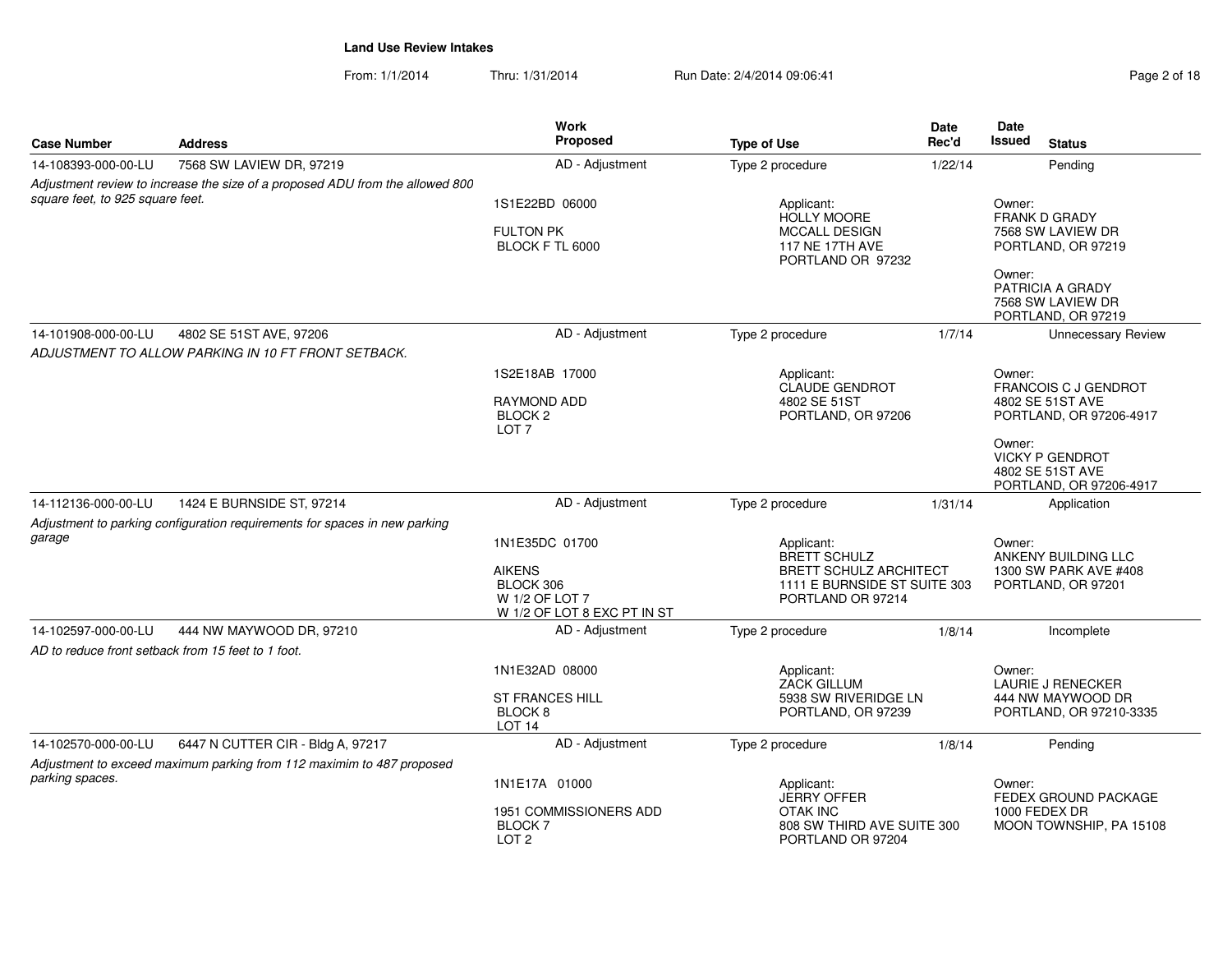From: 1/1/2014Thru: 1/31/2014 Run Date: 2/4/2014 09:06:41

| <b>Case Number</b>                            | <b>Address</b>                                                                                                                                    | Work<br>Proposed                                                                |                                                                                           | Date<br>Rec'd | <b>Date</b><br><b>Issued</b><br><b>Status</b>                                                                      |
|-----------------------------------------------|---------------------------------------------------------------------------------------------------------------------------------------------------|---------------------------------------------------------------------------------|-------------------------------------------------------------------------------------------|---------------|--------------------------------------------------------------------------------------------------------------------|
|                                               |                                                                                                                                                   |                                                                                 | <b>Type of Use</b>                                                                        |               |                                                                                                                    |
| 14-102065-000-00-LU                           | 3313 NE FREMONT DR, 97220                                                                                                                         | AD - Adjustment                                                                 | Type 2 procedure                                                                          | 1/7/14        | Pending                                                                                                            |
| AD for parking setback                        |                                                                                                                                                   | 1N2E28BB 12200<br><b>DOLORES HTS</b><br>BLOCK <sub>3</sub><br>LOT <sub>20</sub> | Applicant:<br>CHRISTIAN C MCKEE<br>3313 NE FREMONT DR<br>PORTLAND, OR 97220-5275          |               | Owner:<br><b>LISA C MCKEE</b><br>3313 NE FREMONT DR<br>PORTLAND, OR 97220-5275                                     |
| 14-111455-000-00-LU                           |                                                                                                                                                   | AD - Adjustment                                                                 | Type 2 procedure                                                                          | 1/30/14       | Void                                                                                                               |
| allow 2-foot bay in side/south property line. | R5a, adjustment requests to increase height of proposed adu to 21.5 feet, and to                                                                  |                                                                                 |                                                                                           |               |                                                                                                                    |
| 14-106796-000-00-LU                           | 1612 SE 55TH AVE, 97215                                                                                                                           | AD - Adjustment                                                                 | Type 2 procedure                                                                          | 1/17/14       | Pending                                                                                                            |
| for a 2nd story addition                      | Adustment to 33.110.220- Setback to Reduce to side setback from 5 feet to 4 feet                                                                  | 1S2E06DB 08200                                                                  | Applicant:<br>Timothy Meier, AIA                                                          |               | Owner:<br><b>TIMOTHY G MEIER</b>                                                                                   |
|                                               |                                                                                                                                                   | NIXON TERR & PLAT 2 & 3<br>LOT <sub>29</sub>                                    | 1612 SE 55th Avenue<br>Portland, OR 97215                                                 |               | 1612 SE 55TH AVE<br>PORTLAND, OR 97215<br>Owner:<br><b>GAYLE L MEIER</b><br>1612 SE 55TH AVE<br>PORTLAND, OR 97215 |
| 14-111458-000-00-LU                           |                                                                                                                                                   | AD - Adjustment                                                                 | Type 2 procedure                                                                          | 1/30/14       | Application                                                                                                        |
|                                               | R5a, adjustment requests to increase height of proposed adu to 21.5 feet and<br>allow bay wndow at south elevation to extend 2 feet into setback. |                                                                                 | Applicant:<br>Aaron Blake<br><b>REWORKS</b><br><b>PO BOX 454</b><br>CORBETT, OREGON 97019 |               | Owner:<br>PETER TENEAU<br>2715 N TERRY ST<br>PORTLAND, OR 97217                                                    |
| 14-101911-000-00-LU                           | 7035 N BORTHWICK AVE, 97217                                                                                                                       | AD - Adjustment                                                                 | Type 2 procedure                                                                          | 1/7/14        | <b>Unnecessary Review</b>                                                                                          |
| to 1050 square feet for 2nd story deck.       | Adjustment review to increase allowed building coverage from 1000 square feet                                                                     | 1N1E15BA 06000<br><b>SWINTON</b><br><b>BLOCK 54</b>                             | Applicant:<br>JESSE AND KATIE OSBORNE<br>LIFE AND LIMB BUILT LLC<br>PO BOX 86093          |               | Owner:<br><b>LISA KIENLE</b><br>7035 N BORTHWICK AVE                                                               |
|                                               |                                                                                                                                                   | LOT <sub>7</sub>                                                                | PORTLAND OR 97286                                                                         |               | PORTLAND, OR 97217                                                                                                 |
| 14-102246-000-00-LU                           | 01837 SW RADCLIFFE RD                                                                                                                             | AD - Adjustment                                                                 | Type 2 procedure                                                                          | 1/8/14        | Void/ Withdrawn                                                                                                    |
| sound wall along front property line.         | R20, R20c. request to increase maximum fence height to construct 12 foot tall                                                                     | 1S1E26CB 01501                                                                  | Applicant:                                                                                |               | Owner:                                                                                                             |
|                                               |                                                                                                                                                   | RADCLIFFE ESTATES<br>LOT <sub>1</sub>                                           | <b>KEVIN ROSA</b><br>01837 SW RADCLIFFE RD<br>PORTLAND OR 97219                           |               | KRISTIN A DEL BALZO<br>01837 SW RADCLIFFE RD<br>PORTLAND, OR 97219                                                 |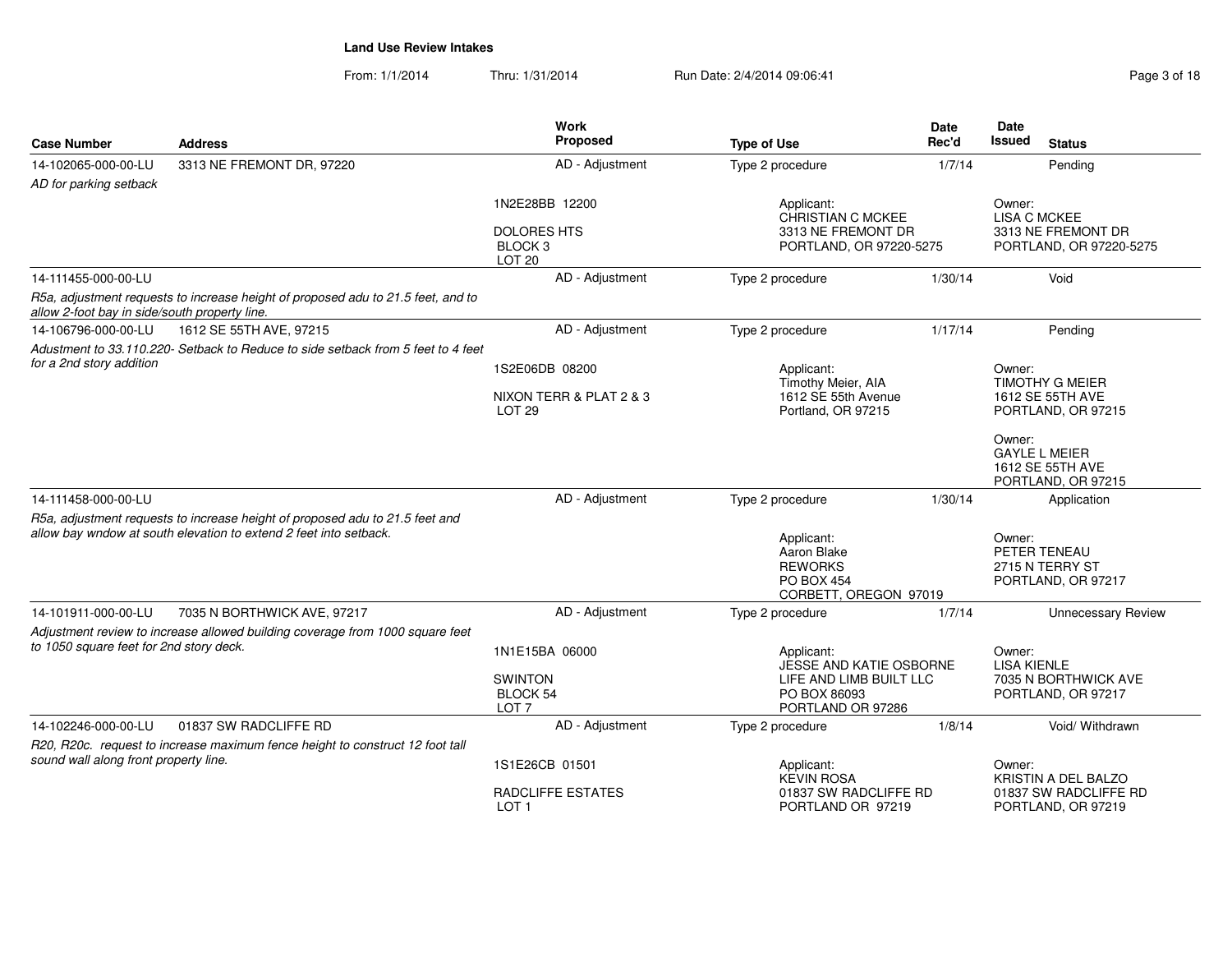From: 1/1/2014Thru: 1/31/2014 Run Date: 2/4/2014 09:06:41 Page 4 of 18

| <b>Case Number</b>                                                                                                                               | <b>Address</b>                                                                                | <b>Work</b><br>Proposed                                                                                           | <b>Type of Use</b>                                                                                             | Date<br>Rec'd | Date<br>Issued<br><b>Status</b>                                                                                                                                                                                      |
|--------------------------------------------------------------------------------------------------------------------------------------------------|-----------------------------------------------------------------------------------------------|-------------------------------------------------------------------------------------------------------------------|----------------------------------------------------------------------------------------------------------------|---------------|----------------------------------------------------------------------------------------------------------------------------------------------------------------------------------------------------------------------|
| 14-102777-000-00-LU                                                                                                                              | 21 NE BRYANT ST, 97211                                                                        | AD - Adjustment                                                                                                   | Type 2 procedure                                                                                               | 1/9/14        | Incomplete                                                                                                                                                                                                           |
| Adjustment to rear setback for attached ADU                                                                                                      |                                                                                               |                                                                                                                   |                                                                                                                |               |                                                                                                                                                                                                                      |
|                                                                                                                                                  |                                                                                               | 1N1E15AD 01800<br><b>LOVELEIGH</b><br>BLOCK 11<br>LOT 7 EXC PT IN ST                                              | Applicant:<br><b>GARY RISELY</b><br><b>RISELY RENOVATIONS, LLC</b><br>16031 SE River Rd.<br>Milwaukie OR 97267 |               | Owner:<br><b>JOEL BEAUDOIN</b><br>21 NE BRYANT ST<br>PORTLAND, OR 97211-2301<br>Owner:                                                                                                                               |
|                                                                                                                                                  |                                                                                               |                                                                                                                   |                                                                                                                |               | <b>MELISSA BRADLEY</b><br>21 NE BRYANT ST<br>PORTLAND, OR 97211-2301                                                                                                                                                 |
| 14-103482-000-00-LU                                                                                                                              | 8615 SE 11TH AVE                                                                              | AD - Adjustment                                                                                                   | Type 2 procedure                                                                                               | 1/10/14       | Pendina                                                                                                                                                                                                              |
| Two adjustments to standards for conversion of detached garage to ADU. AD to<br>setback standard for setbacks. Second AD to ADU design standards |                                                                                               | 1S1E26BA 13700<br>SELLWOOD                                                                                        | Applicant:<br><b>JOHN HASENBERG</b><br>2104 NE 45TH AVENUE                                                     |               | Owner:<br><b>SCOTT R CHRISTIAN</b><br>8615 SE 11TH AVE                                                                                                                                                               |
|                                                                                                                                                  |                                                                                               | BLOCK 41<br>LOT <sub>2</sub>                                                                                      | PORTLAND OR 97213                                                                                              |               | PORTLAND, OR 97202                                                                                                                                                                                                   |
|                                                                                                                                                  |                                                                                               |                                                                                                                   |                                                                                                                |               | Owner:<br>PHUONG T CHRISTIAN<br>8615 SE 11TH AVE<br>PORTLAND, OR 97202                                                                                                                                               |
| 14-100825-000-00-LU                                                                                                                              | 4922 N VANCOUVER AVE, 97217<br>Adjustment to Floor Area Ratio for proposed building addition. | AD - Adjustment                                                                                                   | Type 2 procedure                                                                                               | 1/3/14        | Incomplete                                                                                                                                                                                                           |
|                                                                                                                                                  |                                                                                               | 1N1E22AC 01600<br><b>WILLIAMS AVE ADD 2</b><br>BLOCK <sub>1</sub><br><b>LOT 15</b>                                | Applicant:<br><b>PAUL RIES</b><br>AH HA! ARCHITECTURE<br>615 SE ALDER ST SUITE 203<br>PORTLAND, OR 97214       |               | Owner:<br><b>VITALITY CONCEPTS LLC</b><br>4922 N VANCOUVER AVE<br>PORTLAND, OR 97217<br>Owner:<br><b>LILI SCOTT</b><br>ANNABELLE SNOW, NORTH<br>PORTLAND WELNESS CENTER<br>4922 N VANCOUVER AVE<br>PORTLAND OR 97217 |
| 14-112341-000-00-LU<br>AD to perimeter landscaping                                                                                               | 4159 SE 37TH AVE, 97202                                                                       | AD - Adjustment                                                                                                   | Type 2 procedure                                                                                               | 1/31/14       | Application                                                                                                                                                                                                          |
|                                                                                                                                                  |                                                                                               | 1S1E12DD 17900                                                                                                    | Applicant:<br><b>DONNA KEOGH</b>                                                                               |               | Owner:<br><b>BRENDA J SEARS</b>                                                                                                                                                                                      |
|                                                                                                                                                  |                                                                                               | <b>WILLIAMS ADD 2</b><br><b>BLOCK1</b><br>S 45' OF N 90' OF W 100' OF E 200' OF LOT 6<br>N 45' OF E 200' OF LOT 6 | 508 W 44TH ST<br>VANCOUVER, WA 98660                                                                           |               | 4159 SE 37TH AVE<br>PORTLAND, OR 97202                                                                                                                                                                               |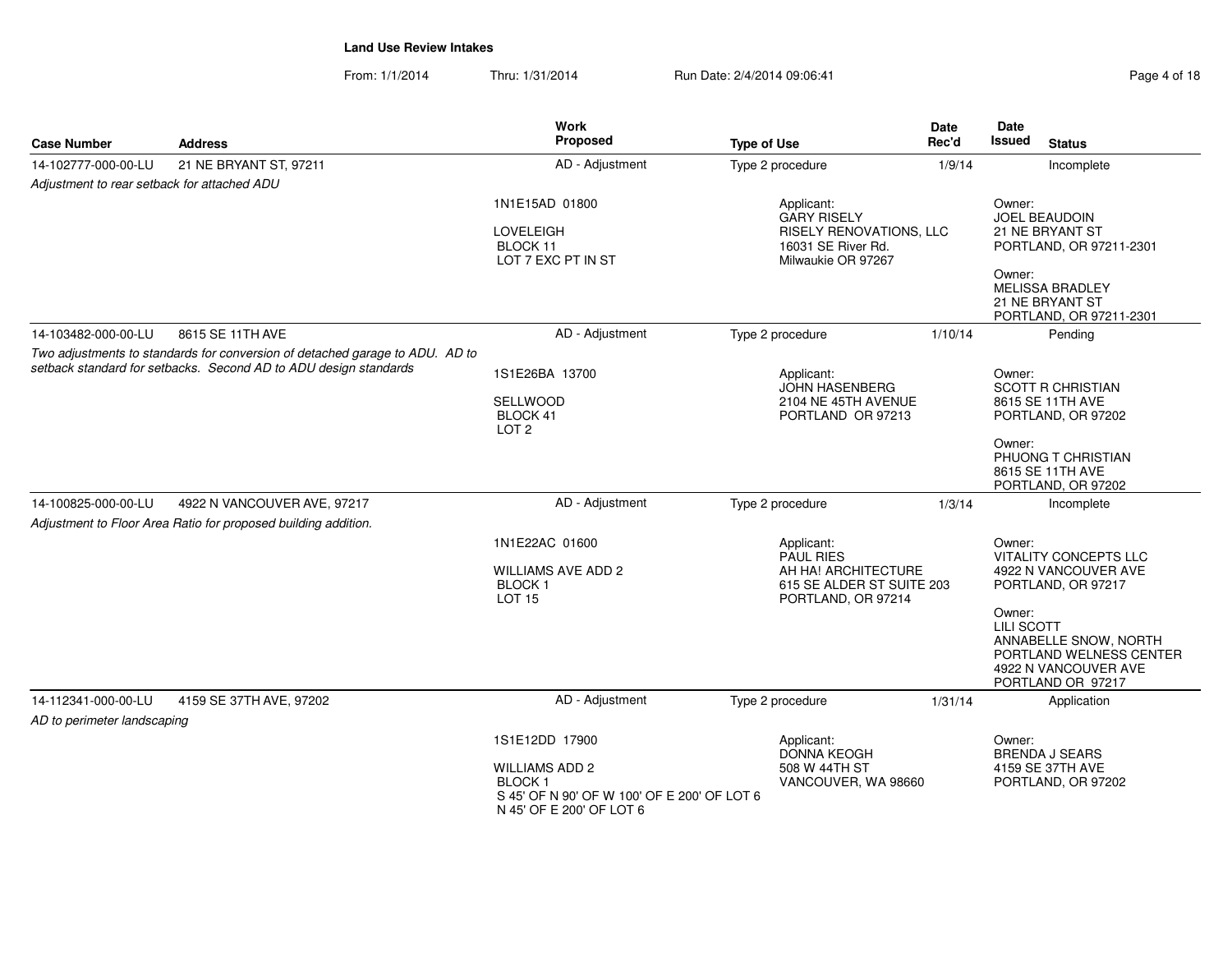From: 1/1/2014Thru: 1/31/2014 Run Date: 2/4/2014 09:06:41 Page 5 of 18

| <b>Case Number</b>                                                                                                                                                      | <b>Address</b>                                                                                               | <b>Work</b><br><b>Proposed</b>                                                                                   | <b>Type of Use</b>                                                                                                                           | <b>Date</b><br>Rec'd                                                                                                                                       |                                                                                                                                | Date<br>Issued<br><b>Status</b> |  |
|-------------------------------------------------------------------------------------------------------------------------------------------------------------------------|--------------------------------------------------------------------------------------------------------------|------------------------------------------------------------------------------------------------------------------|----------------------------------------------------------------------------------------------------------------------------------------------|------------------------------------------------------------------------------------------------------------------------------------------------------------|--------------------------------------------------------------------------------------------------------------------------------|---------------------------------|--|
| 14-104427-000-00-LU                                                                                                                                                     | 4529 NE 14TH PL, 97211                                                                                       | AD - Adjustment                                                                                                  | Type 2 procedure                                                                                                                             | 1/14/14                                                                                                                                                    |                                                                                                                                | Incomplete                      |  |
| Adjustment to Side Setback to convert and addition to existing garage to be an<br><b>Accessory Dwelling Unit</b>                                                        |                                                                                                              | 1N1E23AC 25300<br><b>VERNON</b><br>BLOCK 66<br>LOT <sub>3</sub>                                                  | Applicant:<br><b>STEPHEN SMITH</b><br><b>DESIGN BUILD PORTLAND</b><br>1333 NE 47TH AVE<br>PORTLAND OR 97213                                  | Owner:<br><b>JENNIFER WILLIS</b><br>4529 NE 14TH PL<br>PORTLAND, OR 97211-5017<br>Owner:<br>MARSHALL WILLIS<br>4529 NE 14TH PL                             |                                                                                                                                |                                 |  |
|                                                                                                                                                                         | Total # of LU AD - Adjustment permit intakes: 20                                                             |                                                                                                                  |                                                                                                                                              |                                                                                                                                                            |                                                                                                                                | PORTLAND, OR 97211-5017         |  |
| 14-105474-000-00-LU<br>1112 SW 20TH AVE, 97205<br>Comprehensive Plan Amendment / Zone Map Change (CP ZC) from RH to CX.<br>The d, Design overlay will remain unchanged. |                                                                                                              | CP_ZC - Comp Plan & Map<br>Amend.                                                                                | Type 3 procedure                                                                                                                             | 1/15/14                                                                                                                                                    |                                                                                                                                | Pending                         |  |
|                                                                                                                                                                         |                                                                                                              | 1N1E33CD 09500<br>AMOS N KINGS<br><b>BLOCK 7 TL 9500</b>                                                         | Applicant:<br><b>SAM RODRIGUEZ</b><br>LLC<br>220 NW 2ND AVE<br>PORTLAND OR 97209                                                             | Owner:<br><b>NORMAN RICH</b><br>MILL CREEK RESIDENTIAL TRUST MAC BLOCK 7 LLC / MULTNOMAH<br><b>ATHLETIC CLUB</b><br>1849 SW SALMON ST<br>PORTLAND OR 97207 |                                                                                                                                |                                 |  |
| 14-104931-000-00-LU                                                                                                                                                     | 2730 SW MULTNOMAH BLVD, 97219                                                                                | CP_ZC - Comp Plan & Map<br>Amend.                                                                                | Type 3 procedure                                                                                                                             |                                                                                                                                                            | Pending                                                                                                                        |                                 |  |
| Comprehensive Plan / Zone Map Amendment to change from R1 to EG2 for<br>proposed City of Portland Emergency Operations Center. .                                        |                                                                                                              | 1S1E20DA 06900<br><b>RYAN PL</b><br>BLOCK 6&7&9 TL 6900                                                          | Applicant:<br><b>RICH ATTRIDGE</b><br>CITY OF PORTLAND OFFICE OF<br>FINANCE AND MANAGEMENT<br>1120 SW 5TH AVE ROOM 1204<br>PORTLAND OR 97204 | Owner:                                                                                                                                                     | <b>RICH ATTRIDGE</b><br>CITY OF PORTLAND OFFICE OF<br>FINANCE AND MANAGEMENT<br>1120 SW 5TH AVE ROOM 1204<br>PORTLAND OR 97204 |                                 |  |
|                                                                                                                                                                         | Total # of LU CP_ZC - Comp Plan & Map Amend. permit intakes: 2                                               |                                                                                                                  |                                                                                                                                              |                                                                                                                                                            |                                                                                                                                |                                 |  |
| 14-112281-000-00-LU<br>property.                                                                                                                                        | 4734 NE CULLY BLVD, 97218<br>new RF facility in ROW on a replacement utility pole with equipment on adjacent | <b>CU</b> - Conditional Use                                                                                      | Type 1x procedure                                                                                                                            | 1/31/14                                                                                                                                                    |                                                                                                                                | Application                     |  |
|                                                                                                                                                                         |                                                                                                              | 1N2E20BC 05800<br>PADDOCK AC<br>BLOCK 10<br>LOT <sub>3</sub>                                                     | Applicant:<br><b>ALLEN GREENE</b><br><b>ODELIA PACIFIC</b><br>6233 SW ORCHID DR<br>PORTLAND OR 97219                                         |                                                                                                                                                            | Owner:<br><b>LAZARO G SANTIAGO</b><br>4734 NE CULLY BLVD<br>PORTLAND, OR 97218                                                 |                                 |  |
| 14-106188-000-00-LU                                                                                                                                                     | 13132 SE RAMONA ST, 97236                                                                                    | <b>CU</b> - Conditional Use                                                                                      | Type 2 procedure                                                                                                                             | 1/16/14                                                                                                                                                    |                                                                                                                                | Incomplete                      |  |
| Park Elementary School.                                                                                                                                                 | Conditional Use and Adjustment review for proposed school expansion. Gilbert                                 | 1S2E14CA 05200<br><b>LAMARGENT PK NO 2</b><br>LOT <sub>4</sub><br>9&10 TL 5200<br>SPLIT MAP R201356 (R466201100) | Owner:<br>Applicant:<br><b>BEN SCHONBERGER</b><br>WINTERBROOK PLANNING<br>310 SW 4TH AVE, STE 1100<br>PORTLAND OR 97204                      |                                                                                                                                                            | <b>SCHOOL DISTRICT #40</b><br>1500 SE 130TH AVE<br>PORTLAND, OR 97233-1719                                                     |                                 |  |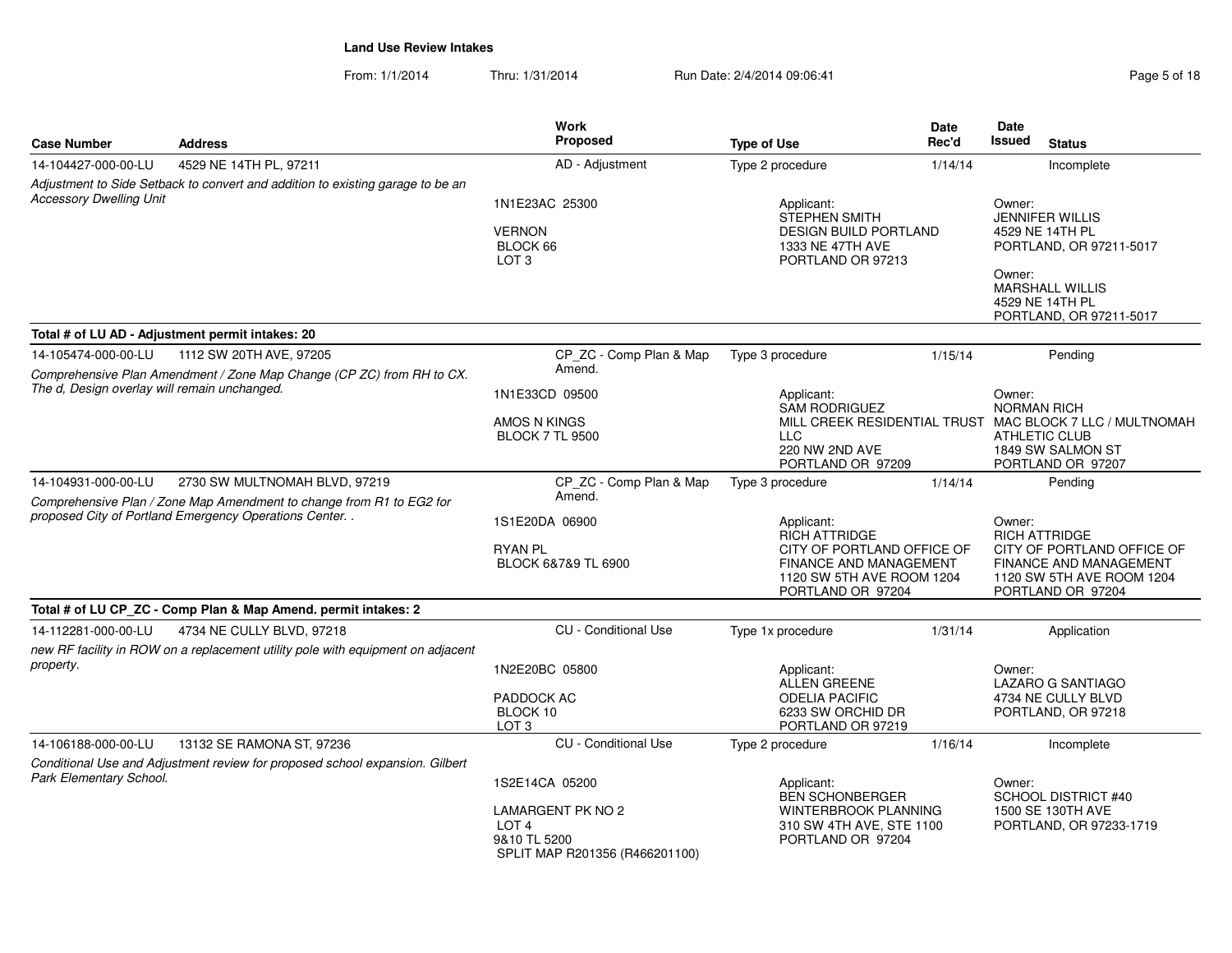From: 1/1/2014Thru: 1/31/2014 **Run Date: 2/4/2014 09:06:41** Pag

| Page 6 of 18 |  |
|--------------|--|
|--------------|--|

| <b>Case Number</b>                  | <b>Address</b>                                                                                                                                     | <b>Work</b><br>Proposed                                                        | <b>Type of Use</b> | Date<br>Rec'd                                                                                                  | Date<br><b>Issued</b><br><b>Status</b>                                                    |  |  |
|-------------------------------------|----------------------------------------------------------------------------------------------------------------------------------------------------|--------------------------------------------------------------------------------|--------------------|----------------------------------------------------------------------------------------------------------------|-------------------------------------------------------------------------------------------|--|--|
| 14-103645-000-00-LU                 | 4320 SE 136TH AVE, 97236                                                                                                                           | <b>CU</b> - Conditional Use                                                    | Type 3 procedure   | 1/10/14                                                                                                        | Incomplete                                                                                |  |  |
|                                     | Conditional Use to legalize and existing Religious Institution with adjustments for<br>building setback and landscaping and parking lot area.      |                                                                                |                    |                                                                                                                |                                                                                           |  |  |
|                                     |                                                                                                                                                    | 1S2E11DC 03100                                                                 | Applicant:         | <b>ROBERT PRICE</b>                                                                                            | Owner:<br>UYEN TO VUONG DUONG                                                             |  |  |
|                                     |                                                                                                                                                    | SECTION 11 1S 2E                                                               |                    | 3935 NE 72ND AVE                                                                                               | 4320 SE 136TH AVE                                                                         |  |  |
|                                     |                                                                                                                                                    | TL 3100 0.93 ACRES                                                             |                    | PORTLAND OR 97213-5711                                                                                         | PORTLAND, OR 97236                                                                        |  |  |
|                                     |                                                                                                                                                    |                                                                                | Applicant:         | <b>MATT NEWMAN</b><br>NW ENGINEERS<br>3409 NW JOHN OLSON PL<br>HILLSBORO, OR 97124                             | Owner:<br>HUONG TO VUONG DUONG<br>4320 SE 136TH AVE<br>PORTLAND, OR 97236                 |  |  |
|                                     | Total # of LU CU - Conditional Use permit intakes: 3                                                                                               |                                                                                |                    |                                                                                                                |                                                                                           |  |  |
| 14-109154-000-00-LU                 | 1225 SW 16TH AVE, 97205                                                                                                                            | DZ - Design Review                                                             | Type 2 procedure   | 1/23/14                                                                                                        | Pendina                                                                                   |  |  |
|                                     | Design review for exterior change to facade, building located in Central City:                                                                     |                                                                                |                    |                                                                                                                |                                                                                           |  |  |
| Goose Hollow                        |                                                                                                                                                    | 1S1E04AB 01900                                                                 | Applicant:         | MARY VALEANT                                                                                                   | Owner:<br>SW SIXTEENTH LLC                                                                |  |  |
|                                     |                                                                                                                                                    | <b>DAVENPORT TR</b><br>BLOCK <sub>1</sub>                                      |                    | <b>VALEANT ARCHITECTURE</b><br>2318 SW MARKET ST.                                                              | 9760 SW FREEMAN DR<br>WILSONVILLE, OR 97070                                               |  |  |
|                                     |                                                                                                                                                    | N 5' OF LOT 1&2<br>S 45' OF LOT 6                                              |                    | PORTLAND, OREGON 97201                                                                                         |                                                                                           |  |  |
| 14-106239-000-00-LU                 | 4134 N VANCOUVER AVE, 97217                                                                                                                        | DZ - Design Review                                                             | Type 2 procedure   | 1/16/14                                                                                                        | Pending                                                                                   |  |  |
| Design review for mixed-use project |                                                                                                                                                    |                                                                                |                    |                                                                                                                |                                                                                           |  |  |
|                                     |                                                                                                                                                    | 1N1E22DB 12600                                                                 | Applicant:         | <b>DON SOWIEJA</b>                                                                                             | Owner:<br><b>GOLDEN EGG REAL ESTATE LLC</b>                                               |  |  |
|                                     |                                                                                                                                                    | <b>ALBINA HMSTD</b><br><b>BLOCK 26 TL 12600</b>                                |                    | MYHRE GROUP ARCHITECTS<br>620 SW 5TH AVE SUITE 5000<br>PORTLAND OR 97204                                       | 4114 N VANCOUVER AVE<br>PORTLAND, OR 97217                                                |  |  |
|                                     |                                                                                                                                                    |                                                                                |                    | Owner:<br><b>MICHAEL NANNEY</b><br><b>SECURITY PROPERTIES</b><br>1201 THIRD AVE SUITE 5400<br>SEATTLE WA 98101 |                                                                                           |  |  |
| 14-104030-000-00-LU                 | 3181 SW SAM JACKSON PARK RD, 97201                                                                                                                 | DZ - Design Review                                                             | Type 2 procedure   | 1/13/14                                                                                                        | Incomplete                                                                                |  |  |
|                                     | A 9,000 SF addition of west side ofDoernbecher Children's Hospital for an<br>intra-operative MRI surgery suite. EN review being done concurrently. | 1S1E09<br>00200                                                                | Applicant:         |                                                                                                                | Owner:                                                                                    |  |  |
|                                     |                                                                                                                                                    |                                                                                |                    | <b>BRIAN HIGGINS</b>                                                                                           | OREGON STATE OF                                                                           |  |  |
|                                     |                                                                                                                                                    | SECTION 09 1S 1E<br>TL 200 26.24 ACRES<br>LAND & IMPS SEE R327745 (R991090552) |                    | <b>SRG PARTNERSHIP</b><br>621 SW MORRISON ST SUITE 200<br>PORTLAND OR 97205                                    | 3181 SW SAM JACKSON PARK RD<br>PORTLAND, OR 97239                                         |  |  |
|                                     |                                                                                                                                                    | FOR AIRSPACE & IMPS & R327746<br>(R991090555) FOR IMPS                         |                    |                                                                                                                | Owner:<br>NAOMI MATHABA<br><b>OHSU</b><br>3181 SW SAM JACKSON PARK RD<br>MAIL CODE CSB210 |  |  |
|                                     |                                                                                                                                                    |                                                                                |                    |                                                                                                                | PORTLAND OR                                                                               |  |  |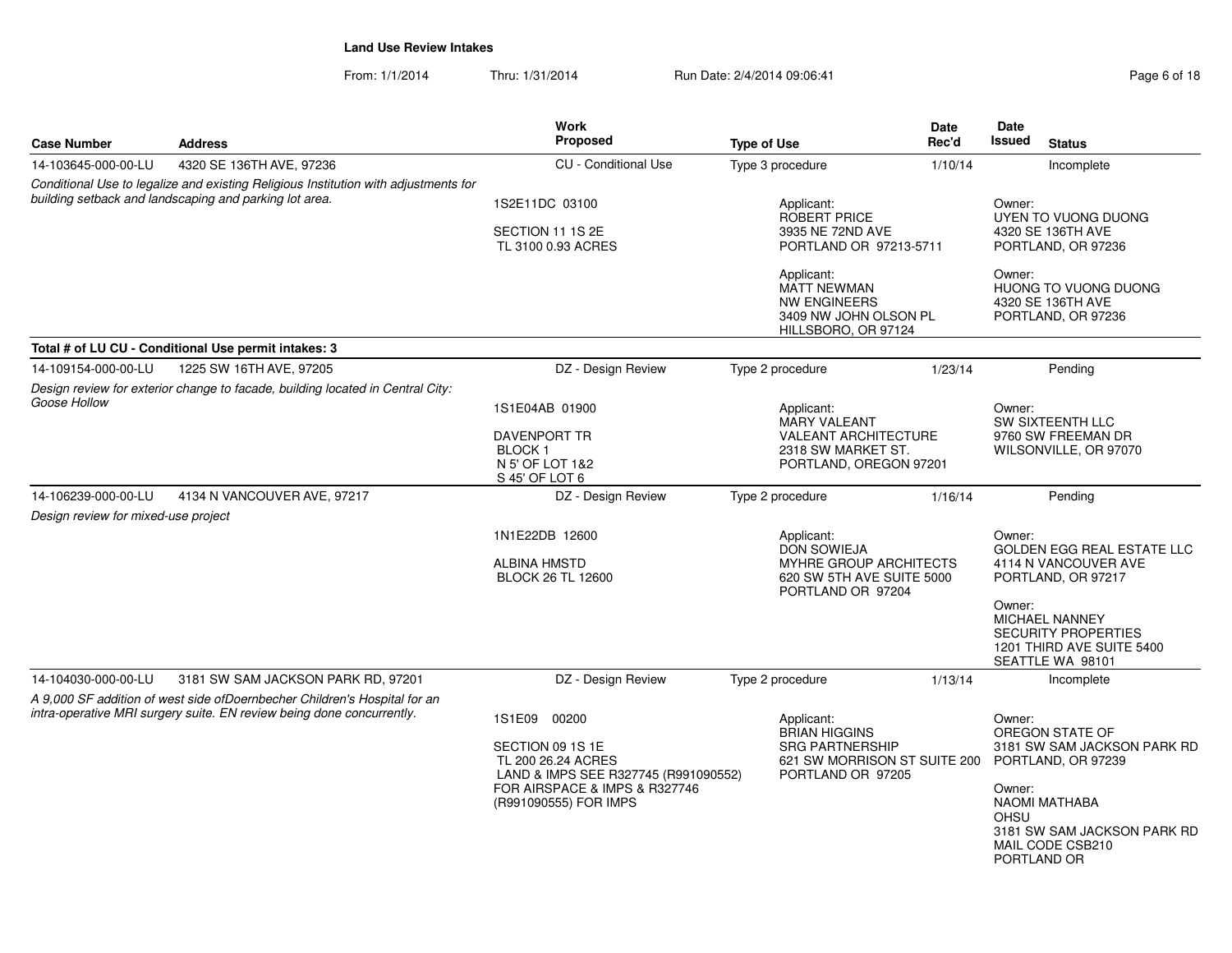|                     |                                                                                                                                                                                                                 | <b>Work</b><br><b>Proposed</b>                                                                                      |                                                                                                                                                                                                                             | Date<br>Rec'd | Date<br>Issued                   |                                                                                                                                             |
|---------------------|-----------------------------------------------------------------------------------------------------------------------------------------------------------------------------------------------------------------|---------------------------------------------------------------------------------------------------------------------|-----------------------------------------------------------------------------------------------------------------------------------------------------------------------------------------------------------------------------|---------------|----------------------------------|---------------------------------------------------------------------------------------------------------------------------------------------|
| <b>Case Number</b>  | <b>Address</b>                                                                                                                                                                                                  |                                                                                                                     | <b>Type of Use</b>                                                                                                                                                                                                          |               |                                  | <b>Status</b>                                                                                                                               |
| 14-102674-000-00-LU | 3850 SW MOODY AVE, 97201                                                                                                                                                                                        | DZ - Design Review                                                                                                  | Type 2 procedure                                                                                                                                                                                                            | 1/8/14        |                                  | Pending                                                                                                                                     |
|                     | Design Review for proposed mixed use, 5 and 1/2 level building with subgrade<br>parking; 199 residential units and 1,470 square feet of retail floor area.                                                      | 1S1E10DB 00700                                                                                                      | Applicant:<br><b>JEANCARLO SAENZ</b><br>HENSLEY LAMKIN RACHEL INC<br>14881 QUORUM DRIVE, SUITE 550 2808 FAIRMONT ST STE 200<br>DALLAS TX 75254                                                                              |               | Owner:<br><b>WADE JOHNS</b>      | ALAMO MANHATTAN PROPERTIES<br>DALLAS TX 75201                                                                                               |
|                     |                                                                                                                                                                                                                 |                                                                                                                     |                                                                                                                                                                                                                             |               |                                  | ALAMO MANHATTAN BLOCK 43 LL<br>2808 FAIRMOUNT ST #200<br>DALLAS, TX 75201                                                                   |
| 14-100292-000-00-LU | 333 NW 16TH AVE, 97209                                                                                                                                                                                          | DZ - Design Review                                                                                                  | Type 2 procedure                                                                                                                                                                                                            | 1/2/14        |                                  | Incomplete                                                                                                                                  |
|                     | Design review and Type Ix Conditional Use Review to Install a rooftop wireless<br>facility on roof with some equipment in the right of way                                                                      | 1N1E33DB 03800<br><b>COUCHS ADD</b><br>BLOCK 152<br>LOT 5-8 TL 3800                                                 | Applicant:<br><b>MIKE UNGER</b><br><b>LEXCOM DEVELOPMENT</b><br>6224 SE 18TH AVE<br>PORTLAND OR 97202<br>Applicant:<br><b>BRANDON OLSEN</b><br><b>AT&amp;T MOBILITY CORP</b><br>19801 SW 72ND AVE #200<br>TUALATIN OR 97062 |               | Owner:<br>PO BOX 2888            | DAVID CHOWN<br><b>CHOWN EAST LLC</b><br>PORTLAND OR 97208                                                                                   |
| 14-100237-000-00-LU | 215 SE 9TH AVE, 97214                                                                                                                                                                                           | DZ - Design Review                                                                                                  | Type 2 procedure                                                                                                                                                                                                            | 1/2/14        |                                  | Pending                                                                                                                                     |
|                     | Exterior alterations to exterior features of BIWA restaurant which include<br>replacing canopy fabric with glazing, adding canopy lighting and one new window<br>in an existing opening. SEE COMMENTS for NCUs. | 1N1E35CC 05800<br><b>EAST PORTLAND</b><br>BLOCK 184<br>LOT 6&7&8                                                    | Applicant:<br><b>KINA VOELZ</b><br>BIWA, INC<br>215 SE 9TH AVENUE, STE. 102<br>PORTLAND OR 97214                                                                                                                            |               | Owner:<br>Owner:<br>Kenton Wiens | PINE STREET STUDIOS LLC<br>9320 SW BARBUR BLVD #300<br>PORTLAND, OR 97219<br>5726 SE Lincoln<br>Portland, OR 97215                          |
| 14-112435-000-00-LU | 421 SW 5TH AVE, 97204                                                                                                                                                                                           | DZ - Design Review                                                                                                  | Type 2 procedure                                                                                                                                                                                                            | 1/31/14       |                                  | Application                                                                                                                                 |
|                     |                                                                                                                                                                                                                 | 1N1E34CC 04100<br><b>PORTLAND</b><br>BLOCK 175<br>LOT 3&4<br>LAND & IMPS SEE R566916 (R667717901)<br>FOR OTHER IMPS | Applicant:<br><b>MIKE DI BLASI</b><br>MULT. CO<br>401 N DIXION<br>PORTLAND, OR 97227                                                                                                                                        |               | Owner:<br>Owner:                 | MULTNOMAH COUNTY(LEASED<br>401 N DIXON ST<br>PORTLAND, OR 97227-1865<br>JPMORGAN CHASE BANK NA<br>401 N DIXON ST<br>PORTLAND, OR 97227-1865 |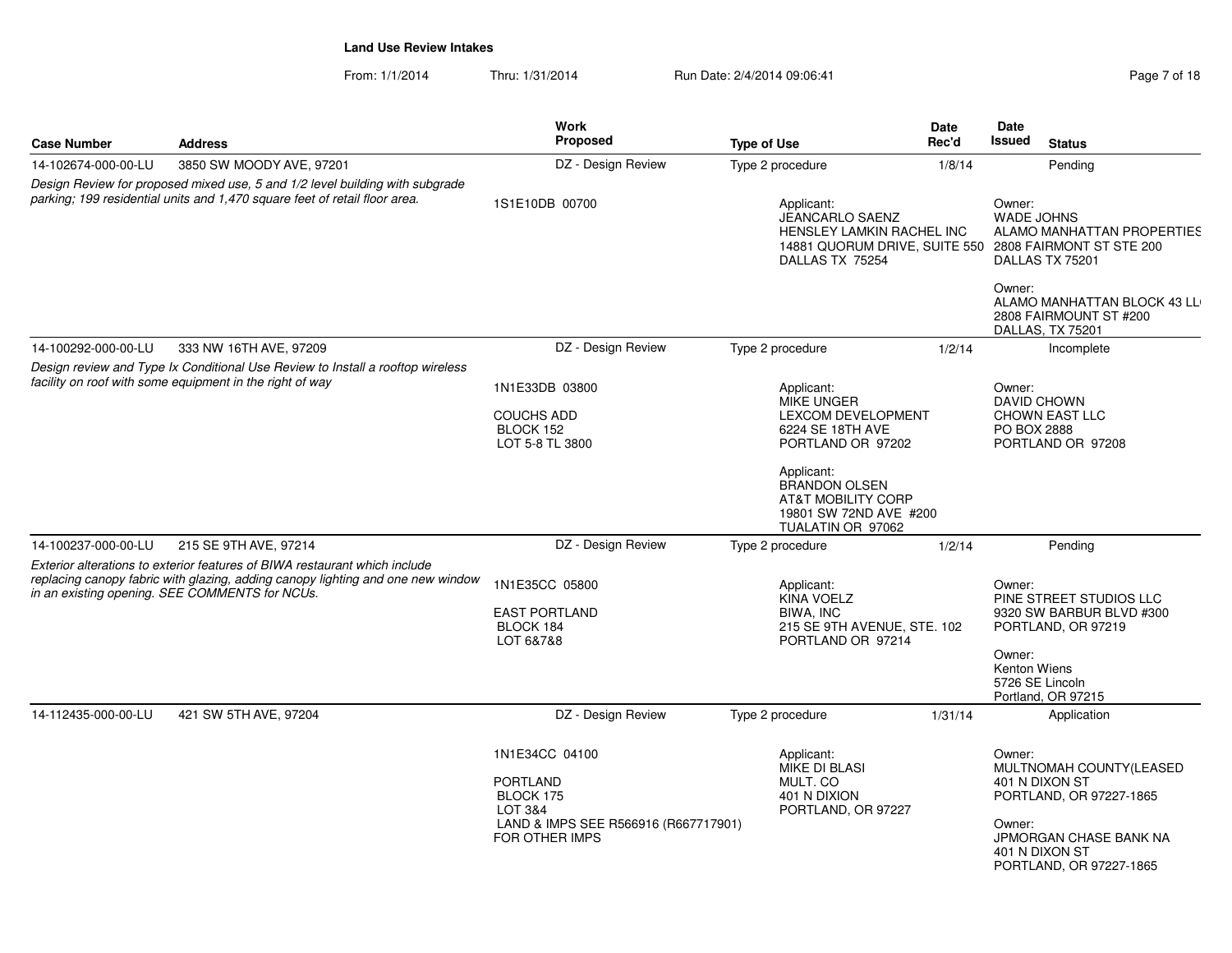From: 1/1/2014Thru: 1/31/2014 Run Date: 2/4/2014 09:06:41

| <b>Case Number</b>                             | <b>Address</b>                                                                                                                                              | Work<br>Proposed                                                                                                         | <b>Type of Use</b> |                                                                                                                                     | Date<br>Rec'd | <b>Date</b><br><b>Issued</b>                                    | <b>Status</b>                                                                                                     |
|------------------------------------------------|-------------------------------------------------------------------------------------------------------------------------------------------------------------|--------------------------------------------------------------------------------------------------------------------------|--------------------|-------------------------------------------------------------------------------------------------------------------------------------|---------------|-----------------------------------------------------------------|-------------------------------------------------------------------------------------------------------------------|
| 14-111443-000-00-LU                            | 3650 NE MALLORY AVE, 97212                                                                                                                                  | DZ - Design Review                                                                                                       |                    | Type 2 procedure                                                                                                                    | 1/30/14       |                                                                 | Application                                                                                                       |
|                                                | Revisions to previously approved design review.                                                                                                             |                                                                                                                          |                    |                                                                                                                                     |               |                                                                 |                                                                                                                   |
|                                                |                                                                                                                                                             | 1N1E22DD 16001                                                                                                           |                    | Applicant:                                                                                                                          |               | Owner:                                                          |                                                                                                                   |
|                                                |                                                                                                                                                             | PARTITION PLAT 1996-89<br>LOT <sub>1</sub>                                                                               |                    | <b>DAVE OTTE</b><br><b>HOLST ARCHITECTURE</b><br>110 SE 8TH<br>PORTLAND OR 97214                                                    |               | <b>HOME FORWARD</b><br>135 SW ASH ST<br>PORTLAND, OR 97204-3598 |                                                                                                                   |
|                                                |                                                                                                                                                             |                                                                                                                          |                    | Applicant:<br><b>GERDING EDLEN DEVELOPMENT</b><br>1477 NW EVERETT ST<br>PORTLAND OR 97209-2617                                      |               |                                                                 |                                                                                                                   |
| 14-111211-000-00-LU                            | 3525 NE M L KING BLVD, 97212                                                                                                                                | DZ - Design Review                                                                                                       |                    | Type 2 procedure                                                                                                                    | 1/29/14       |                                                                 | Application                                                                                                       |
|                                                | facade change on existing storefront - more than 50% change                                                                                                 |                                                                                                                          |                    |                                                                                                                                     |               |                                                                 |                                                                                                                   |
|                                                |                                                                                                                                                             | 1N1E22DD 15100<br><b>ALBINA HMSTD</b>                                                                                    |                    | Applicant:<br><b>BRANNON LOBDELL</b><br><b>BRANNON RITNER LOBDELL</b>                                                               |               | Owner:                                                          | <b>ELLIOTT DAGGETT</b><br>HOUNDSTOOTH DEVELOPMENT                                                                 |
|                                                |                                                                                                                                                             | BLOCK 5<br>LOT <sub>6</sub>                                                                                              |                    | <b>ARCHITECTURE</b><br>5420 NE 35TH PL<br>PORTLAND OR 972115037207                                                                  |               | <b>LLC</b>                                                      | 3607 SE TAYLOR ST<br>PORTLAND OR 97214                                                                            |
| 14-111201-000-00-LU                            | 1122 SW STARK ST, 97205                                                                                                                                     | DZ - Design Review                                                                                                       |                    | Type 2 procedure                                                                                                                    | 1/29/14       |                                                                 | Pendina                                                                                                           |
| storefront replacement, entries, awnings, etc. | Design Review for partial demolition and renovation of existing building including                                                                          | 1N1E33DD 01900<br><b>PORTLAND</b><br>BLOCK 255<br>N 40' OF LOT 7<br>LOT 8                                                |                    | Applicant:<br><b>NATHAN COX</b><br><b>SKYLAB ARCHITECTURE</b><br>413 SW 13TH AVE, SUITE 200<br>PORTLAND OR 97205                    |               | Owner:<br><b>ALIX NATHAN</b>                                    | 1122 STARK INVESTMENT LLC<br><b>COURTYARD PROPERTIES</b><br>2455 NW MARSHALL ST SUITE 1<br>PORTLAND OR 97210-2997 |
| 14-110829-000-00-LU                            | 1 CENTER CT                                                                                                                                                 | DZ - Design Review                                                                                                       |                    | Type 2 procedure                                                                                                                    | 1/28/14       |                                                                 | Pending                                                                                                           |
|                                                | Design review for sign at Moda Center annex building.                                                                                                       |                                                                                                                          |                    |                                                                                                                                     |               |                                                                 |                                                                                                                   |
|                                                |                                                                                                                                                             | 1N1E34AA 04200A1<br><b>MC MILLENS ADD</b><br>BLOCK 14-17&22-24 TL 4200<br>IMPS ONLY SEE R215947 (R55300-1200)FOR<br>LAND |                    | Applicant:<br><b>DAN OSTERMAN</b><br>TUBE ART ARCHITECTURAL &<br>ELECTRICAL DISPLAY<br>4243-A SE INTERNATIONAL<br>PORTLAND OR 97222 |               | Owner:<br>Scott Sisson                                          | PORTLAND ARENA MANAGEMENT<br>One Center Court St, Suite 150<br>Portland, OR 97227                                 |
|                                                | Total # of LU DZ - Design Review permit intakes: 11                                                                                                         |                                                                                                                          |                    |                                                                                                                                     |               |                                                                 |                                                                                                                   |
| 14-101688-000-00-LU                            | 700 SW 5TH AVE                                                                                                                                              | DZM - Design Review w/                                                                                                   |                    | Type 2 procedure                                                                                                                    | 1/7/14        |                                                                 | Pending                                                                                                           |
| entrance street for one tenant space.          | Design Review for replacing revolving door with a display window, with<br>modification to transit street main entrance standard to remove the required main | Modifications<br>1S1E03BB1 90001                                                                                         |                    | Applicant:<br><b>BOB BUCHANAN</b><br>PIONEER PLACE<br>888 SW 5TH AVE STE 930<br>PORTLAND OR 97204                                   |               | Owner:<br><b>OF</b><br>Owner:                                   | ASSOCIATION OF UNIT OWNERS<br>700 SW 5TH AVE<br>PORTLAND, OR 97204<br>PIONEER PLACE CONDO<br>700 SW 5TH AVE       |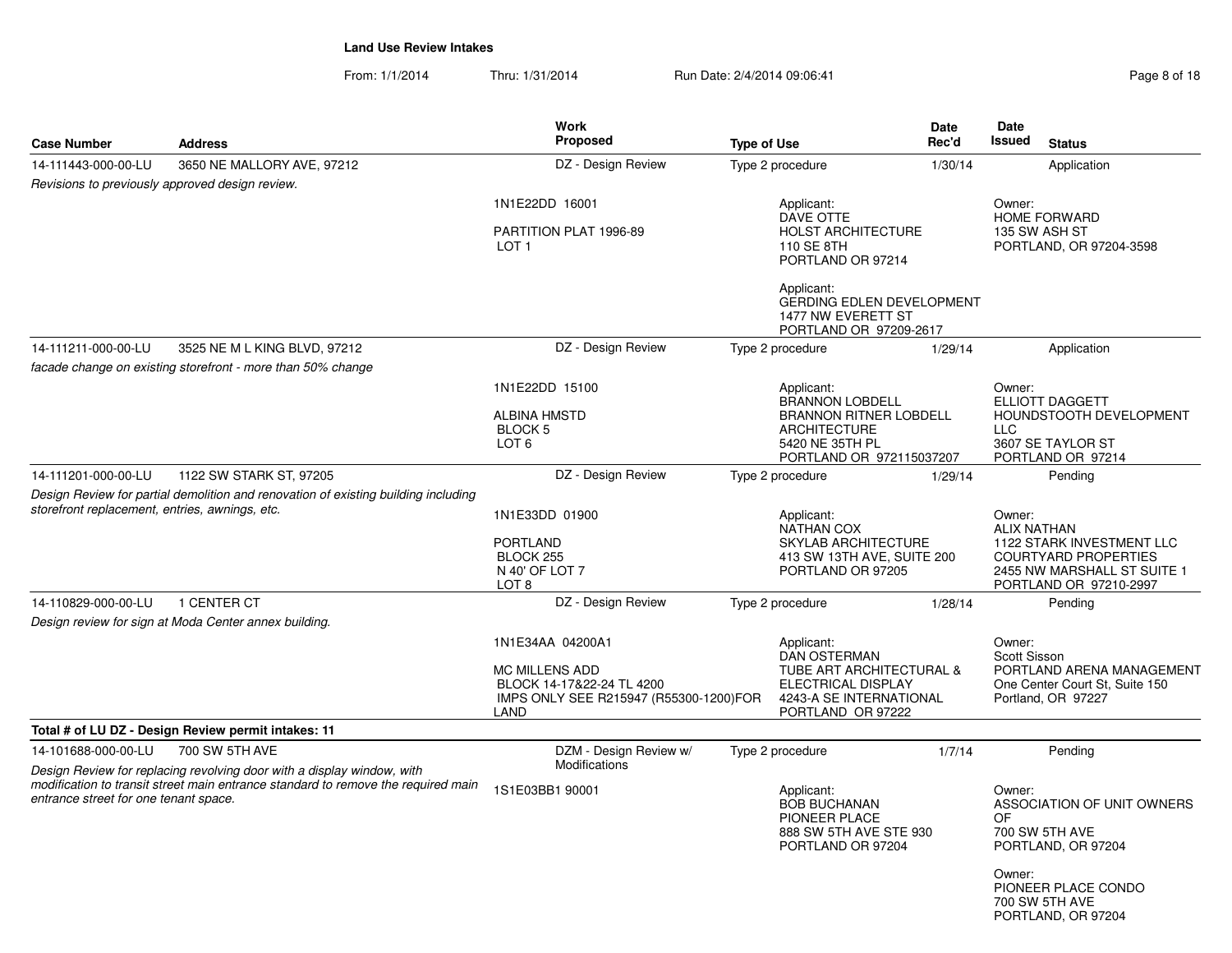From: 1/1/2014Thru: 1/31/2014 Run Date: 2/4/2014 09:06:41 Page 9 of 18

|                     |                                                                                                                                                                                            | Work                                                                                                                                                     |                    |                                                                                                                   | Date    | Date                                        |                                                                                                                                                 |
|---------------------|--------------------------------------------------------------------------------------------------------------------------------------------------------------------------------------------|----------------------------------------------------------------------------------------------------------------------------------------------------------|--------------------|-------------------------------------------------------------------------------------------------------------------|---------|---------------------------------------------|-------------------------------------------------------------------------------------------------------------------------------------------------|
| <b>Case Number</b>  | <b>Address</b>                                                                                                                                                                             | <b>Proposed</b>                                                                                                                                          | <b>Type of Use</b> |                                                                                                                   | Rec'd   | Issued                                      | <b>Status</b>                                                                                                                                   |
| 14-108533-000-00-LU | 5035 SE 82ND AVE, 97266<br>Design Review and Modification for propsed signs exceeding maximum sign area                                                                                    | DZM - Design Review w/<br>Modifications                                                                                                                  |                    | Type 2 procedure                                                                                                  | 1/22/14 |                                             | Pending                                                                                                                                         |
| allowed.            |                                                                                                                                                                                            | 1S2E17AD 00500<br><b>MARYSVILLE</b><br>N 198' OF S 398' OF LOT 24 EXC PT IN STS                                                                          |                    | Applicant:<br><b>JAYLENE PAULUS</b><br>INTEGRITY SIGNS OF OREGON<br>PO BOX 88<br>HUBBARD OR 97032                 |         | Owner:<br>Owner:                            | <b>FMGC VENTURE LLC</b><br>1014 VINE ST 7TH FL<br>CINCINNATI, OH 45202                                                                          |
|                     |                                                                                                                                                                                            |                                                                                                                                                          |                    |                                                                                                                   |         |                                             | <b>THOMAS SPEAR</b><br>PROPERTY MANAGEMENT<br>ASSOCIATED INC<br>6011 BRISTOL PKWY<br>CULVER CITY CA 90230                                       |
|                     | Total # of LU DZM - Design Review w/ Modifications permit intakes: 2                                                                                                                       |                                                                                                                                                          |                    |                                                                                                                   |         |                                             |                                                                                                                                                 |
| 14-108452-000-00-LU | .97219                                                                                                                                                                                     | <b>EN</b> - Environmental Review                                                                                                                         |                    | Type 1x procedure                                                                                                 | 1/22/14 |                                             | Pending                                                                                                                                         |
|                     | Environmental review for resource enhancement for 280 feet of South Ash Creek                                                                                                              |                                                                                                                                                          |                    |                                                                                                                   |         |                                             |                                                                                                                                                 |
|                     |                                                                                                                                                                                            | 1S1E30DC 02800                                                                                                                                           |                    | Applicant:                                                                                                        |         | Owner:<br><b>METRO</b>                      |                                                                                                                                                 |
|                     |                                                                                                                                                                                            | <b>CRESTWOOD</b><br>LOT 22&23&26 TL 2800                                                                                                                 |                    | EUGENE LAMPI<br><b>BUREAU OF ENVIRONMENTAL</b><br><b>SERVICES</b><br>1120 SW 4TH #1000                            |         | 600 NE GRAND AVE<br>PORTLAND, OR 97232-2736 |                                                                                                                                                 |
|                     |                                                                                                                                                                                            |                                                                                                                                                          |                    | PORTLAND OR 97204                                                                                                 |         | Owner:                                      | PORTLAND CITY OF<br>600 NE GRAND AVE<br>PORTLAND, OR 97232-2736                                                                                 |
| 14-104035-000-00-LU | 3181 SW SAM JACKSON PARK RD, 97201                                                                                                                                                         | <b>EN</b> - Environmental Review                                                                                                                         |                    | Type 2 procedure                                                                                                  | 1/13/14 |                                             | Incomplete                                                                                                                                      |
|                     | PROJECT IS A 9.000 SF BUILDING ADDITION ON THE WEST SIDE OF<br>DOERNBECHER CHILDREN'S HOSPITAL. THE PRIMARY PURPOSE OS THE<br>ADDITION IS TO LOCATE THE INTRA-OPERATIVE MRI SURGERY SUITE. | 1S1E09 00200<br>SECTION 09 1S 1E<br>TL 200 26.24 ACRES<br>LAND & IMPS SEE R327745 (R991090552)<br>FOR AIRSPACE & IMPS & R327746<br>(R991090555) FOR IMPS |                    | Applicant:<br><b>BRIAN HIGGINS</b><br><b>SRG PARTNERSHIP</b><br>621 SW MORRISON ST SUITE 200<br>PORTLAND OR 97205 |         | Owner:<br>Owner:<br>OHSU<br>PORTLAND OR     | OREGON STATE OF<br>3181 SW SAM JACKSON PARK RD<br>PORTLAND, OR 97239<br><b>NAOMI MATHABA</b><br>3181 SW SAM JACKSON PARK RD<br>MAIL CODE CSB210 |
|                     | Total # of LU EN - Environmental Review permit intakes: 2                                                                                                                                  |                                                                                                                                                          |                    |                                                                                                                   |         |                                             |                                                                                                                                                 |
| 14-110725-000-00-LU | 2835 NW PINNACLE DR - Unit A, 97229<br>Environmental Review for a Environmental Violation (See 2013-226430 CC)                                                                             | EV - Environmental Violation  Type 2 procedure                                                                                                           |                    |                                                                                                                   | 1/28/14 |                                             | Pending                                                                                                                                         |
|                     |                                                                                                                                                                                            | 1N1W25BC 04200                                                                                                                                           |                    | Applicant:<br><b>DENNIS O'CONNOR</b>                                                                              |         | Owner:                                      | <b>KEVIN P NOVACK</b>                                                                                                                           |
|                     |                                                                                                                                                                                            | <b>SKYLINE SUMMIT</b><br>BLOCK <sub>3</sub><br>LOT <sub>2</sub>                                                                                          |                    | <b>HABITAT CONCEPTS</b><br>PO BOX 91231<br>PORTLAND OR 97291                                                      |         | PO BOX 17574                                | PORTLAND, OR 97229                                                                                                                              |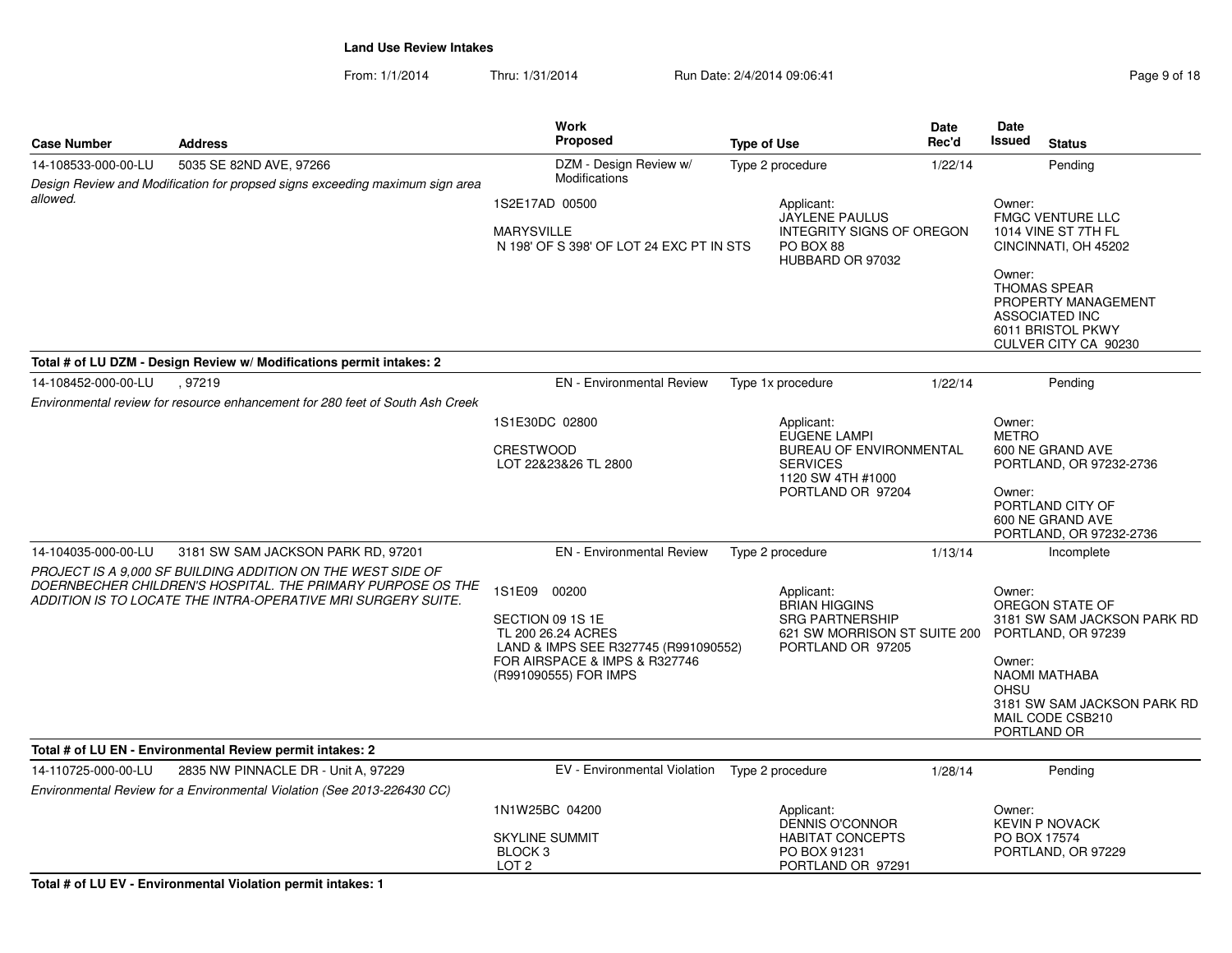From: 1/1/2014Thru: 1/31/2014 Run Date: 2/4/2014 09:06:41 Page 10 of 18

| <b>Case Number</b>                                                   | <b>Address</b>                                                                                              | Work<br>Proposed                                                                                                                                       | <b>Type of Use</b>                                                                                                                          | <b>Date</b><br>Rec'd | Date<br><b>Issued</b><br><b>Status</b>                                                                                                                                |
|----------------------------------------------------------------------|-------------------------------------------------------------------------------------------------------------|--------------------------------------------------------------------------------------------------------------------------------------------------------|---------------------------------------------------------------------------------------------------------------------------------------------|----------------------|-----------------------------------------------------------------------------------------------------------------------------------------------------------------------|
| 14-106684-000-00-LU                                                  | 5310 SW MACADAM AVE, 97201                                                                                  | GW - Greenway                                                                                                                                          | Type 2 procedure                                                                                                                            | 1/17/14              | Incomplete                                                                                                                                                            |
| ground level parking                                                 | Greenway review for proposed 6 story apartment building with 133 units with                                 | 1S1E15BD 00600<br>SECTION 15 1S 1E<br>TL 600 1.17 ACRES                                                                                                | Applicant:<br>PAUL DUSTRUD<br>DUSTRUD ARCHITECTURE PC<br>1699 PEARL ST<br>EUGENE OR 97401                                                   |                      | Owner:<br><b>DAN NEAL</b><br>JOHNS LANDING SUSTAINABLE<br><b>HOUSING LLC</b><br>1361 PEARL ST<br>EUGENE OR 97401                                                      |
| 14-105507-000-00-LU                                                  | 800 N RIVER ST, 97227                                                                                       | GW - Greenway                                                                                                                                          | Type 2 procedure                                                                                                                            | 1/22/14              | Pending                                                                                                                                                               |
| adiacent to Willamette River.                                        | Greenway Review for proposed 3-story office building with retaining wall directly                           | 1N1E27CD 00500<br>SECTION 27 1N 1E<br>TL 500 6.24 ACRES<br>LAND & IMPS SEE R646344 (R941270391)<br>FOR MACH & EQUIP<br>SPLIT LEVY R514906 (R941270810) | Applicant:<br><b>KENNY DUPUIS</b><br>SMITH MONROE GRAY<br>ENGINEERS, INC<br>8625 SE CASCADE AVE, STE 600<br>BEAVERTON, OR 97008             |                      | Owner:<br><b>CARGILL INC</b><br>P O BOX 5626<br>MINNEAPOLIS, MN 55440-5626<br>Owner:<br><b>MARK JENSEN</b><br><b>TEMCO LLC</b><br>800 N RIVER ST<br>PORTLAND OR 97227 |
|                                                                      | Total # of LU GW - Greenway permit intakes: 2                                                               |                                                                                                                                                        |                                                                                                                                             |                      |                                                                                                                                                                       |
| 14-101848-000-00-LU                                                  | 1934 NE HANCOCK ST, 97212<br>Historic Resource Review for a zero clearance fireplace on west side of house. | HR - Historic Resource<br>Review                                                                                                                       | Type 1 procedure new                                                                                                                        | 1/7/14               | Pending                                                                                                                                                               |
| BLOCK 14<br><b>LOT 12</b>                                            |                                                                                                             | 1N1E26DD 11700<br>JOHN IRVINGS 1ST ADD<br>W 10' OF LOT 13                                                                                              | Applicant:<br><b>INGRID SLEZAK</b><br>1934 NE HANCOCK ST<br>PORTLAND OR 97212                                                               |                      | Owner:<br><b>INGRID E SLEZAK</b><br>1934 NE HANCOCK ST<br>PORTLAND, OR 97212<br>Owner:<br>PHILLIP H WALLIN<br>1934 NE HANCOCK ST<br>PORTLAND, OR 97212                |
| 14-101995-000-00-LU<br>Exterior alterations on an existing residence | 3228 NE 20TH AVE, 97212                                                                                     | HR - Historic Resource<br>Review                                                                                                                       | Type 1 procedure new                                                                                                                        | 1/7/14               | Pending                                                                                                                                                               |
|                                                                      |                                                                                                             | 1N1E26AA 10300<br><b>IRVINGTON</b><br>BLOCK <sub>27</sub><br>LOT <sub>18</sub>                                                                         | Applicant:<br><b>MARK URBAN</b><br><b>URBAN RESTORATION &amp;</b><br><b>CONSTRUCTION IN</b><br>4131 SW CONDOR AVE<br>PORTLAND, OR 972014010 |                      | Owner:<br><b>STANLEY F HORAK</b><br>3228 NE 20TH AVE<br>PORTLAND, OR 97212-2411<br>Owner:<br><b>FAY B HORAK</b><br>3228 NE 20TH AVE<br>PORTLAND, OR 97212-2411        |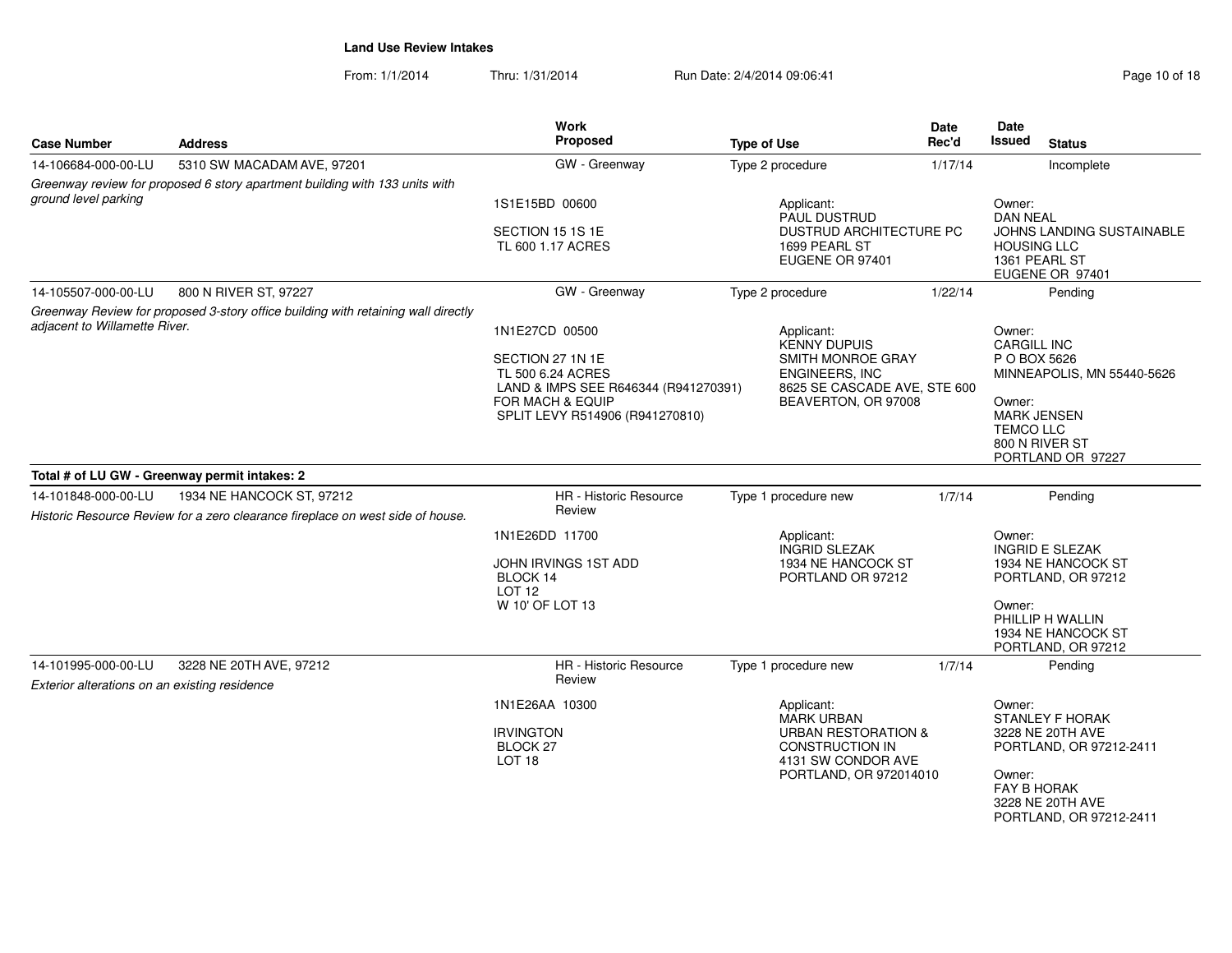From: 1/1/2014Thru: 1/31/2014 Run Date: 2/4/2014 09:06:41 Page 11 of 18

| <b>Case Number</b>                                                                                                                                                                                  | <b>Address</b>                                                                                            | <b>Work</b><br><b>Proposed</b>                                                                                          | <b>Type of Use</b>                                                                                  | <b>Date</b><br>Rec'd                                                                                                                                            | Date<br><b>Issued</b><br><b>Status</b>                                                                                                                  |
|-----------------------------------------------------------------------------------------------------------------------------------------------------------------------------------------------------|-----------------------------------------------------------------------------------------------------------|-------------------------------------------------------------------------------------------------------------------------|-----------------------------------------------------------------------------------------------------|-----------------------------------------------------------------------------------------------------------------------------------------------------------------|---------------------------------------------------------------------------------------------------------------------------------------------------------|
| 14-104820-000-00-LU                                                                                                                                                                                 | 2611 NE 17TH AVE, 97212                                                                                   | <b>HR</b> - Historic Resource                                                                                           | Type 1 procedure new                                                                                | 1/14/14                                                                                                                                                         | Pending                                                                                                                                                 |
| Historic Resource Review to replace 6 windows and to replace front steps and<br>handrail for a Single Family Residence and Contributing Resource located within<br>the Irvington Historic District. |                                                                                                           | Review<br>1N1E26AC 16000<br><b>IRVINGTON</b><br>BLOCK 52<br>LOT <sub>4</sub>                                            | Applicant:<br>MIKE COYLE<br><b>FASTER PERMITS</b><br>14334 NW EAGLERIDGE LANE<br>PORTLAND, OR 97229 |                                                                                                                                                                 | Owner:<br>DAVID VAN DYKE<br>2611 NE 17TH AVE<br>PORTLAND, OR 97212-4241<br>Owner:<br><b>SERIN VAN DYKE</b><br>2611 NE 17TH AVE                          |
| 14-105926-000-00-LU                                                                                                                                                                                 | 2509 NE 18TH AVE, 97212<br>REPLACE VINYL CLAD SLEEPING PORCH WINDOWS.                                     | <b>HR</b> - Historic Resource<br>Review                                                                                 | Type 1 procedure new                                                                                | 1/16/14                                                                                                                                                         | PORTLAND, OR 97212-4241<br>Pending                                                                                                                      |
|                                                                                                                                                                                                     |                                                                                                           | 1N1E26DB 00600<br><b>IRVINGTON</b><br>BLOCK 47<br>LOT 9&10<br>E 25' OF LOT 11&12                                        | Applicant:<br><b>TIM ASKIN</b><br>934 SE 15TH AVENUE                                                |                                                                                                                                                                 | Owner:<br><b>MARK D REPLOEG</b><br>1599 NW BONNEY DR<br>CORVALLIS, OR 97330<br>Owner:<br>ANGELA K C REPLOEG<br>1599 NW BONNEY DR<br>CORVALLIS, OR 97330 |
| 14-106746-000-00-LU                                                                                                                                                                                 | 3431 NE 16TH AVE, 97212<br>Historic Resource Review for alteration of existing non-historic window for a  | <b>HR</b> - Historic Resource<br>Review                                                                                 | Type 1 procedure new                                                                                | 1/17/14                                                                                                                                                         | Void/ Withdrawn                                                                                                                                         |
|                                                                                                                                                                                                     | contributing resource within the Irvington Historic District.                                             | 1N1E26AB 05900<br><b>DIXON PL</b><br>BLOCK 17<br>S 35' OF LOT 1&2<br>N 20' OF LOT 3                                     | Applicant:<br><b>MARK WILDE</b><br>WILDE PROPERTIES, INC<br>3735 SE CLAY ST<br>PORTLAND OR 97214    | Owner:<br>WILDE PROPERTIES INC<br>3735 SE CLAY ST<br>PORTLAND, OR 97214-5139                                                                                    |                                                                                                                                                         |
| 14-106728-000-00-LU                                                                                                                                                                                 | 2030 SW VISTA AVE, 97201<br>Historic Resource Review for proposed enlarged window opening for an Historic | HR - Historic Resource<br>Review                                                                                        | Type 1 procedure new                                                                                | 1/17/14                                                                                                                                                         | Pending                                                                                                                                                 |
| Landmark Building; the Nicholas-Land Residence.<br>1S1E04CA 03200<br>CARTERS ADD TO P<br>BLOCK 47<br>LOT 2&3 TL 3200                                                                                |                                                                                                           | Applicant:<br>CHELSIE LEE<br><b>JESSICA HELGERSON INTERIOR</b><br><b>DESIGN</b><br>723 NW 18TH AVE<br>PORTLAND OR 97209 |                                                                                                     | Owner:<br><b>GREGORY A COST</b><br>2030 SW VISTA AVE<br>PORTLAND, OR 97201-2457<br>Owner:<br><b>SANDRA COST</b><br>2030 SW VISTA AVE<br>PORTLAND, OR 97201-2457 |                                                                                                                                                         |
| 14-108414-000-00-LU                                                                                                                                                                                 | 2815 NE 15TH AVE, 97212<br>Historic Resource review for exterior alterations to rear facade               | HR - Historic Resource<br>Review                                                                                        | Type 1 procedure new                                                                                | 1/22/14                                                                                                                                                         | Pending                                                                                                                                                 |
|                                                                                                                                                                                                     |                                                                                                           | 1N1E26AC 07200<br><b>IRVINGTON</b><br>BLOCK 67<br>LOT <sub>4</sub>                                                      | Applicant:<br><b>HOLLY MOORE</b><br><b>117 NE 17TH AVE</b><br>PORTLAND OR 97232                     |                                                                                                                                                                 | Owner:<br><b>ALLYSON Y KLEIN</b><br>2815 NE 15TH AVE<br>PORTLAND, OR 97212-3305                                                                         |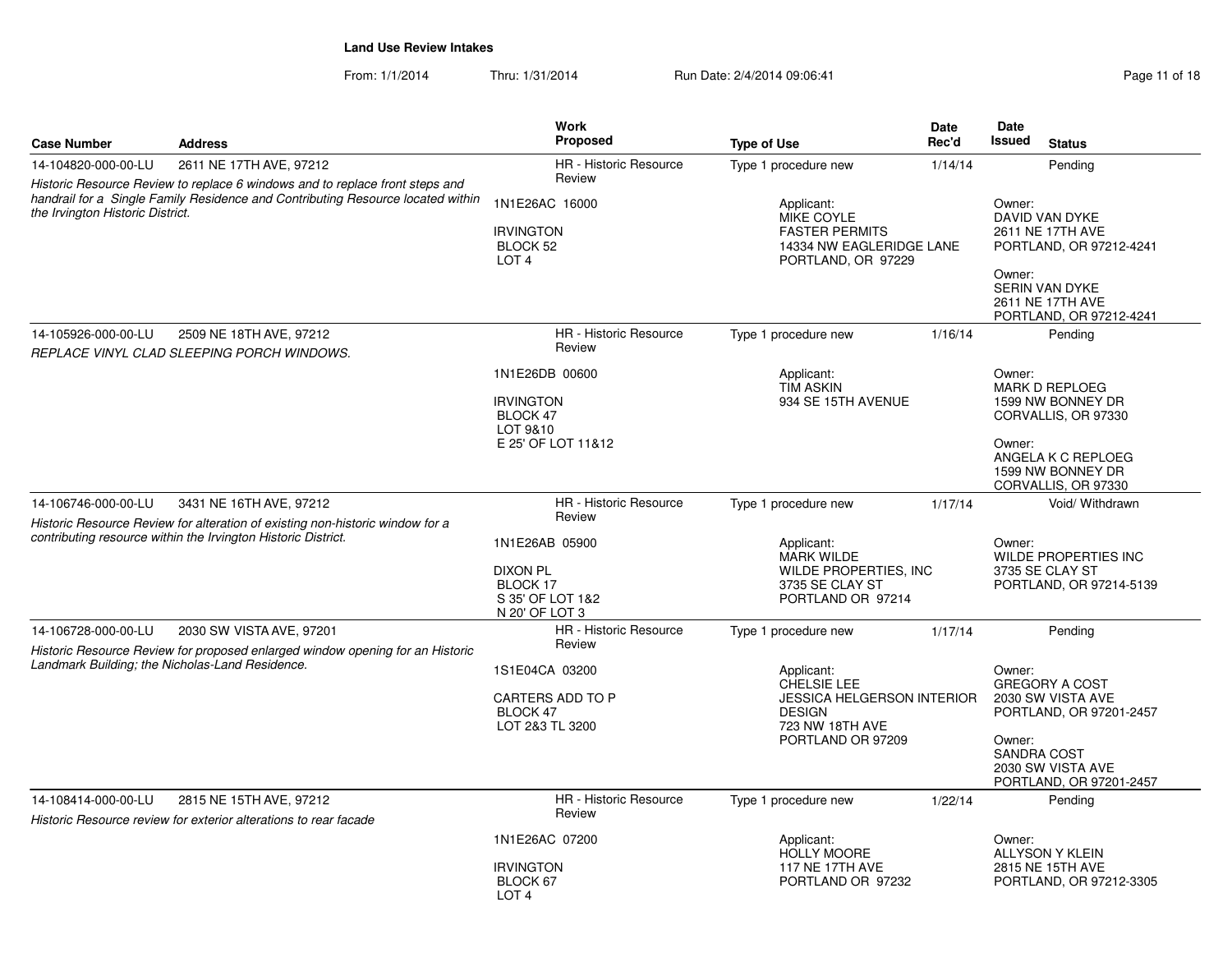From: 1/1/2014Thru: 1/31/2014 Run Date: 2/4/2014 09:06:41 Page 12 of 18

| <b>Case Number</b>  | <b>Address</b>                                                                                                 | <b>Work</b><br>Proposed                                                                  | <b>Type of Use</b>                                                                                                | Date<br>Rec'd                                  | Date<br><b>Issued</b>                                                           | <b>Status</b>                                                                                                                                                                        |
|---------------------|----------------------------------------------------------------------------------------------------------------|------------------------------------------------------------------------------------------|-------------------------------------------------------------------------------------------------------------------|------------------------------------------------|---------------------------------------------------------------------------------|--------------------------------------------------------------------------------------------------------------------------------------------------------------------------------------|
| 14-112365-000-00-LU | 2703 NE STANTON ST, 97212                                                                                      | HR - Historic Resource<br>Review                                                         | Type 1 procedure new                                                                                              | 1/31/14                                        |                                                                                 | Application                                                                                                                                                                          |
|                     |                                                                                                                | 1N1E25BC 02300<br><b>GLENEYRIE</b><br><b>BLOCK7</b><br>W 1/2 OF LOT 8&9                  | Applicant:<br><b>KEYAN MIZANI</b><br>3302 SE SALMON ST<br>PORTLAND OR 97214                                       |                                                | Owner:                                                                          | <b>CHRISTOPHER HARDER</b><br>2703 NE STANTON ST<br>PORTLAND, OR 97212                                                                                                                |
|                     |                                                                                                                |                                                                                          |                                                                                                                   |                                                | Owner:                                                                          | MELINDA HARDER<br>2703 NE STANTON ST<br>PORTLAND, OR 97212                                                                                                                           |
| 14-108546-000-00-LU | 1817 NE BROADWAY, 97212                                                                                        | HR - Historic Resource                                                                   | Type 1x procedure                                                                                                 | 1/22/14                                        |                                                                                 | Pending                                                                                                                                                                              |
|                     | Historic Resource Review for porposed projecting sign on a Non Contributing                                    | Review                                                                                   |                                                                                                                   |                                                |                                                                                 |                                                                                                                                                                                      |
|                     | Historic Resource located within the Irvington Historic District.                                              | 1N1E26DC 04900<br>JOHN IRVINGS 1ST ADD<br>BLOCK 12<br>LOT 3 EXC PT IN ST                 | Applicant:<br>MELISSA HAYDEN<br><b>SECURITY SIGNS</b><br>2424 SE HOLGATE BLVD<br>PORTLAND, OR 97202               |                                                | Owner:                                                                          | TERRANCE J HUGHES<br>5734 NE 32ND AVE<br>PORTLAND, OR 97211-6834                                                                                                                     |
|                     |                                                                                                                |                                                                                          |                                                                                                                   |                                                | Owner:<br>RODERICK A BRACKENBURY<br>5734 NE 32ND AVE<br>PORTLAND, OR 97211-6834 |                                                                                                                                                                                      |
| 13-243245-000-00-LU | 1937 SE HARRISON ST, 97214<br>Historic Resource Review for addition of kitchen and deck with stairs at rear of | HR - Historic Resource<br>Review                                                         | Type 2 procedure                                                                                                  | 1/2/14                                         |                                                                                 | Incomplete                                                                                                                                                                           |
| house.              |                                                                                                                | 1S1E02DA 18700<br><b>LADDS ADD</b><br>BLOCK <sub>22</sub><br>E 39' OF W 78' OF LOT 21&24 | Applicant:<br><b>GENG EONG WONG</b>                                                                               | 1937 SE HARRISON ST<br>PORTLAND, OR 97214-4830 |                                                                                 | <b>GENG EONG WONG</b><br>1937 SE HARRISON ST<br>PORTLAND, OR 97214-4830                                                                                                              |
|                     |                                                                                                                |                                                                                          |                                                                                                                   |                                                | Owner:                                                                          | FOOK SIU WONG<br>1937 SE HARRISON ST<br>PORTLAND, OR 97214-4830                                                                                                                      |
| 14-106972-000-00-LU | 1609 SW 12TH AVE, 97201<br>Historic Resource Review for addition of canopies in play area                      | HR - Historic Resource<br>Review                                                         | Type 2 procedure                                                                                                  | 1/17/14                                        |                                                                                 | Pending                                                                                                                                                                              |
|                     |                                                                                                                | 1S1E04AC 01000<br><b>PORTLAND</b><br><b>BLOCK N1/2B</b><br>LOT 1-3 TL 1000               | Applicant:<br><b>MARLENE GILLIS</b><br>SODERSTROM ARCHITECTS<br>1200 NW NAITO PKWY, STE 410<br>PORTLAND, OR 97209 |                                                | Owner:<br>PO BOX 3175                                                           | OREGON STATE OF (BD OF<br><b>HIGHER EDUCATION</b><br>EUGENE, OR 97403-0175                                                                                                           |
|                     |                                                                                                                |                                                                                          |                                                                                                                   |                                                | Owner:                                                                          | <b>FRANCIS MCBRIDE</b><br>PORTLAND STATE UNIVERSITY<br>FACILITIES AND PLANNING (FAP)<br>PO BOX 751 / 202UNIVERSITY<br>SERVICES BLDG/617<br><b>MONTGOMERY ST</b><br>PORTLAND OR 97201 |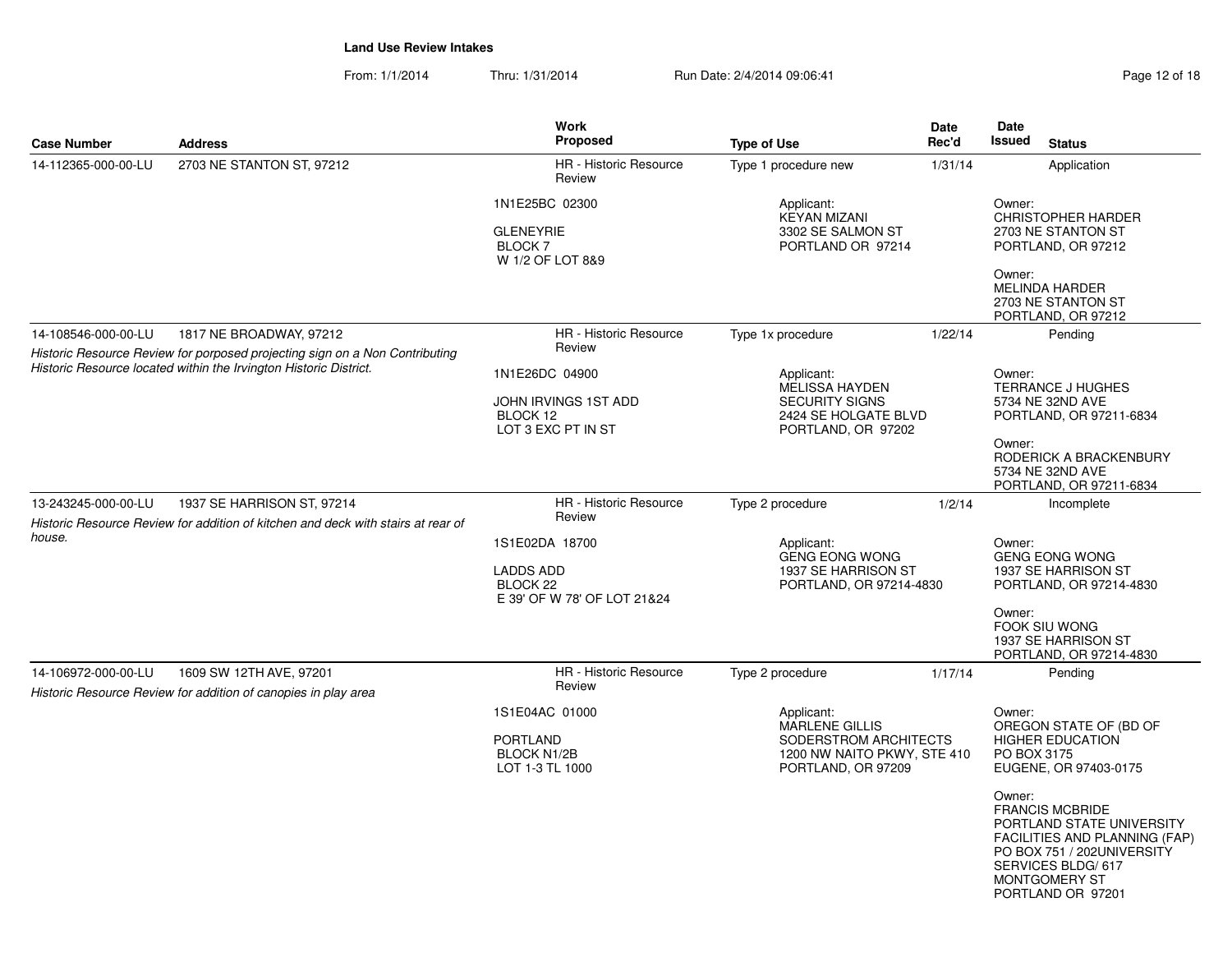From: 1/1/2014Thru: 1/31/2014 Run Date: 2/4/2014 09:06:41 Page 13 of 18

| <b>Case Number</b>                                                                                                                                                                                        | <b>Address</b>                                                                                                                                                                                                                                                                                                                                     | <b>Work</b><br>Proposed                                                                                                                                                                          | <b>Type of Use</b>                                                                                                                                                                                                                                                  | Date<br>Rec'd                                                                                                                                                              | Date<br><b>Issued</b>                           | <b>Status</b>                                                                                                                                                                                   |
|-----------------------------------------------------------------------------------------------------------------------------------------------------------------------------------------------------------|----------------------------------------------------------------------------------------------------------------------------------------------------------------------------------------------------------------------------------------------------------------------------------------------------------------------------------------------------|--------------------------------------------------------------------------------------------------------------------------------------------------------------------------------------------------|---------------------------------------------------------------------------------------------------------------------------------------------------------------------------------------------------------------------------------------------------------------------|----------------------------------------------------------------------------------------------------------------------------------------------------------------------------|-------------------------------------------------|-------------------------------------------------------------------------------------------------------------------------------------------------------------------------------------------------|
| 14-111140-000-00-LU                                                                                                                                                                                       | 531 SE 14TH AVE                                                                                                                                                                                                                                                                                                                                    | HR - Historic Resource                                                                                                                                                                           | Type 2 procedure                                                                                                                                                                                                                                                    | 1/29/14                                                                                                                                                                    |                                                 | Pending                                                                                                                                                                                         |
| Historic Resource Review of a Historic Landmark                                                                                                                                                           |                                                                                                                                                                                                                                                                                                                                                    | Review                                                                                                                                                                                           |                                                                                                                                                                                                                                                                     |                                                                                                                                                                            |                                                 |                                                                                                                                                                                                 |
|                                                                                                                                                                                                           | 1S1E02BA 00101<br>Applicant:<br>Craig Kelly<br><b>EAST PORTLAND</b><br>Washington High School, LLC<br>70 NW Couch St<br>BLOCK 282&283 TL 101<br>Suite 207<br>Portland, OR 97209                                                                                                                                                                    |                                                                                                                                                                                                  |                                                                                                                                                                                                                                                                     | Owner:<br>WASHINGTON HIGH SCHOOL<br>15350 SW SEQUOIA PKWY #300<br>PORTLAND, OR 97224-7175<br>Owner:<br><b>LLC</b><br>15350 SW SEQUOIA PKWY #300<br>PORTLAND, OR 97224-7175 |                                                 |                                                                                                                                                                                                 |
|                                                                                                                                                                                                           |                                                                                                                                                                                                                                                                                                                                                    |                                                                                                                                                                                                  |                                                                                                                                                                                                                                                                     |                                                                                                                                                                            | Owner:                                          | <b>VICTORIA CAPITAL LLC</b><br>15350 SW SEQUOIA PKWY #300<br>PORTLAND, OR 97224-7175                                                                                                            |
| 14-110816-000-00-LU                                                                                                                                                                                       | 1730 NE THOMPSON ST, 97212                                                                                                                                                                                                                                                                                                                         | <b>HR</b> - Historic Resource                                                                                                                                                                    | Type 2 procedure                                                                                                                                                                                                                                                    | 1/28/14                                                                                                                                                                    |                                                 | Pending                                                                                                                                                                                         |
| resource within the Irvington Historic District.<br>14-112322-000-00-LU                                                                                                                                   | Historic Resource Review for an addition of a rear back porch for a contrubiting<br>209 NW 3RD AVE, 97209<br>Historic Resource Review for exterior improvements to an existing building<br>located in the New Chinatown-Japantown/Skidmore-Oldtown Historic District.<br>Portland Seamens Bethel building, list4ed on Historic Resource Inventory. | Review<br>1N1E26DB 12600<br><b>IRVINGTON</b><br>BLOCK 49<br>LOT <sub>1</sub><br>HR - Historic Resource<br>Review<br>1N1E34CA 05100<br><b>COUCHS ADD</b><br>BLOCK <sub>27</sub><br>E 65' OF LOT 1 | Applicant:<br><b>LAURA MIGLIORI</b><br>LAURA MIGLIORI ARCHITECT<br>812 NW 17TH AVENUE<br>PORTLAND, OR 97209<br>Type 2 procedure<br>Applicant:<br>PHIL SYDNOR<br><b>INTEGRATE ARCHITECTURE &amp;</b><br><b>PLANNING INC</b><br>1715 N TERRY ST<br>PORTLAND, OR 97217 | 1/31/14                                                                                                                                                                    | Owner:<br>Owner:<br>Owner:<br><b>KEYMAR LLC</b> | MICHAEL C FLYNN<br>1730 NE THOMPSON ST<br>PORTLAND, OR 97212-4208<br>MARLA J FLYNN<br>1730 NE THOMPSON ST<br>PORTLAND, OR 97212-4208<br>Pending<br>8190 SW CANYON LN<br>PORTLAND, OR 97225-3922 |
|                                                                                                                                                                                                           | Total # of LU HR - Historic Resource Review permit intakes: 14                                                                                                                                                                                                                                                                                     |                                                                                                                                                                                                  |                                                                                                                                                                                                                                                                     |                                                                                                                                                                            |                                                 |                                                                                                                                                                                                 |
| 14-109118-000-00-LU                                                                                                                                                                                       | 2239 NE 19TH AVE, 97212                                                                                                                                                                                                                                                                                                                            | <b>HRM - Historic Resource</b>                                                                                                                                                                   | Type 2 procedure                                                                                                                                                                                                                                                    | 1/23/14                                                                                                                                                                    |                                                 | Pending                                                                                                                                                                                         |
| Historic Resource Review for proposed remodel and addition of an existing two<br>car garage including a proposed roof deck for a Contributing property located<br>within the Irvington Historic District. |                                                                                                                                                                                                                                                                                                                                                    | Review w/Modifications<br>1N1E26DB 10900<br><b>IRVINGTON</b><br>BLOCK 36<br>LOT 1&2                                                                                                              | Applicant:<br><b>WILLIAM R GREENE</b><br>2239 NE 19TH AVE<br>PORTLAND, OR 97212-4616<br>Applicant:<br>ANNE H POPE<br>2239 NE 19TH AVE                                                                                                                               |                                                                                                                                                                            | Owner:<br>Owner:<br>ANNE H POPE                 | <b>WILLIAM R GREENE</b><br>2239 NE 19TH AVE<br>PORTLAND, OR 97212-4616<br>2239 NE 19TH AVE<br>PORTLAND, OR 97212-4616                                                                           |

**Total # of LU HRM - Historic Resource Review w/Modifications permit intakes: 1**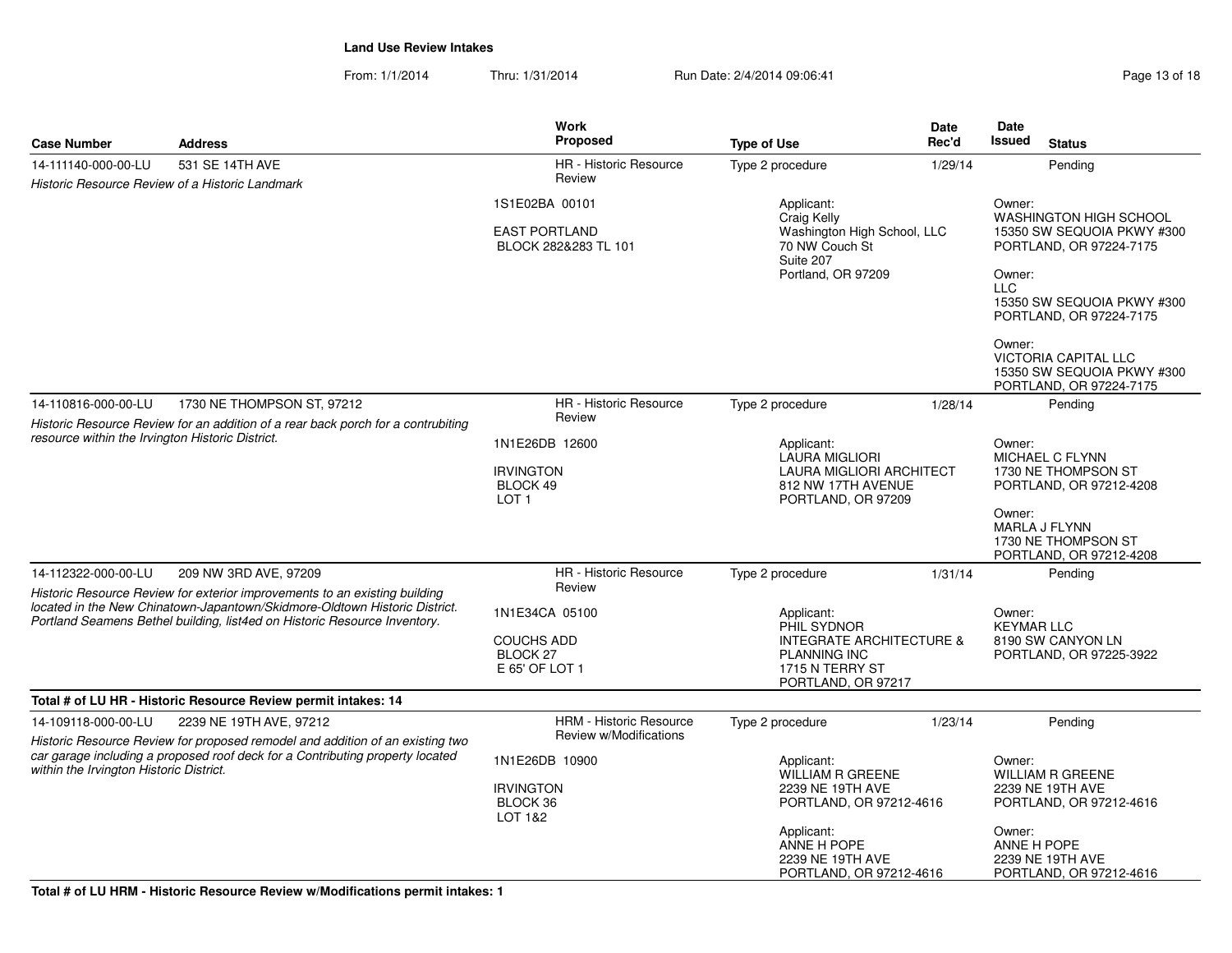From: 1/1/2014Thru: 1/31/2014 Run Date: 2/4/2014 09:06:41 Page 14 of 18

| <b>Case Number</b>                                            | <b>Address</b>                                                                                       | <b>Work</b><br>Proposed                                         | <b>Type of Use</b>                                                                              | <b>Date</b><br>Rec'd | <b>Date</b><br><b>Issued</b><br><b>Status</b>                                                              |
|---------------------------------------------------------------|------------------------------------------------------------------------------------------------------|-----------------------------------------------------------------|-------------------------------------------------------------------------------------------------|----------------------|------------------------------------------------------------------------------------------------------------|
| 14-102960-000-00-LU                                           | 2010 NW FRONT AVE                                                                                    | LC - Lot Consolidation                                          | Type 1x procedure                                                                               | 1/9/14               | <b>Unnecessary Review</b>                                                                                  |
| Lot Consolidation to reduce two lots into one.                |                                                                                                      |                                                                 |                                                                                                 |                      |                                                                                                            |
|                                                               |                                                                                                      | 1N1E28D 00325                                                   | Applicant:<br>MICHAEL CERBONE                                                                   |                      | Owner:<br><b>JONATHAN FORE</b>                                                                             |
|                                                               |                                                                                                      | <b>RIVERNORTH</b><br><b>LOT 11</b>                              | <b>CARDNO</b><br>5415 SW WESTGATE DR, STE 100 1741 VILLAGE CIR<br>PORTLAND OR 97206             |                      | <b>CRP/FPC RIVERSCAPE LLC</b><br>LAS VEGAS NV 89134                                                        |
| 14-110756-000-00-LU                                           | 5200 N PRINCETON ST, 97203                                                                           | LC - Lot Consolidation                                          | Type 1x procedure                                                                               | 1/28/14              | Pending                                                                                                    |
|                                                               | Lot Consolidation to eliminate underlying platted lot line                                           |                                                                 |                                                                                                 |                      |                                                                                                            |
|                                                               |                                                                                                      | 1N1E07DD 01500                                                  | Applicant:<br><b>KEVIN PARTAIN</b>                                                              |                      | Owner:<br>EDEN ENTERPRISES LLC                                                                             |
|                                                               |                                                                                                      | UNIVERSITY PK<br>BLOCK 51<br>LOT 10                             | Urban Visions Planning Services, Inc. 5505 SW DELKER RD<br>223 NE 56TH AVE<br>PORTLAND OR 97213 |                      | TUALATIN, OR 97062-9710                                                                                    |
| 14-109205-000-00-LU<br>Lot Consolidation.                     | 7311 N FISKE AVE, 97203                                                                              | LC - Lot Consolidation                                          | Type 1x procedure                                                                               | 1/23/14              | Pending                                                                                                    |
|                                                               |                                                                                                      | 1N1E08CC 15800                                                  | Applicant:<br><b>KEVIN PARTAIN</b>                                                              |                      | Owner:<br><b>WHITNEY PETERSEN</b>                                                                          |
|                                                               |                                                                                                      | SMITHSON LAND COS ADD<br>BLOCK 5<br>LOT 1-3<br>SELY 5' OF LOT 4 | <b>URBAN VISIONS</b><br>223 NE 56TH AVE<br>PORTLAND OR 97213                                    |                      | PETEFARR LLC<br>4772 N LOMBARD ST<br>PORTLAND OR 97203                                                     |
|                                                               | Total # of LU LC - Lot Consolidation permit intakes: 3                                               |                                                                 |                                                                                                 |                      |                                                                                                            |
| 14-106616-000-00-LU                                           | 4535 SW 60TH PL, 97221<br>2 lot land division, outside of landslide hazard zone. Demo existing house | LDP - Land Division Review<br>(Partition)                       | Type 1x procedure                                                                               | 1/17/14              | Pending                                                                                                    |
|                                                               |                                                                                                      | 1S1E18BB 01400                                                  | Applicant:<br><b>ROB HUMPHREY</b>                                                               |                      | Owner:<br><b>JEFFREY KLEIN</b>                                                                             |
|                                                               |                                                                                                      | <b>RALEIGH HILLS</b><br><b>BLOCK1</b><br>LOT <sub>19</sub>      | <b>FASTER PERMITS</b><br>14334 NW EAGLERIDGE LANE<br>PORTLAND, OR 97229                         |                      | 4535 SW 60TH PL<br>PORTLAND, OR 97221                                                                      |
|                                                               |                                                                                                      |                                                                 |                                                                                                 |                      | Owner:<br><b>VIC REMMERS</b><br>EVERETT CUSTOM HOMES INC<br>735 SW 158TH AVE STE 180<br>BEAVERTON OR 97008 |
| 14-103851-000-00-LU<br><b>Two-lot Land Division Partition</b> | 6515 SE 78TH AVE, 97206                                                                              | LDP - Land Division Review<br>(Partition)                       | Type 1x procedure                                                                               | 1/10/14              | Pending                                                                                                    |
|                                                               |                                                                                                      | 1S2E20AA 13000                                                  | Applicant:<br>MIKE COYLE                                                                        |                      | Owner:<br><b>GERRY ENGLER</b>                                                                              |
|                                                               |                                                                                                      | <b>WESTON</b><br>BLOCK <sub>3</sub><br>LOT <sub>3</sub>         | <b>FASTER PERMITS</b><br>14334 NW EAGLERIDGE LANE<br>PORTLAND, OR 97229                         |                      | <b>SAGE EQUITIES</b><br>2075 SW 1ST AVE SUITE E<br>PORTLAND OR 97201                                       |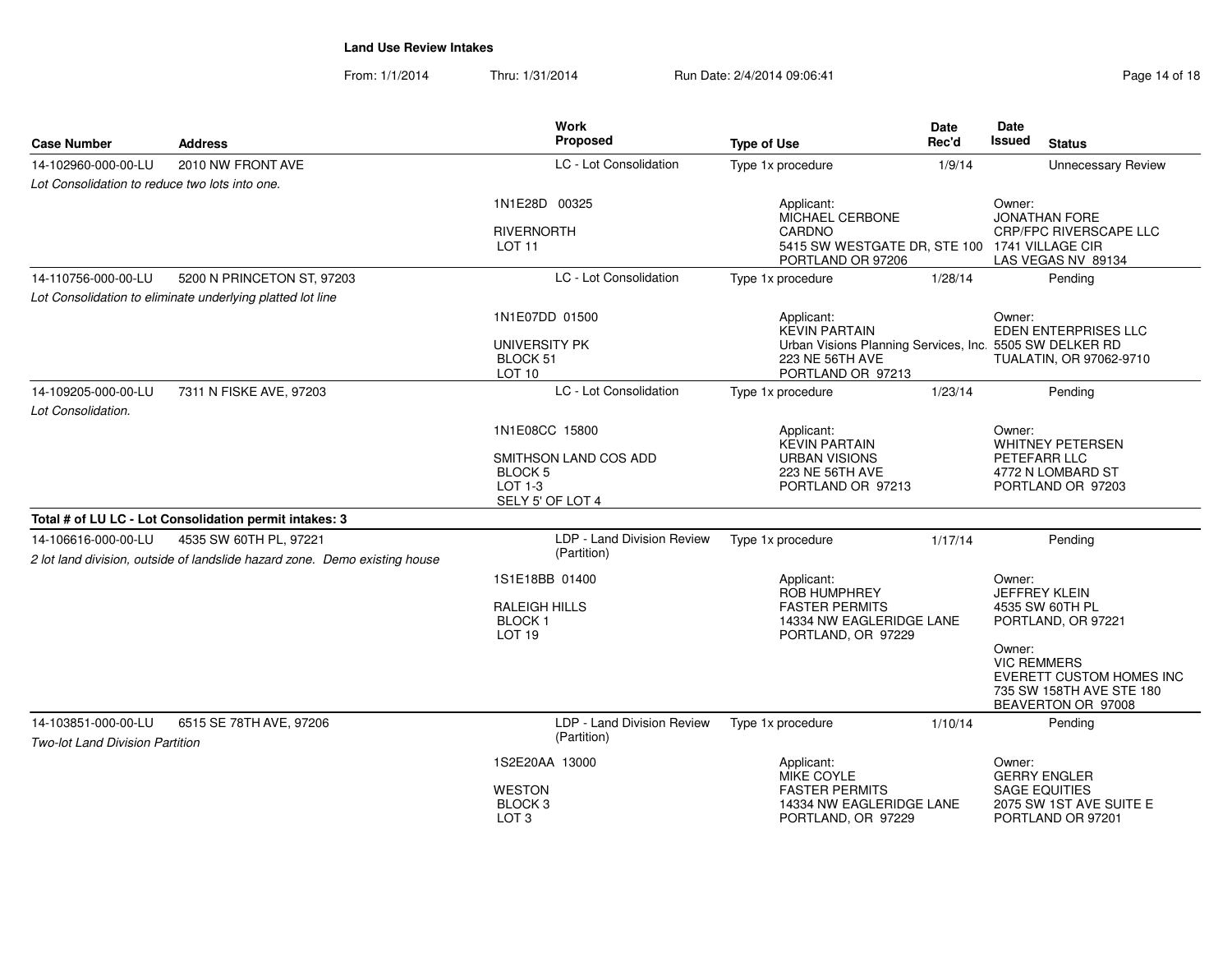From: 1/1/2014Thru: 1/31/2014 Run Date: 2/4/2014 09:06:41 Page 15 of 18

| <b>Case Number</b>                                                                           | <b>Address</b>                                                                     | Work<br>Proposed                                                      | <b>Type of Use</b>                                                                                    | <b>Date</b><br>Rec'd                      | Date<br><b>Issued</b><br><b>Status</b>                                                                                     |  |
|----------------------------------------------------------------------------------------------|------------------------------------------------------------------------------------|-----------------------------------------------------------------------|-------------------------------------------------------------------------------------------------------|-------------------------------------------|----------------------------------------------------------------------------------------------------------------------------|--|
| 14-102226-000-00-LU                                                                          | 1824 NE 137TH AVE, 97230                                                           | LDP - Land Division Review                                            | Type 1x procedure                                                                                     | 1/8/14                                    | Pending                                                                                                                    |  |
|                                                                                              | R7h, 20,000 sf lot in Glendoveer Plan District. Two-parcel land division with flag | (Partition)                                                           |                                                                                                       |                                           |                                                                                                                            |  |
| lot, keeping existing house.                                                                 |                                                                                    | 1N2E26DD 10900                                                        | Applicant:<br><b>GRIGORE CRISTUREAN</b>                                                               |                                           | Owner:<br>NATALYA S CRISTUREAN                                                                                             |  |
|                                                                                              |                                                                                    | <b>RICHLAND</b><br>LOT 9 TL 10900                                     | 1824 NE 137TH AVE                                                                                     | PORTLAND, OR 97230-4008                   |                                                                                                                            |  |
| 14-111263-000-00-LU<br>4309 NE 7TH AVE, 97211<br>Land Division Partition to create two lots. |                                                                                    | LDP - Land Division Review<br>(Partition)                             | Type 1x procedure                                                                                     | PORTLAND, OR 97230-4008<br>1/29/14        |                                                                                                                            |  |
|                                                                                              |                                                                                    | 1N1E23CB 02900<br><b>LINCOLN PK ANX</b>                               | Applicant:<br><b>KEVIN PARTAIN</b><br><b>URBAN VISIONS</b>                                            |                                           | Owner:<br><b>ANITA M PALMER</b><br>3405 NE 15TH                                                                            |  |
|                                                                                              |                                                                                    | BLOCK <sub>3</sub><br>LOT <sub>7</sub>                                | 223 NE 56TH AVE<br>PORTLAND, OR 97213                                                                 |                                           | PORTLAND, OR 97212<br>Owner:<br><b>ANNA M ELLIS</b><br>57 NE MORRIS ST<br>PORTLAND, OR 97212                               |  |
|                                                                                              |                                                                                    |                                                                       |                                                                                                       |                                           | Owner:<br>ELIZABETH WHITFIELD<br>57 NE MORRIS ST<br>PORTLAND, OR 97212                                                     |  |
| 14-111258-000-00-LU<br>2-lot partition with existing house to remain                         | 2251 SE 139TH AVE - Unit A, 97233                                                  | LDP - Land Division Review<br>(Partition)                             | Type 1x procedure                                                                                     | 1/29/14                                   | Application                                                                                                                |  |
|                                                                                              |                                                                                    | 1S2E02DD 10200                                                        | Applicant:<br>Kevin Partain                                                                           |                                           | Owner:<br><b>JINJI LLC</b>                                                                                                 |  |
|                                                                                              |                                                                                    | HOOD ACRES & PLAT 2 & 3<br>BLOCK 11<br>LOT 9 EXC W 145'               | <b>Urban Visions Planning Services</b>                                                                |                                           | 2645 NW GARRYANNA DR APT 5<br>CORVALLIS, OR 97330                                                                          |  |
| 14-100630-000-00-LU                                                                          | 4725 N CONGRESS AVE, 97217                                                         | LDP - Land Division Review                                            | Type 2x procedure                                                                                     | 1/3/14                                    | Incomplete                                                                                                                 |  |
|                                                                                              | Land Division Partition to divide property into two lots and Adjustment to reduce  | (Partition)                                                           |                                                                                                       |                                           |                                                                                                                            |  |
| side setback on line between houses to 3 feet.                                               |                                                                                    | 1N1E22BD 00800<br><b>CLIFFORD ADD</b><br>BLOCK 19<br>LOT <sub>6</sub> | Applicant:<br>ROB HUMPHREY<br><b>FASTER PERMITS</b><br>14334 NW EAGLERIDGE LANE<br>PORTLAND, OR 97229 |                                           | Owner:<br><b>BRENT KEYS</b><br><b>BRISTOL CREEK HOMES &amp;</b><br>DEVELOPMENT CO<br>3055 NW YEON AVE<br>PORTLAND OR 97210 |  |
| 14-108954-000-00-LU                                                                          | 1656 SW SUNSET BLVD, 97201                                                         | LDP - Land Division Review                                            | Type 2x procedure                                                                                     | 1/23/14                                   | Application                                                                                                                |  |
| Divide parcel into three lots with private street                                            |                                                                                    | (Partition)                                                           |                                                                                                       |                                           |                                                                                                                            |  |
|                                                                                              |                                                                                    | 1S1E16CA 08500                                                        | Applicant:<br>Owner:<br><b>Brad Schleining</b>                                                        |                                           | <b>JUDITH A NEDRY</b>                                                                                                      |  |
|                                                                                              |                                                                                    | <b>HILLSDALE HTS</b><br><b>BLOCK1</b><br>LOT <sub>14</sub>            | W B WELLS & ASSOCIATES INC<br>4230 NE FREMONT<br>PORTLAND OR 97213                                    | 1656 SW SUNSET BLVD<br>PORTLAND, OR 97239 |                                                                                                                            |  |

**Total # of LU LDP - Land Division Review (Partition) permit intakes: 7**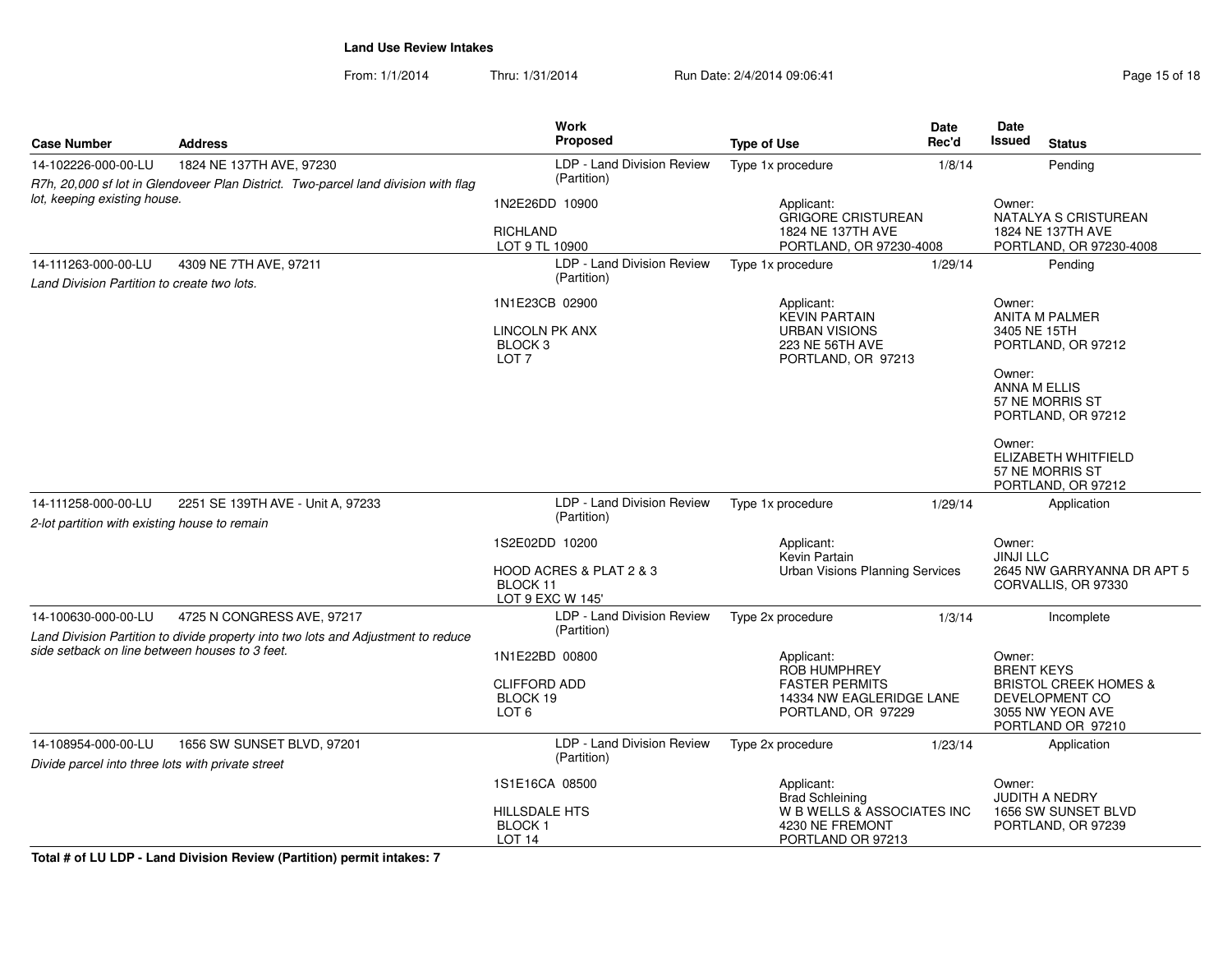From: 1/1/2014Thru: 1/31/2014 Run Date: 2/4/2014 09:06:41 Page 16 of 18

| <b>Case Number</b>                                                                                                                                                                                                                                 | <b>Address</b>                                                                        | <b>Work</b><br><b>Proposed</b>                                          | <b>Type of Use</b>                                                                                                                                                                                                                             | Date<br>Rec'd                                                                                                                                | <b>Date</b><br><b>Issued</b><br><b>Status</b>                                                                                                                 |  |
|----------------------------------------------------------------------------------------------------------------------------------------------------------------------------------------------------------------------------------------------------|---------------------------------------------------------------------------------------|-------------------------------------------------------------------------|------------------------------------------------------------------------------------------------------------------------------------------------------------------------------------------------------------------------------------------------|----------------------------------------------------------------------------------------------------------------------------------------------|---------------------------------------------------------------------------------------------------------------------------------------------------------------|--|
| 3607 NE 14TH AVE, 97212<br>14-106044-000-00-LU<br>Land Division Subdivision for proposed 8-lot subdivsion on 20,000 sf lot for<br>attached and detached dwellings. neighborhood contact documentation<br>completed and submitted with application. |                                                                                       | LDS - Land Division Review<br>(Subdivision)                             | Type 2x procedure                                                                                                                                                                                                                              | 1/16/14                                                                                                                                      | Pending                                                                                                                                                       |  |
|                                                                                                                                                                                                                                                    |                                                                                       | 1N1E23CD 19700<br><b>LINCOLN PK</b><br>BLOCK 13<br>LOT <sub>13</sub>    | Applicant:<br><b>BRUCE VINCENT</b><br>BEDSAUL/VINCENT CONSULTING, 4745 CALAROGA DR<br><b>LLC</b><br>416 LAUREL AVE 3<br>TILLAMOOK OR 97141                                                                                                     |                                                                                                                                              | Owner:<br>DAWN M MEANEY<br>WEST LINN, OR 97068-1505<br>Owner:<br>PETER KUSYK<br>FIRENZE DEVELOPMENT INC<br>7110 SW OLD WILSONVILLE RD<br>WILSONVILLE OR 97070 |  |
| 14-104842-000-00-LU<br>4-lot subdivision for NSF detached homes.                                                                                                                                                                                   | 7411 N IDA AVE, 97203                                                                 | <b>LDS - Land Division Review</b><br>(Subdivision)                      | Type 2x procedure                                                                                                                                                                                                                              | 1/14/14                                                                                                                                      | Pending                                                                                                                                                       |  |
|                                                                                                                                                                                                                                                    |                                                                                       | 1N1E07BC 08300<br>SOUTH ST JOHNS<br>BLOCK 6<br>LOT 9&10                 | Applicant:<br>Mike Coyle<br><b>Faster Permits</b><br>14334 NW EAGLERIDGE LANE<br>PORTLAND, OR 97229                                                                                                                                            | Owner:<br><b>RICHARD ANDERSON</b><br>585 SW 67TH PL<br>PORTLAND, OR 97225                                                                    |                                                                                                                                                               |  |
| 14-100893-000-00-LU<br>4-lot subdivision with new narrow lots                                                                                                                                                                                      | 5831 SE TENINO ST. 97206                                                              | <b>LDS - Land Division Review</b><br>(Subdivision)                      | Type 2x procedure                                                                                                                                                                                                                              | 1/3/14                                                                                                                                       |                                                                                                                                                               |  |
|                                                                                                                                                                                                                                                    |                                                                                       | 1S2E19DD 09300<br><b>DARLINGTON</b><br>BLOCK 19<br>LOT <sub>9</sub>     | Applicant:<br><b>MARK DANE</b><br>Applicant:<br>Lane Lowry                                                                                                                                                                                     | Owner:<br><b>GARY KING</b><br>13840 SE KNIGHT ST<br>MARK DANE PLANNING INC<br>13630 SW BUTNER RD<br>PORTLAND, OR 97236<br>BEAVERTON OR 97005 |                                                                                                                                                               |  |
|                                                                                                                                                                                                                                                    |                                                                                       |                                                                         | Private Investment Partners<br>10117 SE Sunnyside Rd, suite F<br>Clackamas, OR 97105                                                                                                                                                           |                                                                                                                                              |                                                                                                                                                               |  |
| 14-108649-000-00-LU                                                                                                                                                                                                                                | 2418 N HUNT ST, 97217<br>SIX LOT SUBDIVISION WITH DETACHED HOMES. TWO LOTS FRONTING N | LDS - Land Division Review<br>(Subdivision)                             | Type 2x procedure                                                                                                                                                                                                                              | 1/22/14                                                                                                                                      | Pending                                                                                                                                                       |  |
| HUNT; FOUR LOTS FRONTING N ARGYLE.                                                                                                                                                                                                                 |                                                                                       | 1N1E09AC 02500<br><b>NATIONAL ADD</b><br><b>BLOCK4</b><br>LOT 4 TL 2500 | Applicant:<br><b>MARK DANE</b><br>MARK DANE PLANNING INC<br>13630 SW BUTNER RD<br>BEAVERTON OR 97005<br>Applicant:<br><b>CATHERINE LOFTS</b><br><b>SUSTAINABLE INFILL</b><br><b>DEVELOPMENT</b><br>495 NW TORREYVIEW LANE<br>PORTLAND OR 97229 |                                                                                                                                              | Owner:<br>THE ABLETON GROUP INC<br>7455 SW BRIDGEPORT RD #220<br>TIGARD, OR 97224                                                                             |  |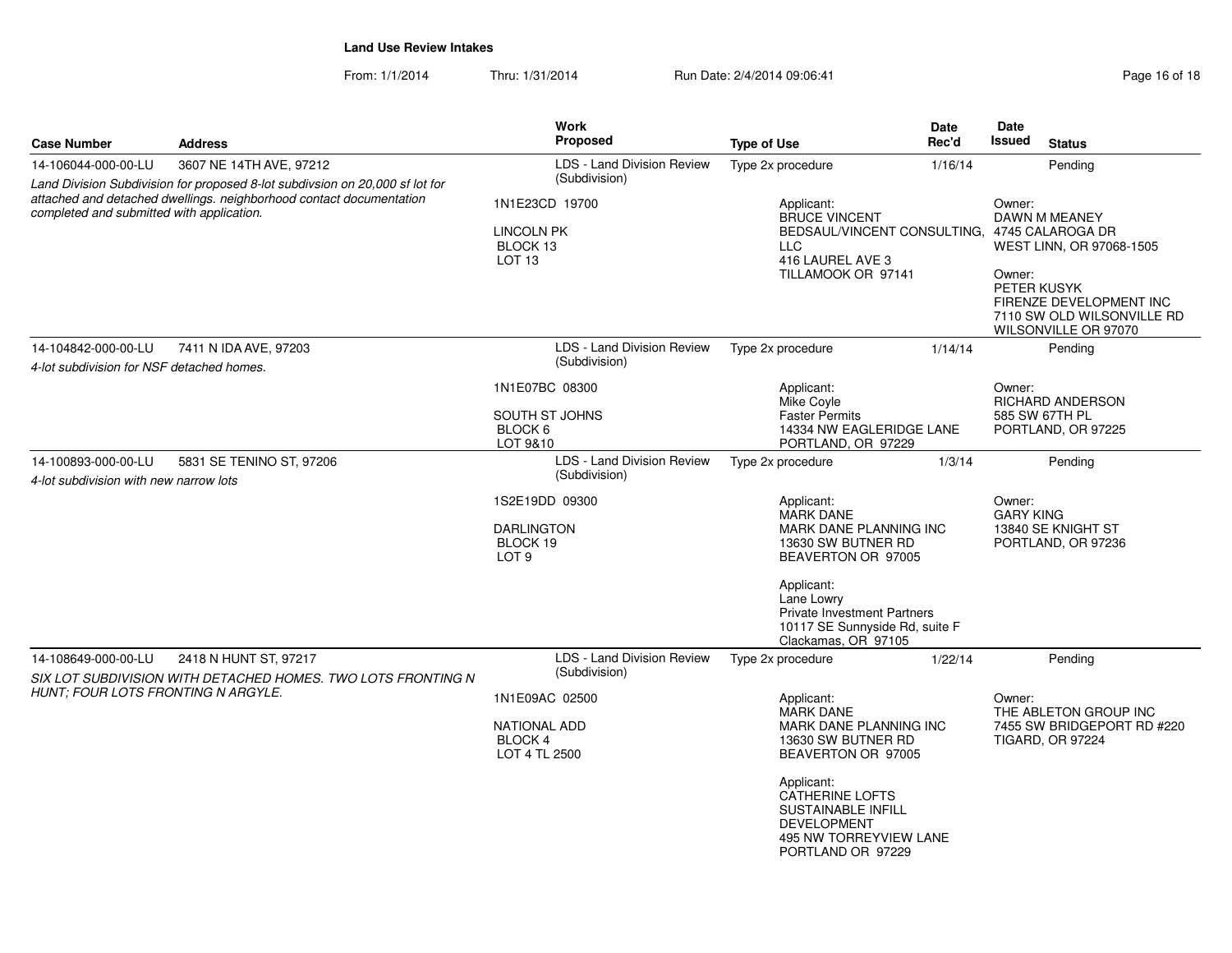From: 1/1/2014Thru: 1/31/2014 Run Date: 2/4/2014 09:06:41 Page 17 of 18

| Page 17 of 18 |  |  |
|---------------|--|--|
|               |  |  |

| <b>Case Number</b>                               | <b>Address</b>                                                                                                                                    | <b>Work</b><br>Proposed                                           | <b>Type of Use</b>                                                      | Date<br>Rec'd | Date<br><b>Issued</b>                                                        | <b>Status</b>                                                  |
|--------------------------------------------------|---------------------------------------------------------------------------------------------------------------------------------------------------|-------------------------------------------------------------------|-------------------------------------------------------------------------|---------------|------------------------------------------------------------------------------|----------------------------------------------------------------|
| 14-111329-000-00-LU                              | 5310 SE 72ND AVE, 97206                                                                                                                           | LDS - Land Division Review<br>(Subdivision)                       | Type 2x procedure                                                       | 1/31/14       |                                                                              | Application                                                    |
|                                                  |                                                                                                                                                   | 1S2E17AC 09400                                                    | Applicant:<br>MIKE COYLE                                                |               | Owner:<br><b>SERICKO RESOURCES LLC</b><br>PO BOX 82697<br>PORTLAND, OR 97282 |                                                                |
|                                                  |                                                                                                                                                   | <b>EAST VIEW</b><br>BLOCK <sub>2</sub><br>LOT 1&2                 | <b>FASTER PERMITS</b><br>14334 NW EAGLERIDGE LANE<br>PORTLAND, OR 97229 |               |                                                                              |                                                                |
| 14-104790-000-00-LU                              | 2808 NW 81ST PL, 97229                                                                                                                            | LDS - Land Division Review                                        | Type 3 procedure                                                        | 1/14/14       |                                                                              | Pending                                                        |
| А.                                               | Land Division Subdivision for proposed five lot subdivision with private street tract                                                             | (Subdivision)                                                     |                                                                         |               |                                                                              |                                                                |
|                                                  |                                                                                                                                                   | 1N1W25BC 02300                                                    | Applicant:<br><b>JAMES HODEL</b>                                        |               | Owner:                                                                       | <b>JAMES E HODEL</b>                                           |
|                                                  |                                                                                                                                                   | <b>PANAVISTA PARK</b><br>BLOCK <sub>1</sub><br>LOT 13 EXC NLY 25' | <b>MINDY HODEL</b><br>2808 NW 81ST PL<br>PORTLAND OR 97229              |               |                                                                              | 2808 NW 81ST PL<br>PORTLAND, OR 97229                          |
|                                                  |                                                                                                                                                   |                                                                   |                                                                         |               | Owner:                                                                       | MELINDA L HODEL<br>2808 NW 81ST PL<br>PORTLAND, OR 97229       |
|                                                  | Total # of LU LDS - Land Division Review (Subdivision) permit intakes: 6                                                                          |                                                                   |                                                                         |               |                                                                              |                                                                |
| 14-111154-000-00-LU                              | 2326 N FLINT AVE, 97227                                                                                                                           | NU - Nonconforming                                                | Type 2 procedure                                                        | 1/29/14       |                                                                              | Pending                                                        |
|                                                  | Nonconforming Situation Review to change the Nonconforming Use from<br>Industrial Service Use to Manufacturing & Production Use with Retail for a | <b>Situations Review</b>                                          |                                                                         |               |                                                                              |                                                                |
|                                                  | Brewery (manufacturing & production of beer) with an associated pub.                                                                              | 1N1E27DB 02400                                                    | Applicant:<br><b>JOEL GREGORY</b>                                       |               | Owner:<br>KASTER CLARK ENTERPRISES LLI                                       |                                                                |
|                                                  |                                                                                                                                                   | <b>ALBINA</b><br>BLOCK 35<br>LOT <sub>7</sub>                     | EX NOVO BREWING CO<br>4415 NE 40TH AVE<br>PORTLAND OR 97211             |               |                                                                              | 2326 N FLINT AVE<br>PORTLAND, OR 97227                         |
|                                                  |                                                                                                                                                   |                                                                   |                                                                         |               | Owner:<br><b>SATTIE CLARK</b><br>PO BOX 838                                  | KASTER CLARK ENTERPRISES<br>REDWOOD VALLEY CA 95470            |
|                                                  | Total # of LU NU - Nonconforming Situations Review permit intakes: 1                                                                              |                                                                   |                                                                         |               |                                                                              |                                                                |
| 14-102471-000-00-LU                              | 12904 SE KNAPP ST, 97236                                                                                                                          | TR - Tree Review                                                  | Type 2 procedure                                                        | 1/8/14        |                                                                              | Pending                                                        |
| Tree review for the removal of two trees         |                                                                                                                                                   |                                                                   |                                                                         |               |                                                                              |                                                                |
|                                                  |                                                                                                                                                   | 1S2E23BD 02200                                                    | Applicant:<br><b>MARINA YUDIN</b>                                       |               | Owner:<br>DMITRI YUDIN                                                       |                                                                |
|                                                  |                                                                                                                                                   | SECTION 23 1S 2E<br>TL 2200 0.24 ACRES                            | 12904 SE KNAPP ST<br>PORTLAND, OR 97236                                 |               |                                                                              | 12904 SE KNAPP ST<br>PORTLAND, OR 97236                        |
|                                                  |                                                                                                                                                   |                                                                   |                                                                         |               | Owner:                                                                       | <b>MARINA YUDIN</b><br>12904 SE KNAPP ST<br>PORTLAND, OR 97236 |
| Total # of LU TR - Tree Review permit intakes: 1 |                                                                                                                                                   |                                                                   |                                                                         |               |                                                                              |                                                                |